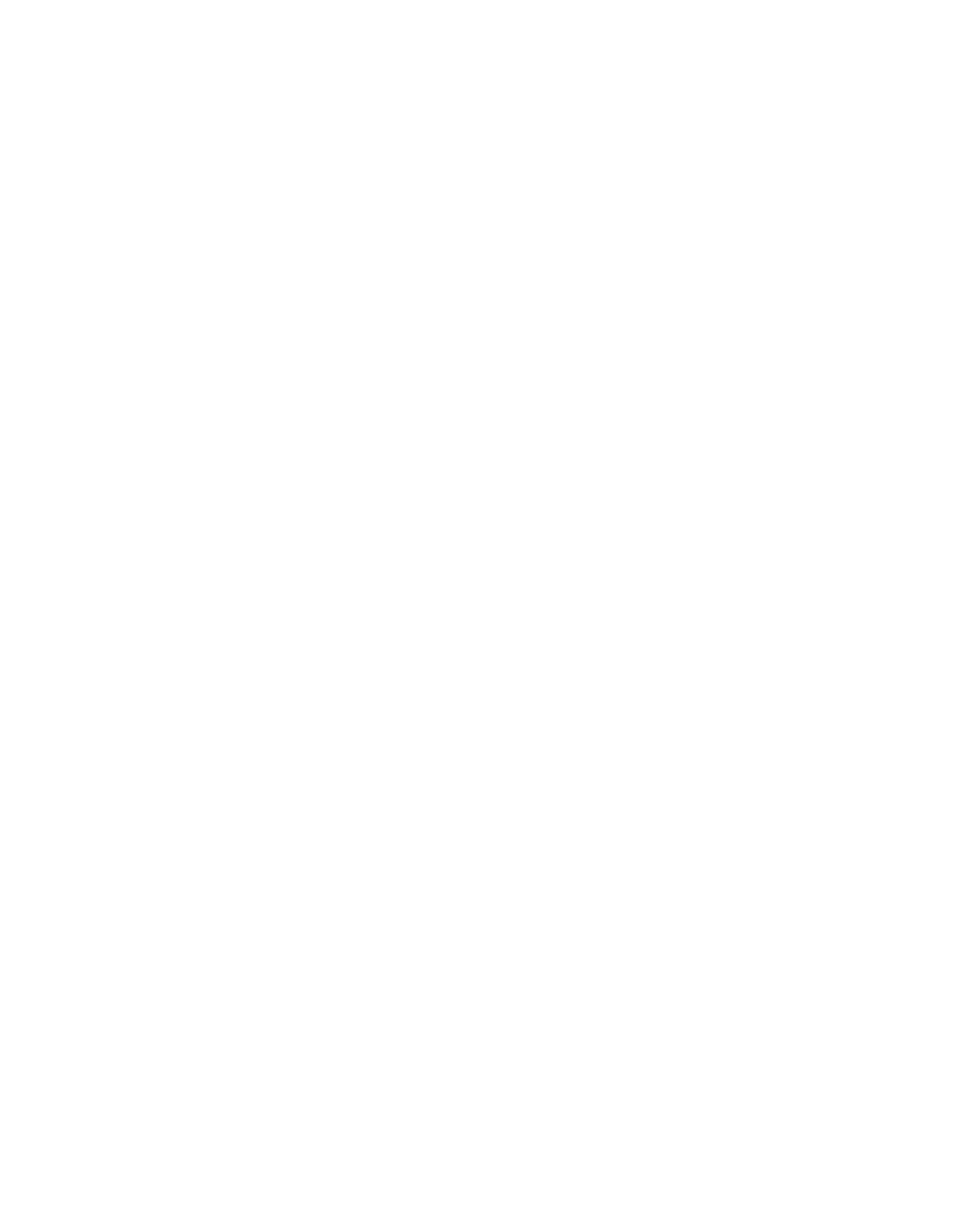

## **"You Don't Exist"**

## Arbitrary Detentions, Enforced Disappearances, and Torture in Eastern Ukraine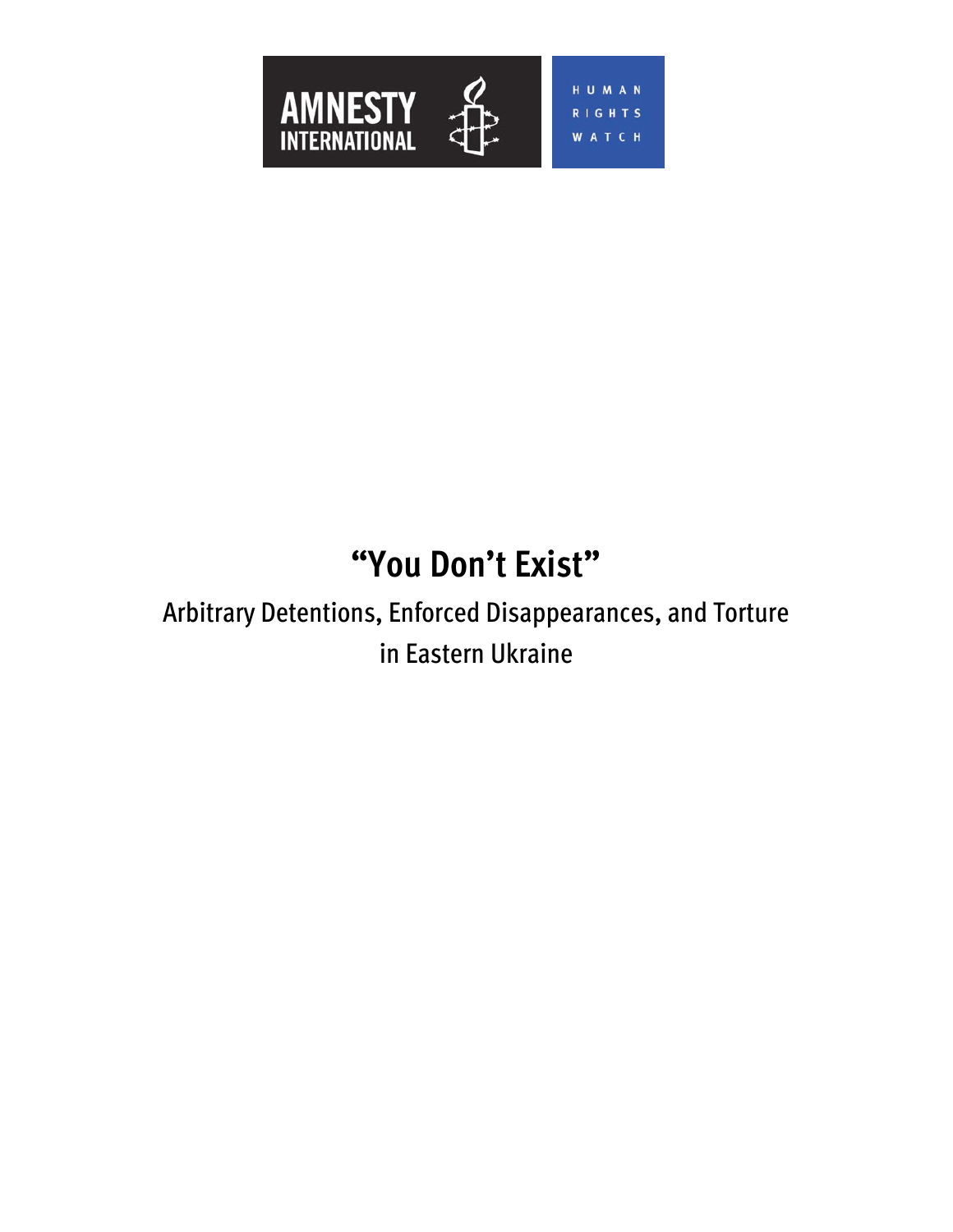Copyright © 2016 Human Rights Watch Copyright © 2016 Amnesty International All rights reserved. Printed in the United States of America ISBN: 978-1-6231-33863 Cover design by Rafael Jimenez

Human Rights Watch defends the rights of people worldwide. We scrupulously investigate abuses, expose the facts widely, and pressure those with power to respect rights and secure justice. Human Rights Watch is an independent, international organization that works as part of a vibrant movement to uphold human dignity and advance the cause of human rights for all.

Human Rights Watch is an international organization with staff in more than 40 countries, and offices in Amsterdam, Beirut, Berlin, Brussels, Chicago, Geneva, Goma, Johannesburg, London, Los Angeles, Moscow, Nairobi, New York, Paris, San Francisco, Sydney, Tokyo, Toronto, Tunis, Washington DC, and Zurich.

For more information, please visit our website: http://www.hrw.org

\*\*\*

Amnesty International is a global movement of more than 7 million people who campaign for a world where human rights are enjoyed by all.

Our vision is for every person to enjoy all the rights enshrined in the Universal Declaration of Human Rights and other international human rights standards.

We are independent of any government, political ideology, economic interest or religion and are funded mainly by our membership and public donations.

For more information, please visit our website: http://www.amnesty.org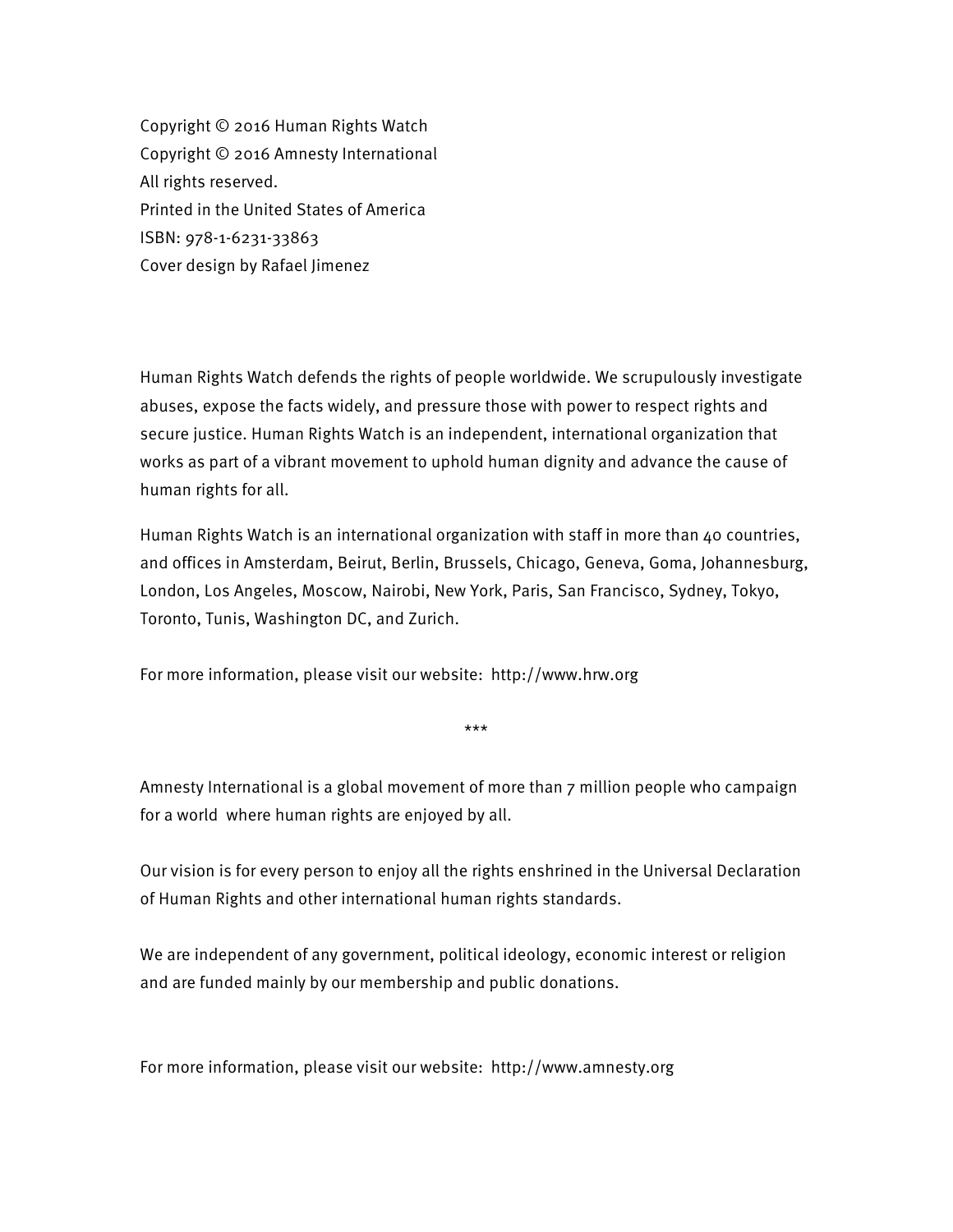

ISBN: 978-1-6231-33863

**JULY 2016** 

## "You Don't Exist"

## Arbitrary Detentions, Enforced Disappearances, and Torture in Eastern Ukraine

| III. Enforced Disappearances, Arbitrary Detentions, and Torture by Members of the             |  |
|-----------------------------------------------------------------------------------------------|--|
|                                                                                               |  |
|                                                                                               |  |
|                                                                                               |  |
|                                                                                               |  |
|                                                                                               |  |
|                                                                                               |  |
|                                                                                               |  |
|                                                                                               |  |
|                                                                                               |  |
|                                                                                               |  |
|                                                                                               |  |
| Vadim: two unofficial places of detention in government-controlled territory (exact locations |  |
|                                                                                               |  |
| Detention at checkpoint and transfer to alleged Right Sector base  29                         |  |
|                                                                                               |  |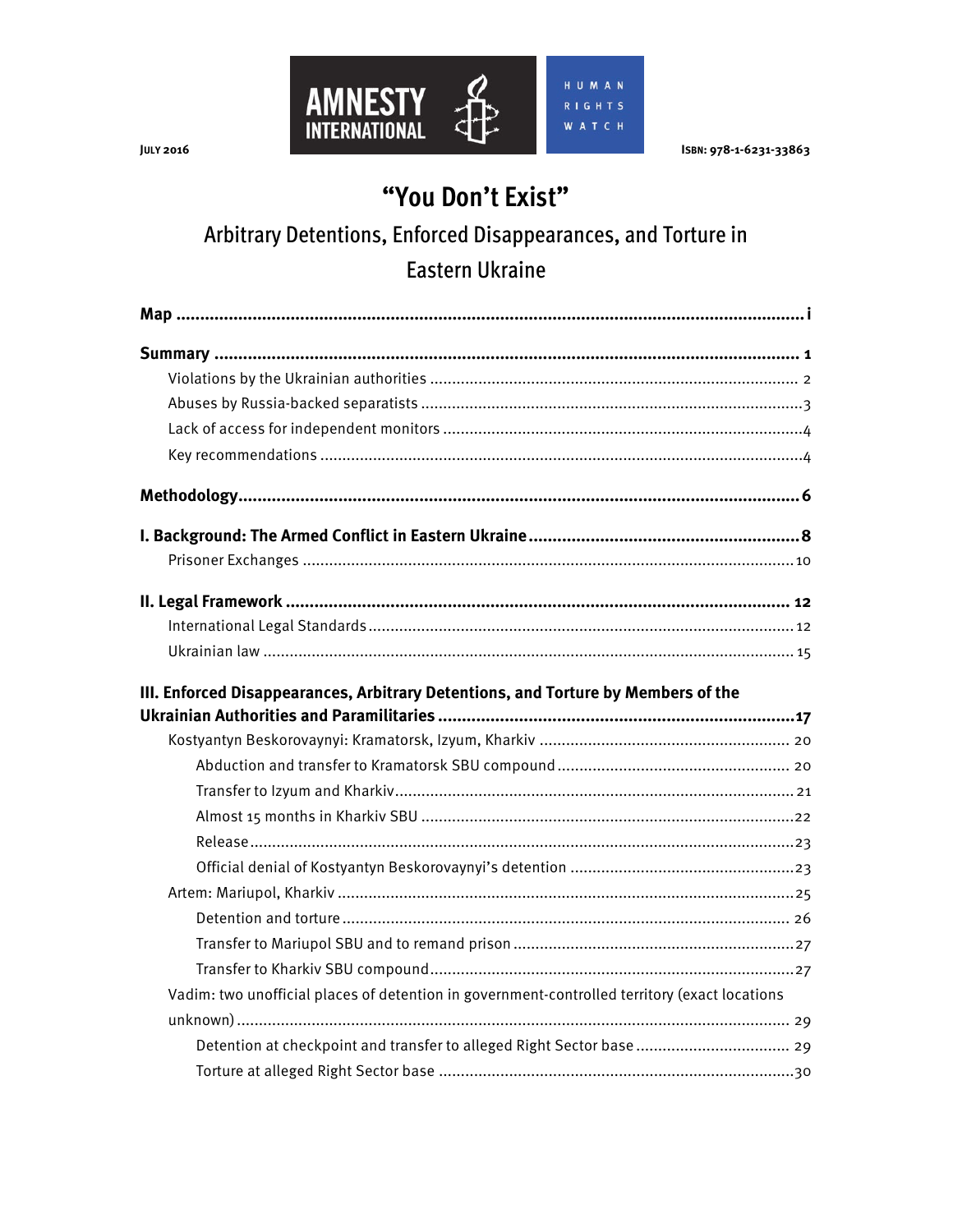| IV. Disappearances, Incommunicado Detention, Ill-treatment and Torture in Separatist- |
|---------------------------------------------------------------------------------------|
|                                                                                       |
|                                                                                       |
|                                                                                       |
| Local regulations governing the detention of criminal suspects in DNR and LNR 34      |
|                                                                                       |
|                                                                                       |
|                                                                                       |
|                                                                                       |
|                                                                                       |
|                                                                                       |
|                                                                                       |
|                                                                                       |
|                                                                                       |
|                                                                                       |
|                                                                                       |
|                                                                                       |
|                                                                                       |
|                                                                                       |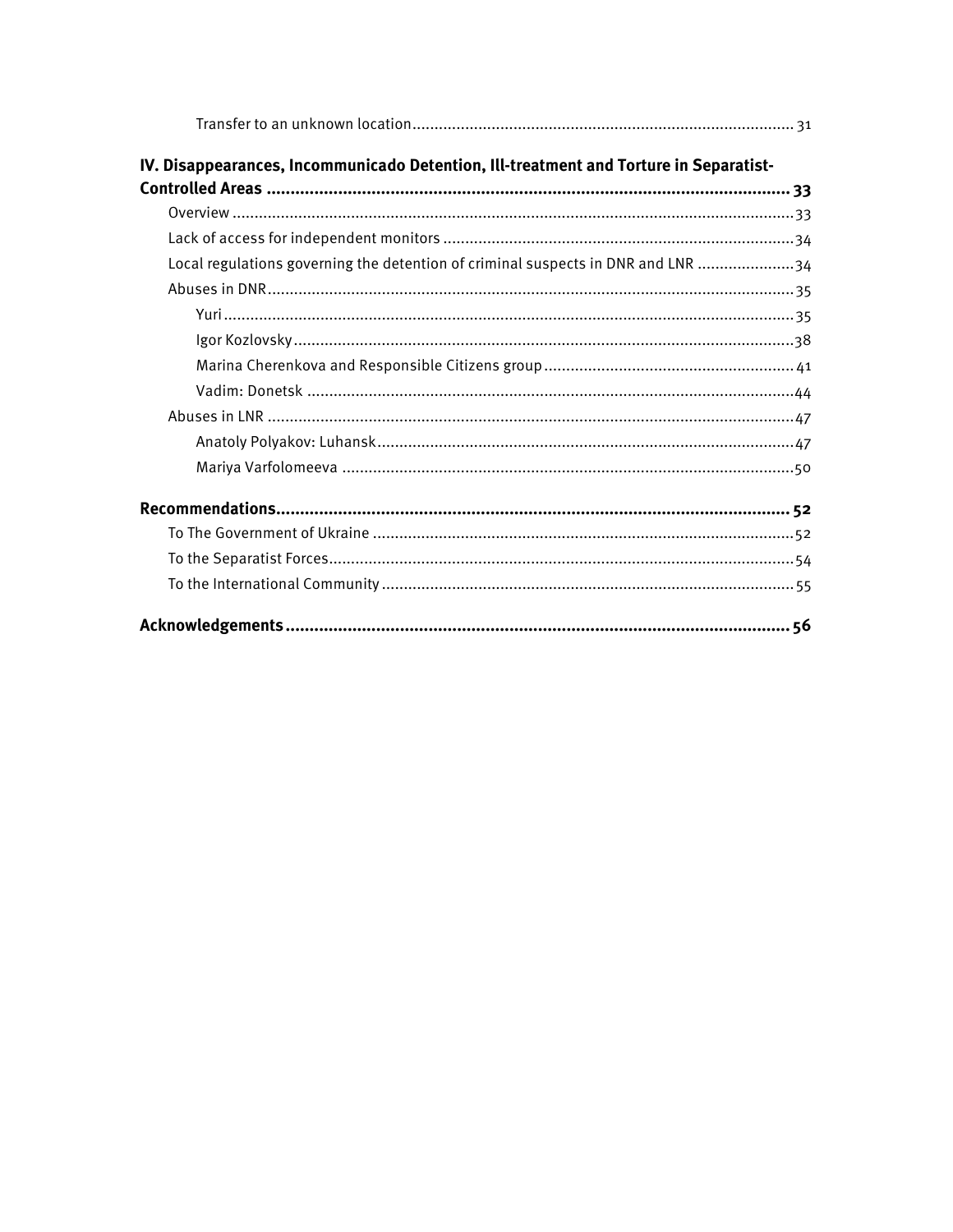## **Map**

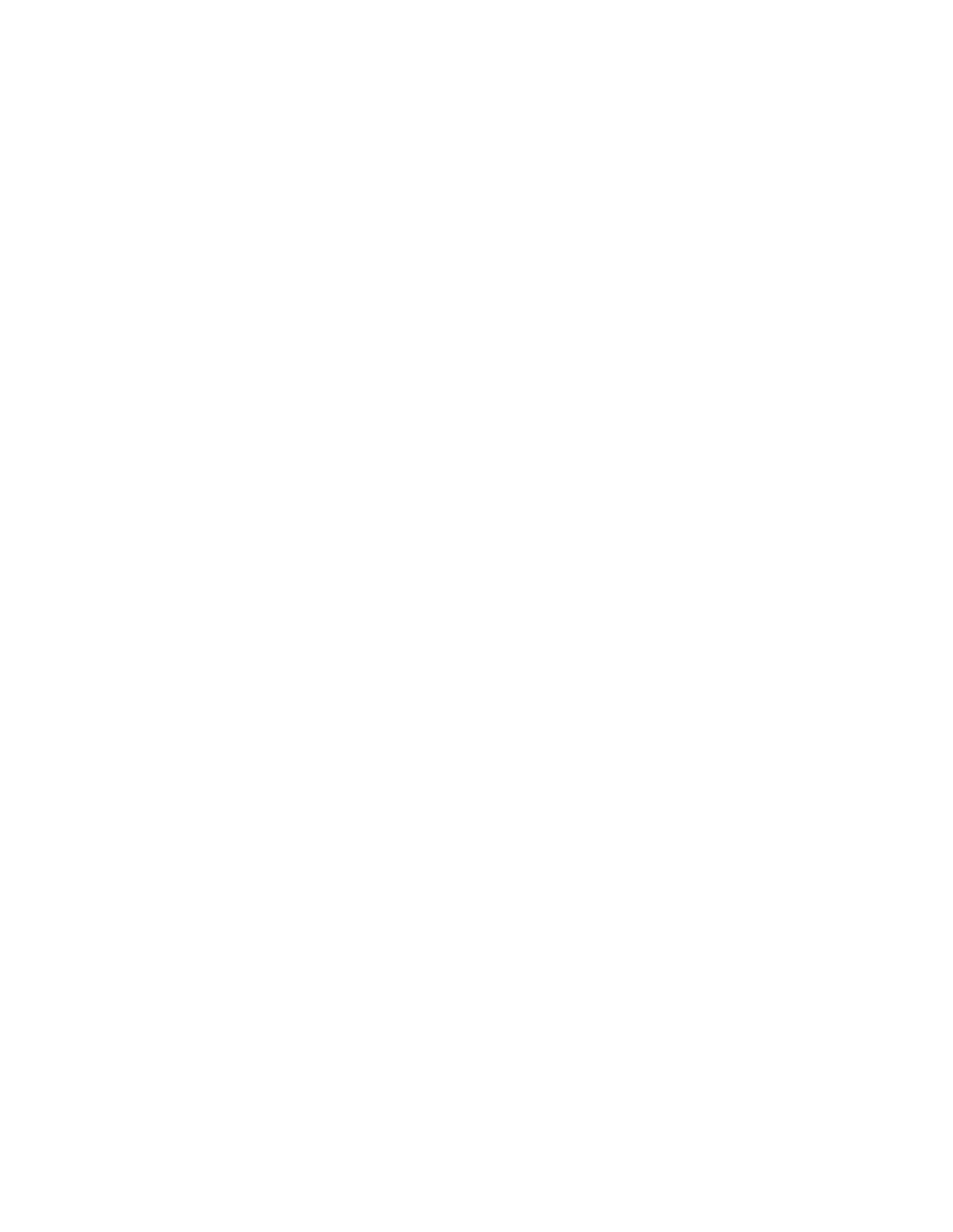#### **Summary**

In April 2015, Vadim, 39, was traveling on a shuttle bus home to Donetsk, the capital of the self-proclaimed Donetsk People's Republic in eastern Ukraine. He had boarded in Slovyansk, which is under Ukrainian government control. At a checkpoint manned by Ukrainian forces, a gunman ordered him off the bus. Armed men in camouflaged uniforms without insignia tied Vadim's hands behind his back, pulled a bag over his head, pushed him to his knees, calling him a "separatist thug," and questioned him about his connections in Slovyansk. Then, they threw him into the back seat of a car and drove off to a base full of armed people, where he was kept in unacknowledged detention for three days, interrogated, and tortured. Then, his captors transferred him to another unlawful detention facility, apparently maintained by Ukraine's Security Service (SBU) personnel. Vadim spent another six weeks there in unacknowledged detention without any contact with the outside world. During his time in captivity, Vadim's interrogators tortured him with electric shocks, burned him with cigarettes, and beat him, demanding that he confess to working for Russia-backed separatists. Finally, they released him. Vadim returned to Donetsk and was immediately detained by local de facto authorities, who suspected him of having been recruited by the SBU during his time in captivity. He spent over two months in incommunicado detention in an unofficial prison in central Donetsk where his captors, again, beat and ill-treated him.

Both the Ukrainian government authorities and Russia-backed separatists in eastern Ukraine have held civilians in prolonged, arbitrary detention, without any contact with the outside world, including with their lawyers or families. In some cases, the detentions constituted enforced disappearances, meaning that the authorities in question refused to acknowledge the detention of the person or refused to provide any information on their whereabouts or fate. Most of those detained suffered torture or other forms of ill-treatment. Several were denied needed medical attention for the injuries they sustained in detention.

In cases documented by Amnesty International and Human Rights Watch, the Ukrainian authorities and pro-Kyiv paramilitary groups detained civilians suspected of involvement with or supporting Russia-backed separatists, while the separatist forces have detained civilians suspected of supporting or spying for the Ukrainian government. Vadim's case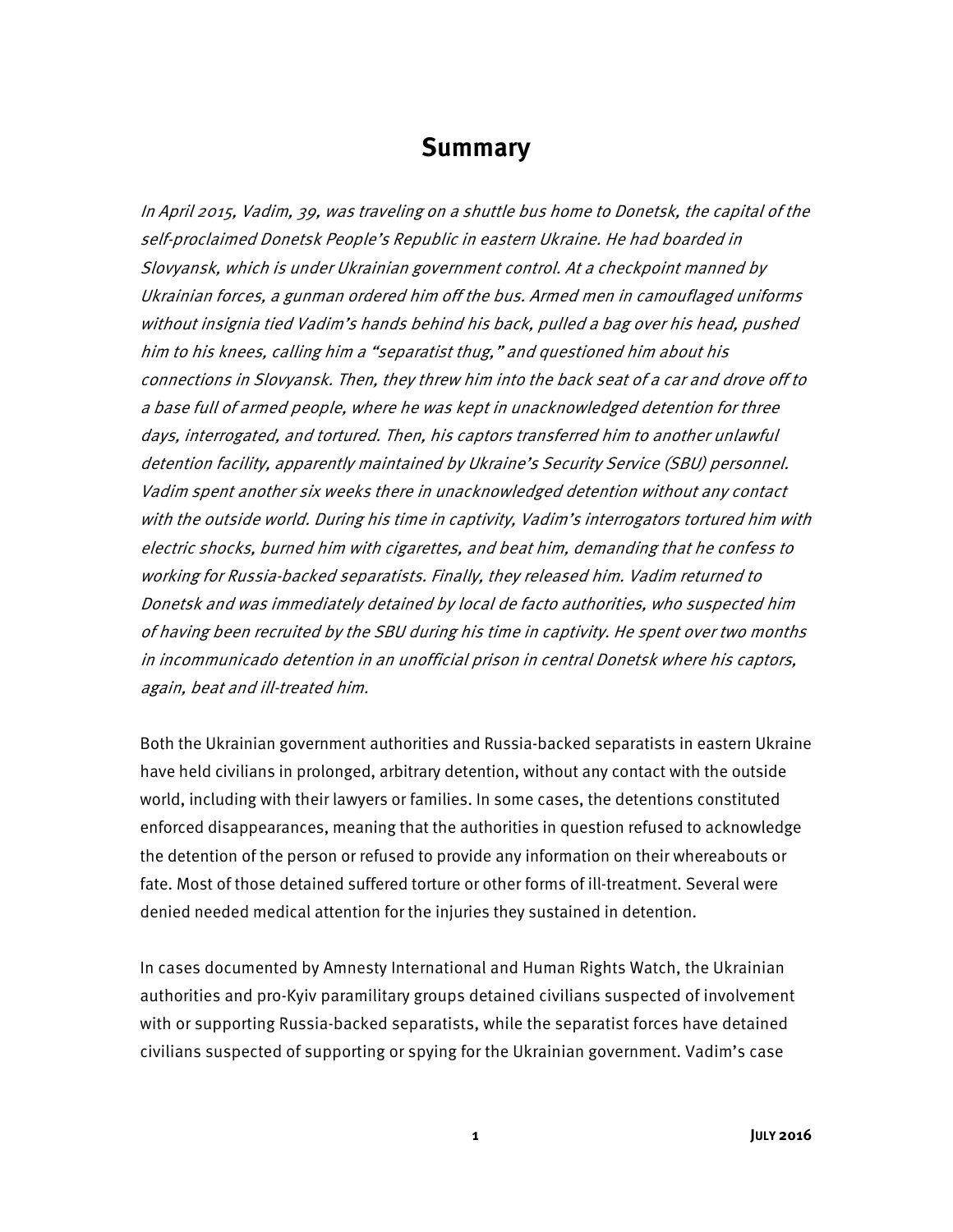stands out because, of all the people we interviewed, he was the only one who was held in secret detention and tortured first by one side, then the other.

Amnesty International and Human Rights Watch investigated in detail nine cases of arbitrary, prolonged detention of civilians by the Ukrainian authorities in informal detention sites and nine cases of arbitrary, prolonged detention of civilians by Russiabacked separatists. This report details cases that took place mostly in 2015 and the first half of 2016.

Persons held by the warring sides in eastern Ukraine are protected under international human rights and international humanitarian law, which unequivocally ban arbitrary detention, torture, and other ill-treatment. International standards provide that allegations of torture and other ill-treatment be investigated, and that, when the evidence warrants it, the perpetrators be prosecuted. Detainees must be provided with adequate food, water, clothing, shelter, and medical care.

In almost all of the eighteen cases investigated, release of the civilian detainees was at some point discussed by the relevant side in the context of prisoner exchanges. In nine out of the eighteen cases, they were in fact exchanged. This gives rise to serious concerns that both sides may be detaining civilians in order to have "currency" for potential exchange of prisoners.

It is difficult to estimate the total number of civilians who have been the victims of the kinds of abuses documented in this report. However, the Report on the human rights situation in Ukraine 16 February to 15 May 2016 published in June 2016 by the United Nations Office of the High Commissioner for Human Rights (OHCHR) stated that "arbitrary detention, torture and ill-treatment remain deeply entrenched practices" in the region, suggesting that these problems are more widespread than the limited number of cases investigated by Amnesty International and Human Rights Watch.

#### Violations by the Ukrainian authorities

In most of the nine cases Amnesty International and Human Rights Watch investigated, pro-government forces, including members of so-called volunteer battalions, initially detained the individuals and then handed them over to the Security Service of Ukraine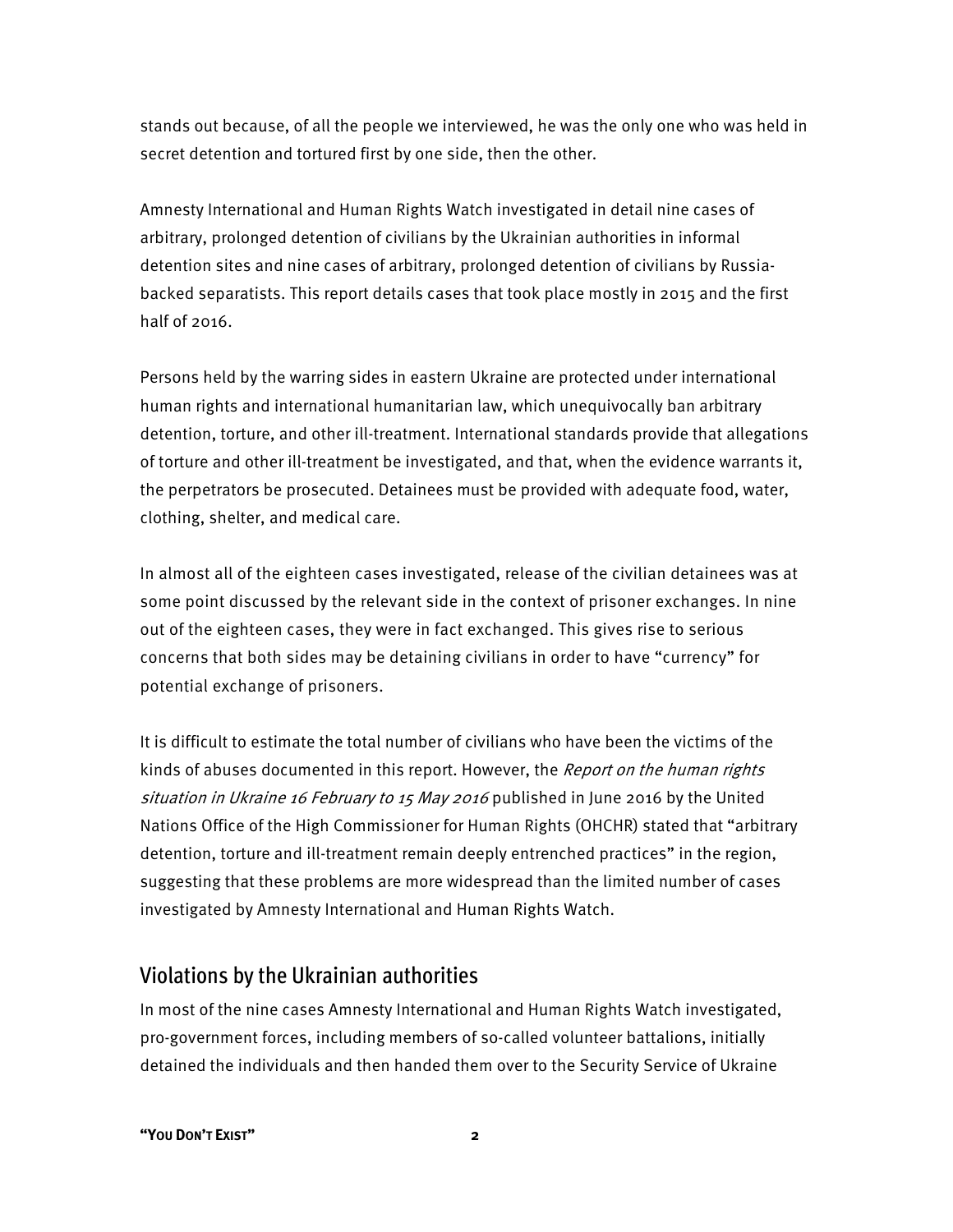(SBU), who eventually moved them into the regular criminal justice system. Some were later exchanged for persons held by separatists and others released without trial.

In three cases detailed in this report the SBU allegedly continued the enforced disappearances, keeping the individuals in unacknowledged detention for periods ranging from six weeks to 15 months. One individual was exchanged, the other two simply released without trial. With regard to two of the individuals, there is no record whatsoever of their detention.

The June 2016 UN report noted that the cases of incommunicado detention and torture brought to their attention in late 2015 and early 2016 "mostly implicate SBU" and specifically mentioned the SBU compound in Kharkiv as an alleged place of unofficial detention.

Based on the research findings detailed in this report, Amnesty International and Human Rights Watch believe unlawful, unacknowledged detentions have taken place in SBU premises in Kharkiv, Kramatorsk, Izyum, and Mariupol. We received compelling testimony from a range of sources, including recently released detainees, that as of June 2016 as many as 16 people remain in secret detention at the SBU premises in Kharkiv. Ukrainian authorities have denied operating any other detention facilities than their only official temporary detention center in Kyiv and denied having any information regarding the alleged abuses by SBU documented in this report.

Most interviewees told Amnesty International and Human Rights Watch they were tortured before their transfer to SBU's facilities. Several also alleged that after being transferred to SBU premises they were, variously, beaten, subjected to electric shocks, and threatened with rape, execution, and retaliation against family members, in order to induce them to confess to involvement with separatism-related criminal activities or to provide information.

#### Abuses by Russia-backed separatists

Amnesty International and Human Rights Watch documented nine cases in which Russiabacked separatists detained civilians incommunicado for weeks or months without charge, including as recently as early 2016, and, in most cases, subjected them to illtreatment. Two of the individuals remain in custody as of this writing, their respective "trials" pending.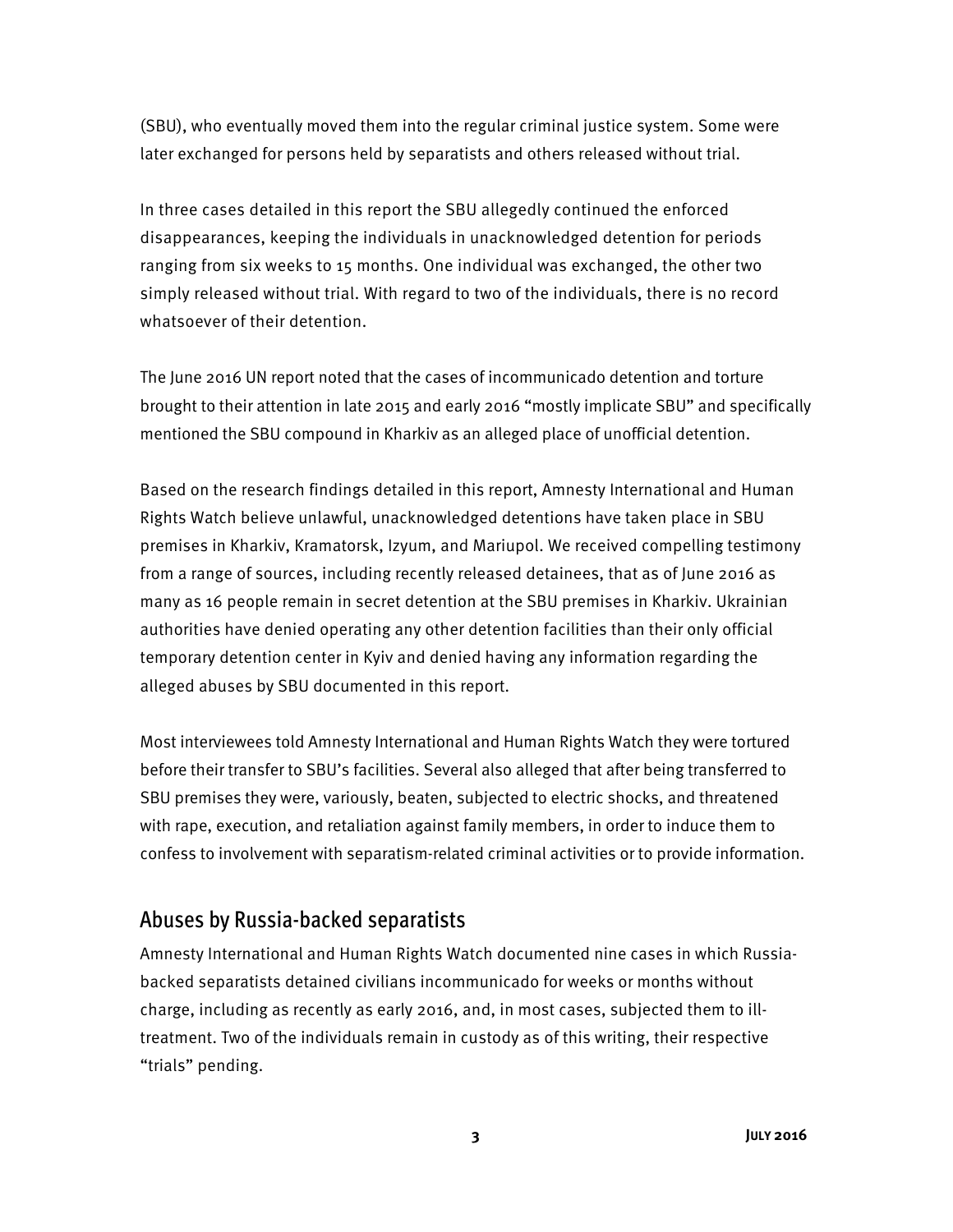In the self-proclaimed Donetsk People's Republic (DNR) and Luhansk People's Republic (LNR), local security services operate with no checks and balances, detain individuals arbitrarily and hold them in their own detention facilities. Four of the individuals whose cases Amnesty International and Human Rights Watch documented were at some point transferred to remand prisons, where two of them were allowed access to a lawyer, but overall the vacuum of the rule of law in separatist-controlled areas deprives individuals held in custody of their rights and leaves them without recourse to any effective remedies.

#### Lack of access for independent monitors

In May 2016, a delegation from the UN Subcommittee for Prevention of Torture cut short a visit to Ukraine because they were unable to access some of the detention sites, under both SBU and separatist control, they wanted to visit. Speaking of the SBU sites, the delegation chief, Malcolm Evans, stressed that the team was prevented from visiting "some places where we have heard numerous and serious allegations that people have been detained and where torture or ill-treatment may have occurred."

Separatist authorities have not responded to numerous requests by OHCHR for access to places of detention, and representatives of other international organizations that have expertise on rights protection in places of detention told Human Rights Watch and Amnesty International that they do not have access to places of detention in separatistheld areas. The Council of Europe High Commissioner for Human Rights, Nils Muižnieks, also noted in his report of a visit in March 2016 that relevant interlocutors in Donetsk told him that the "'local legislation' does not at present allow for this kind of supervision of the places of detention."

#### Key recommendations

Amnesty International and Human Rights Watch call on the Ukrainian government and the de facto authorities in self-proclaimed DNR and LNR to immediately put an end to enforced disappearances and arbitrary and incommunicado detentions, and to launch zerotolerance policies with regard to the torture and ill-treatment of detainees. All parties to the conflict must ensure that all the forces under their control are aware of the consequences of abusing detainees under international law, and that allegations of torture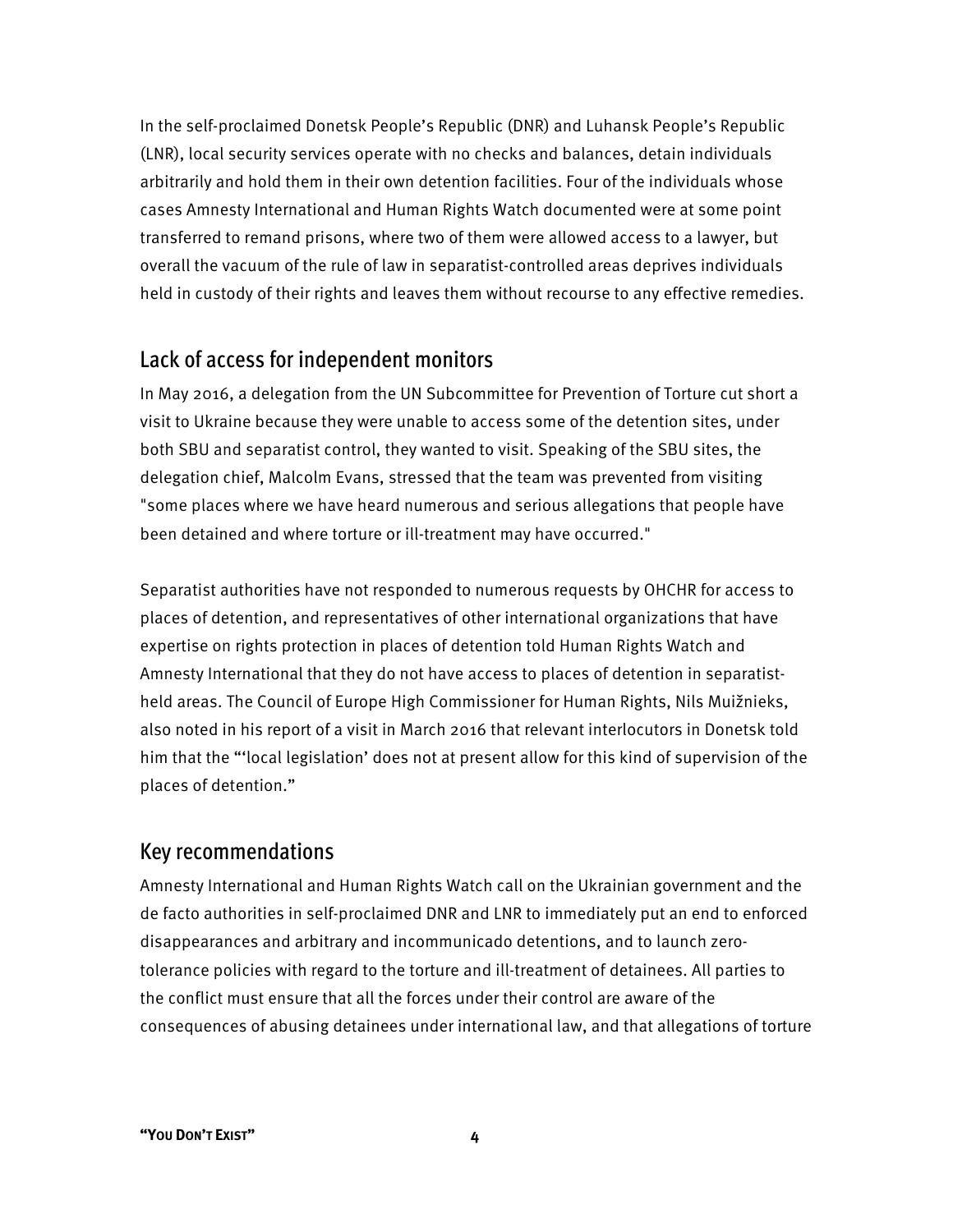and ill-treatment in detention are thoroughly investigated and those responsible are held to account.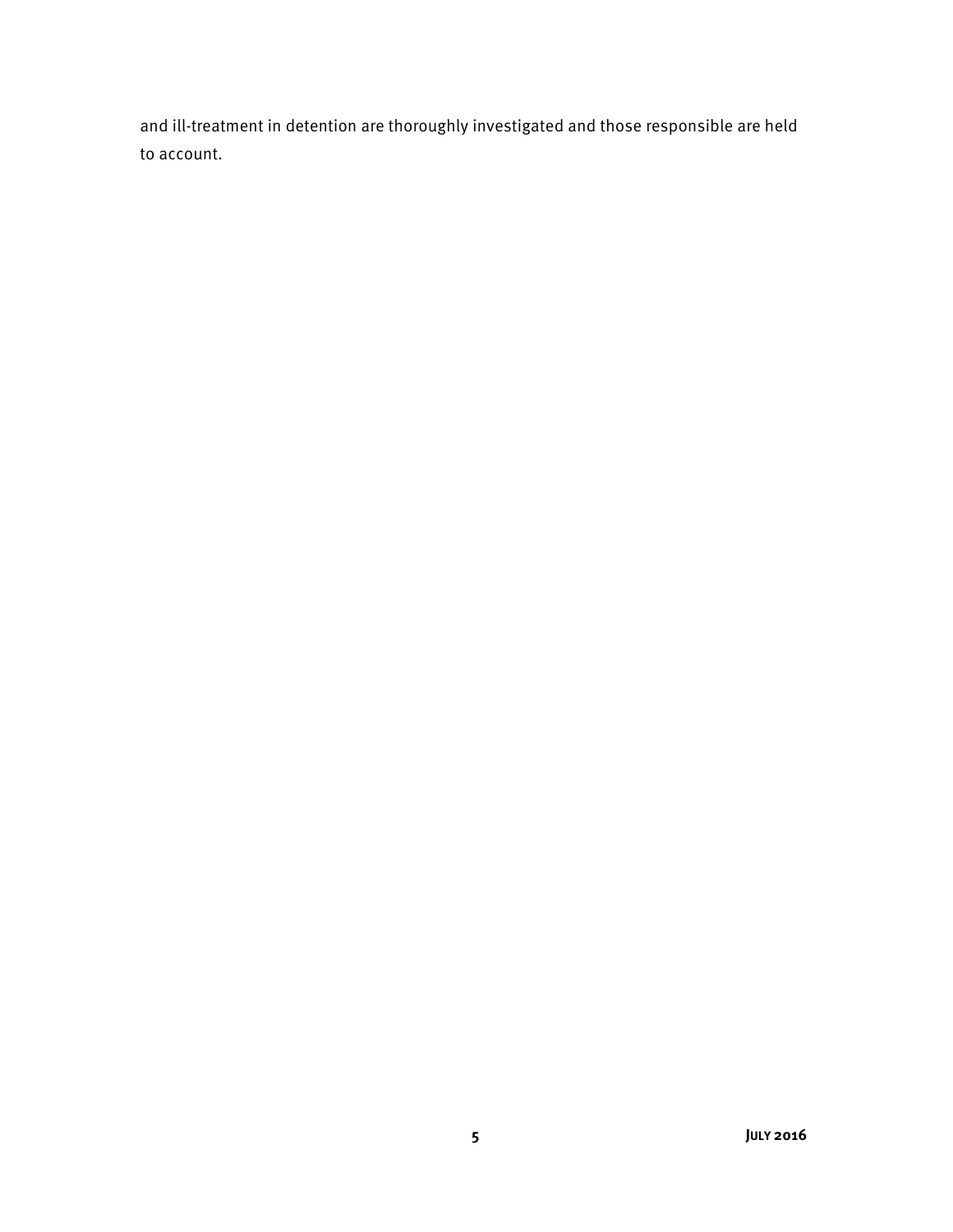## **Methodology**

This report is based on the findings of joint research by Amnesty International and Human Rights Watch, which included a one-week joint mission to separatist-controlled areas of Donetsk region in May 2016, two missions to government-controlled areas of Donetsk region in February and March 2016, as well as extensive desk research and interviews conducted in person in Kyiv or by phone and Skype.

Amnesty International and Human Rights Watch conducted a total of 40 interviews with victims of abuses, their family members, witnesses of abuses, victims' lawyers, representatives of international organizations working in eastern Ukraine, Ukrainian government officials, representatives of the DNR, representatives of unofficial and official groups that are engaged in the negotiation of prisoner exchanges, and other sources.

All the interviews with victims were conducted after their release. Four of them asked Amnesty International and Human Rights Watch not to publish details of their cases for fear of reprisals but allowed use of the information they provided for background purposes and analysis. Our researchers spoke to all interviewees separately and in private in either Russian or Ukrainian. Wherever possible, Amnesty International and Human Rights Watch also gathered medical records, legal documents, and photographs from alleged torture victims and family members of the individuals still in custody. Each interviewee was made aware of the purpose of the interview and agreed to speak on a voluntary basis. Amnesty International and Human Rights Watch did not provide interviewees any financial incentives to speak with us. Most interviewees chose to remain anonymous for fear of reprisals against themselves or members of their families or due to privacy concerns.

This report focuses exclusively on abuses against civilians. It does not include cases of arbitrary detention that concluded prior to spring 2015 (both organizations have extensively reported on arbitrary detention and torture in the region in 2014 and early 2015).<sup>1</sup>

**.** 

<sup>&</sup>lt;sup>1</sup> See, for example, Amnesty International, *Breaking Bodies: Torture and Summary Killings in Eastern Ukraine* (London: Amnesty International Publications, 2015), http://www.amnestyusa.org/sites/default/files/ukraine\_briefing\_final.pdf; "Abuses and Crimes by the Aidar Volunteer Battalion in North Luhansk Region", Amnesty International report, September 8, 2014, https://www.amnesty.org/en/documents/EUR50/040/2014/en/; "Ukraine: Rebels Subject Civilians to Forced Labor," Human Rights Watch news release, September 4, 2014, https://www.hrw.org/news/2014/09/04/ukraine-rebels-subject-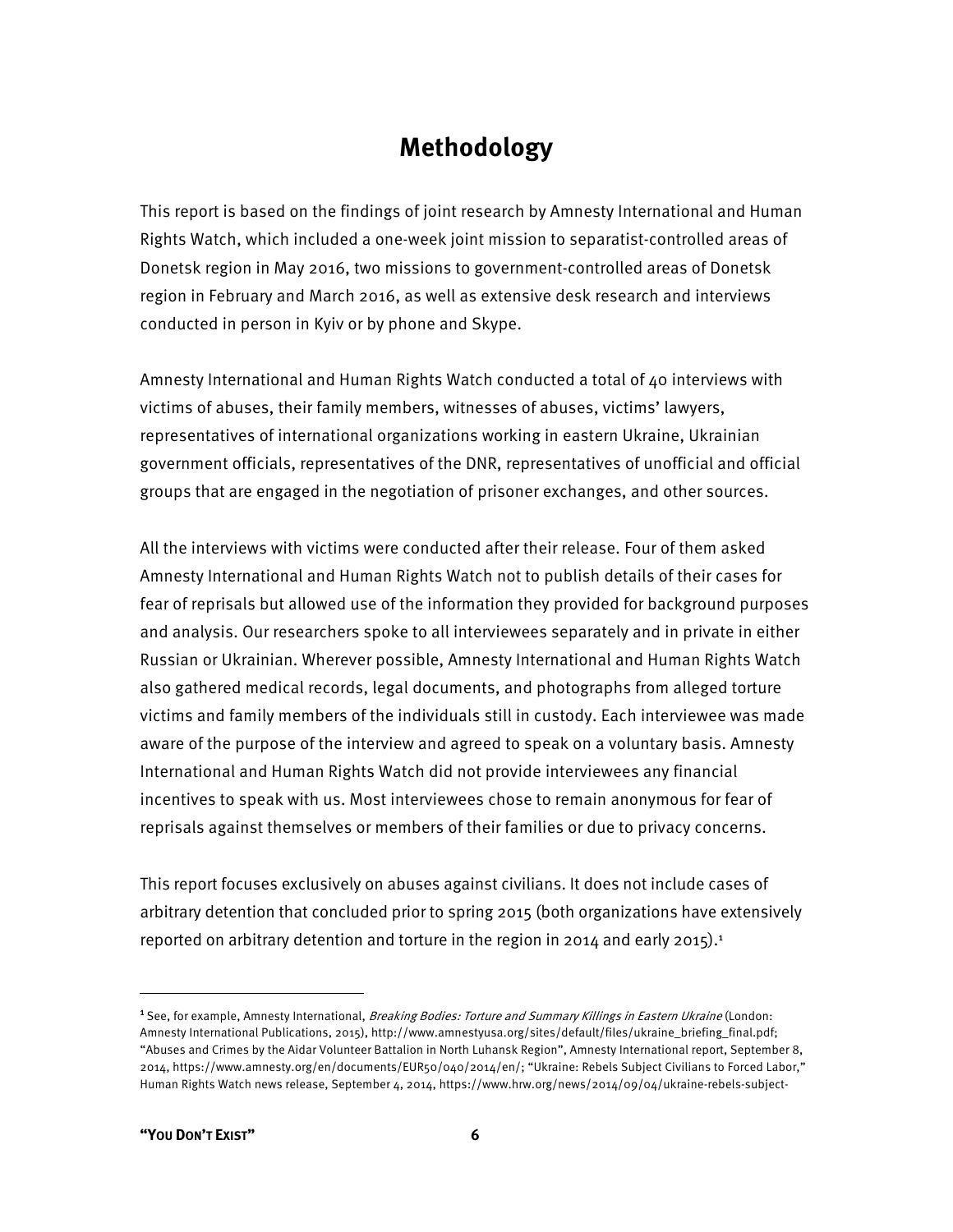During the joint research mission, Amnesty International and Human Rights Watch met with the chief of staff for the Ombudsperson of the DNR.<sup>2</sup> The organizations' delegates also sought to meet with the de facto Prosecutor's Office but were denied a meeting.

On June 3, Amnesty International and Human Rights Watch sent a letter to the head of the SBU summarizing some of our research findings, inquiring about SBU allegedly running unofficial prisons on its premises, and asking specific questions in connection with some of the documented cases. The SBU's written reply, dated June 17, 2016, is cited in this report.<sup>3</sup>

civilians-forced-labor; "Ukraine: Rebel Forces Detain and Torture Civilians," Human Rights Watch news release, August 28, 2014, https://www.hrw.org/news/2014/08/28/ukraine-rebel-forces-detain-torture-civilians.

<sup>&</sup>lt;sup>2</sup> The Ombudsperson was traveling and rerouted the meeting request to her chief of staff.

<sup>3</sup>Letter, dated June 17, 2016, and signed by deputy head of SBU's chief department, V. Mayakov, is on file with Amnesty International and Human Rights Watch.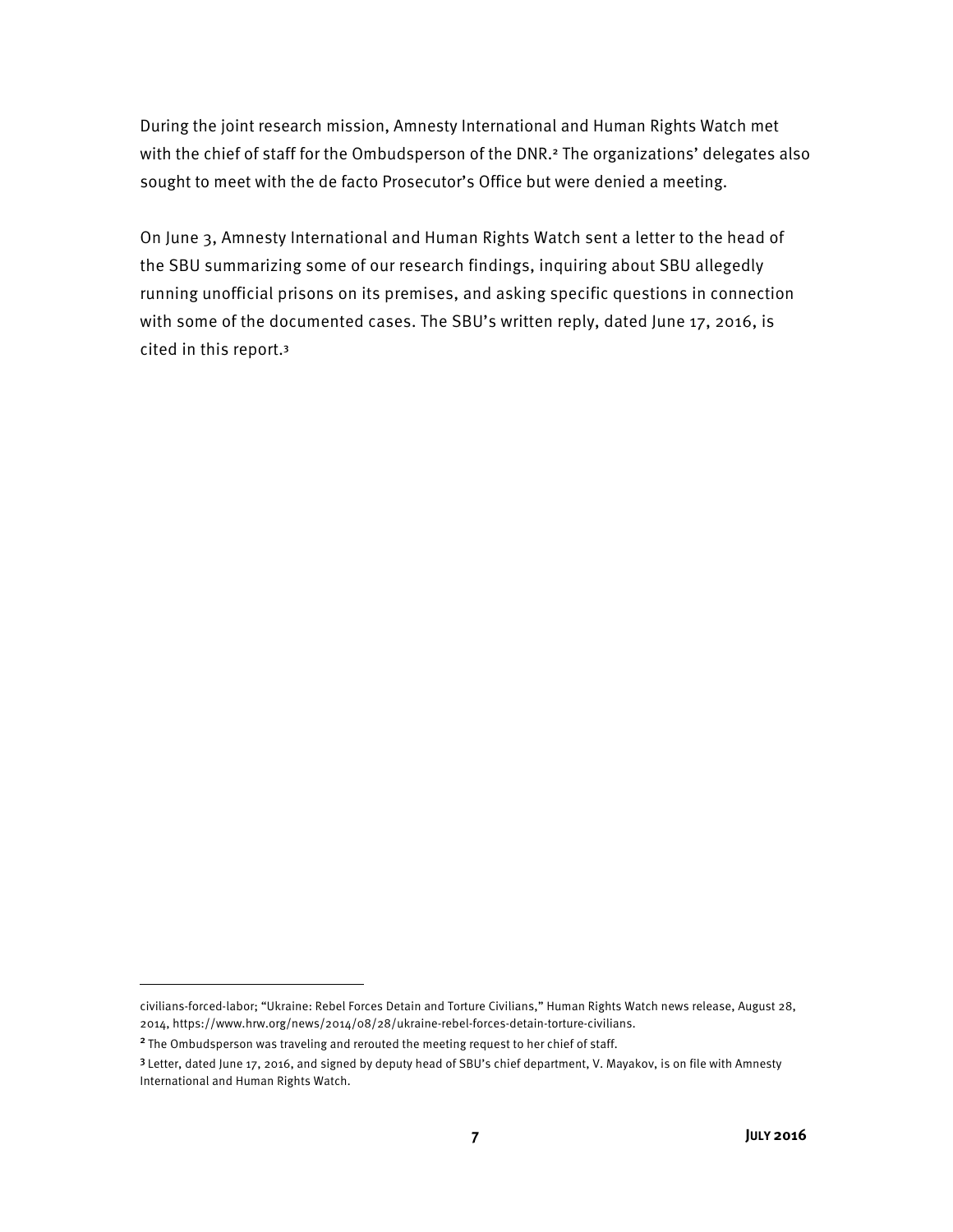## **I. Background: The Armed Conflict in Eastern Ukraine**

The 2014 "EuroMaydan" protests led to the February 21, 2014 ousting of Ukrainian President Viktor Yanukovych. Following Yanukovych's ouster, Russian forces seized and eventually occupied Crimea. Around the same time, violence sporadically broke out in several cities and towns in eastern Ukraine between crowds of people supporting the protests in Kyiv and those opposed to it.

By mid-March, armed anti-government militia, initially calling themselves "self-defense units," seized and occupied administrative buildings in several cities and towns in Donetsk and Luhansk regions. Their demands ranged from regional autonomy within a federated Ukraine, to full independence, to joining Russia.

In April 2014, separatist forces announced the establishment of the "Donetsk People's Republic" (DNR) and the "Luhansk People's Republic" (LNR) and established control, to various degrees, in and around several other cities, towns, and villages in the two regions.

In mid-April 2014, the Ukrainian State Security Service and Interior Ministry began counterinsurgency operations, which the government called an "anti-terrorist operation." On May 11, anti-Kyiv groups proclaimed victory in the "referenda" they organized on the independence of the Donetsk and Luhansk regions.4 On May 16, Ukraine's First Deputy Prosecutor General Mykola Homosha announced that the "two self-proclaimed republics, the so-called Donetsk's and Luhansk's [people's republics] are two terrorist organizations" under Ukrainian law.<sup>5</sup>

From the very beginning of the armed clashes, the Russian government made clear its political support for the separatists and clearly exercised influence over them. As hostilities continued into August, compelling evidence, including reports and satellite images from NATO and the capture of Russian soldiers within Ukraine, emerged that pointed to Russian forces' direct involvement in military operations. Conflict between

**.** 

<sup>4</sup>The separatist referenda were not internationally recognized.

<sup>5</sup> "GPU declared DNR and LNR 'terrorist organizations'" ("ГПУ признала 'ДНР' и 'ЛНР' террористическими организациями"), 112 TV, May 16, 2014, http://112.ua/politika/gpu-priznala-dnr-i-lnr-terroristicheskimi-organizaciyami-63246.html (accessed June 30, 2016).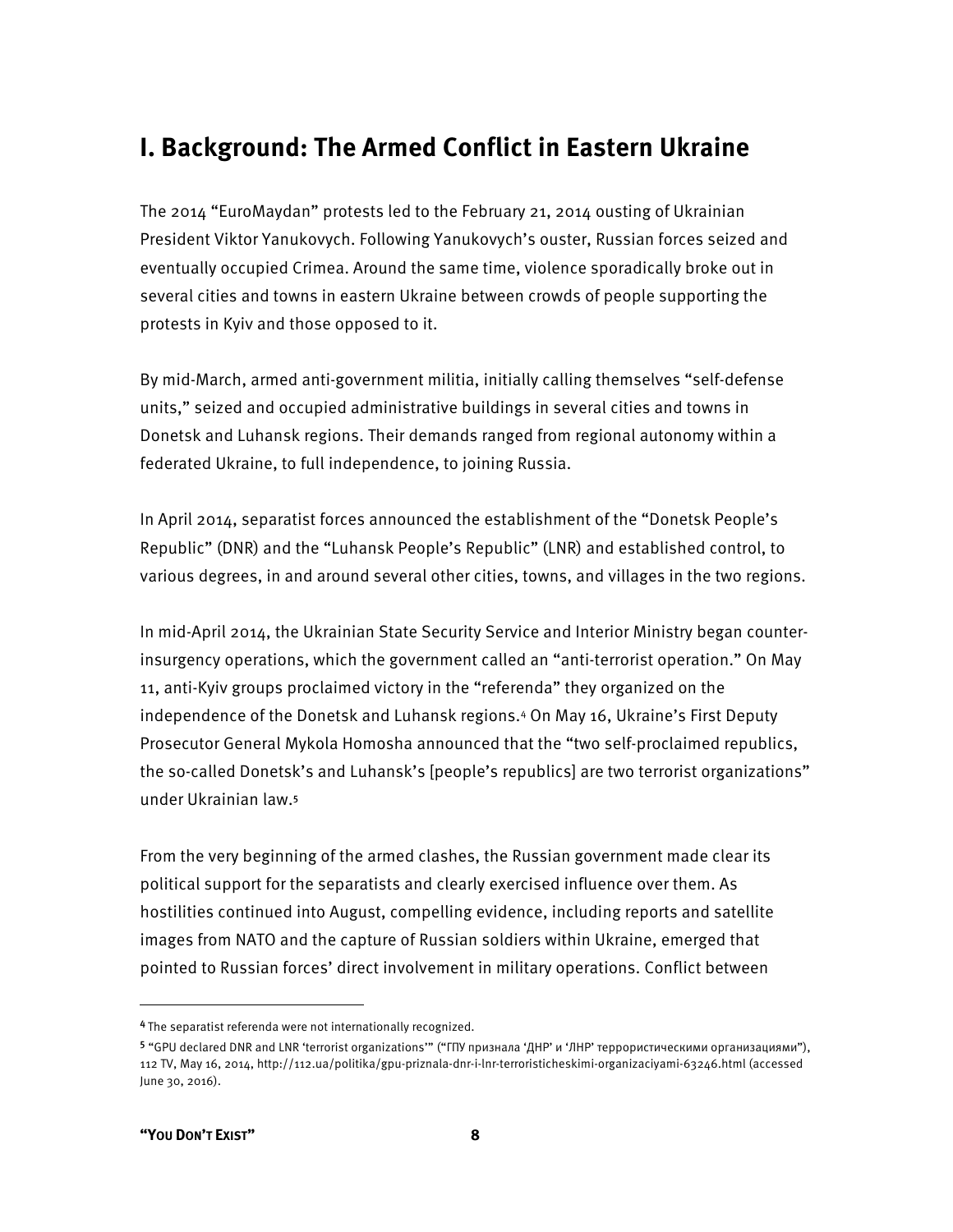Russian and Ukrainian forces is an international armed conflict governed by the relevant rules of international humanitarian law.<sup>6</sup>

In February 2015, the internationally brokered Minsk II accords established a ceasefire, which significantly reduced hostilities, but frequent skirmishes along the frontline and exchanges of artillery fire have continued.

The conflict led to the complete collapse of law and order in the areas controlled by Russia-backed separatists. Separatist forces attacked, beat, and threatened anyone whom they suspected of supporting the Ukrainian government, including journalists, local officials, and political and religious activists, and carried out several summary executions.7 They also subjected detainees to forced labor and kidnapped civilians for ransom, using them as hostages.<sup>8</sup>

Members of Ukrainian forces and paramilitaries also subjected detainees to torture and other ill-treatment and used detained civilians as pawns for prisoner exchanges between the warring sides.9 Credible allegations emerged of torture and other egregious abuses by Ukraine's so-called volunteer battalions Aidar<sup>10</sup> and Azov.<sup>11</sup> By spring 2015, most volunteer battalions had been formally integrated into the official chains of command in the Ministry of Defense or the National Guard of Ukraine. However, Right Sector, a prominent far-right movement, as well as some other groups have retained their paramilitary structures. Their

**.** 

<sup>6</sup> "Eastern Ukraine: Questions and Answers about the Laws of War," Human Rights Watch news release, September 11, 2014, https://www.hrw.org/news/2014/09/11/eastern-ukraine-questions-and-answers-about-laws-war.

<sup>7</sup>"Ukraine: End Politically Motivated Abuses," Human Rights Watch news release, April 28, 2014,

https://www.hrw.org/news/2014/04/28/ukraine-end-politically-motivated-abuses (accessed July 15, 2016). Also see "New evidence of summary killings of Ukrainian soldiers must spark urgent investigations," Amnesty International news release, April 9, 2015, https://www.amnesty.org/en/latest/news/2015/04/ukraine-new-evidence-of-summary-killings-of-capturedsoldiers-must-spark-urgent-investigations/ (accessed July 15, 2016).

<sup>8</sup> "Ukraine: Rebel Forces Detain, Torture Civilians," Human Rights Watch news release, August 28, 2014,

https://www.hrw.org/news/2014/08/28/ukraine-rebel-forces-detain-torture-civilians; Amnesty International, Abductions and Torture in Eastern Ukraine (London: Amnesty International Publications, 2014),

https://www.amnesty.nl/sites/default/files/public/ukraine\_briefing\_formatted\_-\_final.pdf (accessed July 8, 2016).

<sup>9</sup> Amnesty International, *Breaking Bodies: Torture and Summary Killings in Eastern Ukraine* (London: Amnesty International Publications, 2015), http://www.amnestyusa.org/sites/default/files/ukraine\_briefing\_final.pdf (accessed July 8, 2016).

<sup>&</sup>lt;sup>10</sup> "Abuses and Crimes by the Aidar Volunteer Battalion in the North Luhansk Region," Amnesty International report, September 8, 2014, https://www.amnesty.org/en/documents/EUR50/040/2014/en/ (accessed July 8, 2016).

<sup>11</sup>Amnesty International and Human Rights Watch have received numerous allegations of unlawful detention and the use of torture and other abuses by the Azov battalion and will be reporting on them in the near future.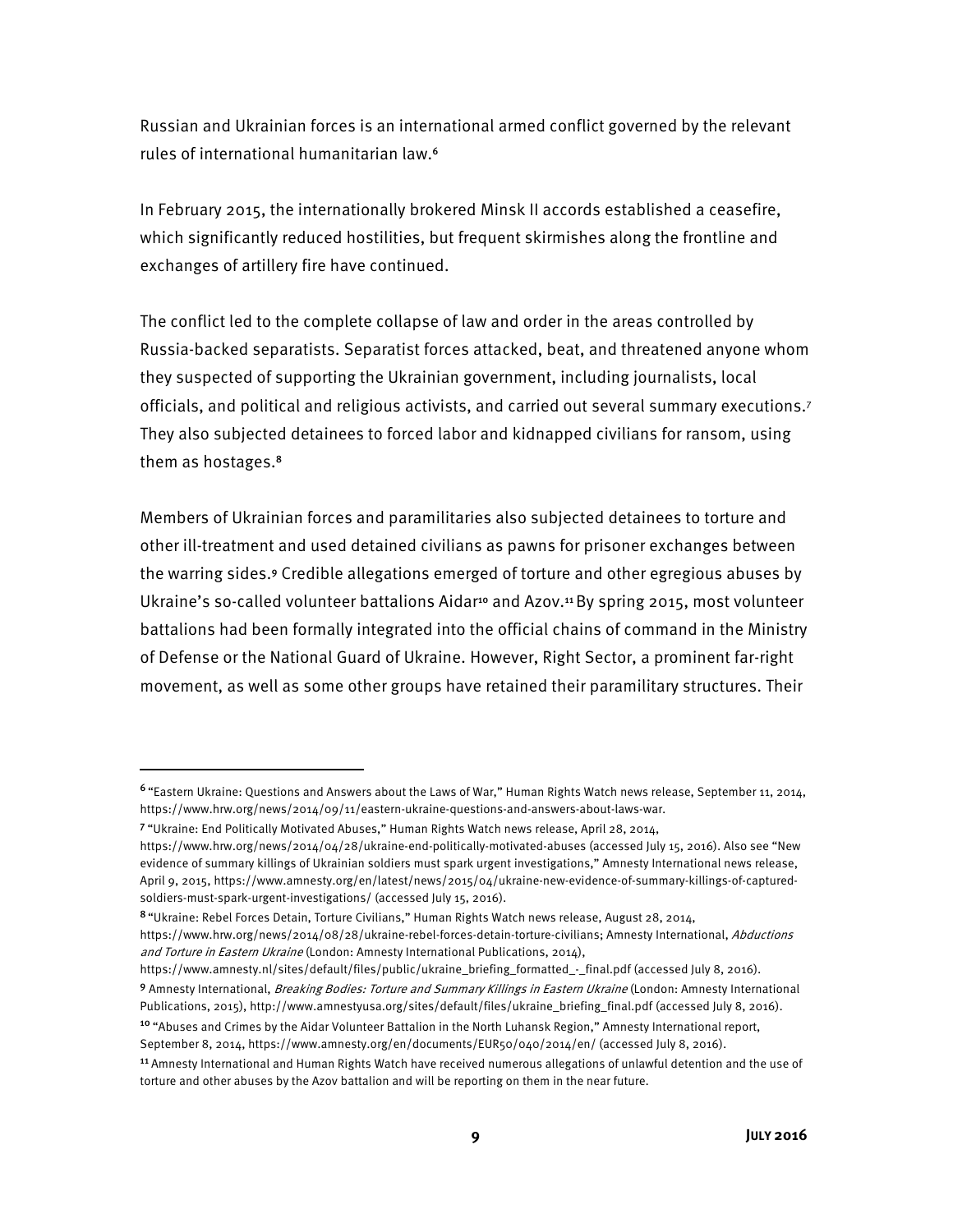members operate in close cooperation with the official Ukrainian forces on or near the frontline, but remain outside any official chain of command or accountability.<sup>12</sup>

Between April 2014 and May 2016, mortar, rocket, and artillery attacks killed over 9,000 people—including civilians, Ukrainian government forces, and anti-government forces—in the Donetsk and Luhansk regions and injured over 21,000.13 Both separatist and government forces violated the laws of war by carrying out indiscriminate attacks in civilian-populated areas and placing civilian life at risk by not taking feasible precautionary measures when deploying artillery and other weaponry in or near civilian areas.<sup>14</sup>

In November 2014, the government of Ukraine withdrew social services support, including budgets for schools, hospitals, pensions, and social security, in separatist-controlled areas. Between July and December 2015, de facto authorities who exercised effective control over parts of the Donetsk and Luhansk regions denied authorization to most humanitarian agencies and human rights groups and expelled leading humanitarian groups from DNR and LNR.<sup>15</sup>

#### Prisoner Exchanges

l

Prisoner exchanges are an important context for some of the abuses described in this report. One-off, unilateral releases and exchanges began early on in the conflict in eastern

<sup>&</sup>lt;sup>12</sup> On April 11, 2015, Stepan Poltorak, the Ukrainian Minister of Defense, announced that all military units on the frontline in eastern Ukraine had been put under official command of the Military Forces of Ukraine or the National Guard of Ukraine. See "There are no volunteer battalions left in the ATO zone, says Ministry of Defense ("В зоне АТО не осталось добровольческих батальонов - Минобороны"), ZN.UA, April 11, 2015, http://zn.ua/UKRAINE/v-zone-ato-ne-ostalos-dobrovolcheskihbatalonov-minoborony-172741\_.html (accessed July 8, 2016). However, on April 29, Poltorak acknowledged that not all volunteer battalions had been fully integrated into the official command structure, and the Right Sector in particular made an exception. See "Poltorak called volunteer battalions to join armed forces of Ukraine" ("Полторак призвал добровольческие батальоны вступить в ряды ВСУ"), Liga News, April 29, 2015, http://news.liga.net/news/politics/5660214 poltorak\_prizval\_dobrovolcheskie\_batalony\_vstupit\_v\_ryady\_vsu.htm (accessed July 8, 2016).

<sup>&</sup>lt;sup>13</sup> OHCHR, "Report on the human rights situation in Ukraine 16 February to 15 May 2016," June 2016, http://www.ohchr.org/Documents/Countries/UA/Ukraine\_14th\_HRMMU\_Report.pdf (accessed June 21, 2016).

<sup>&</sup>lt;sup>14</sup> Human Rights Watch, Unguided Rockets Killing Civilians, video, July 7, 2014, https://www.hrw.org/videophotos/video/2014/07/24/ukraine-unguided-rockets-killing-civilians; Mark Hiznay (Human Rights Watch), "More Cluster Munition Use in Ukraine," dispatch, February 4, 2015, https://www.hrw.org/news/2015/02/04/dispatches-more-clustermunition-use-ukraine.

<sup>&</sup>lt;sup>15</sup> United Nations Office for the Coordination of Humanitarian Affairs (OCHA), Humanitarian Bulletin, Ukraine, Issue 5, December 2015, https://www.humanitarianresponse.info/en/system/files/documents/files/bulletin\_december\_2015\_0.pdf (accessed January 6, 2016).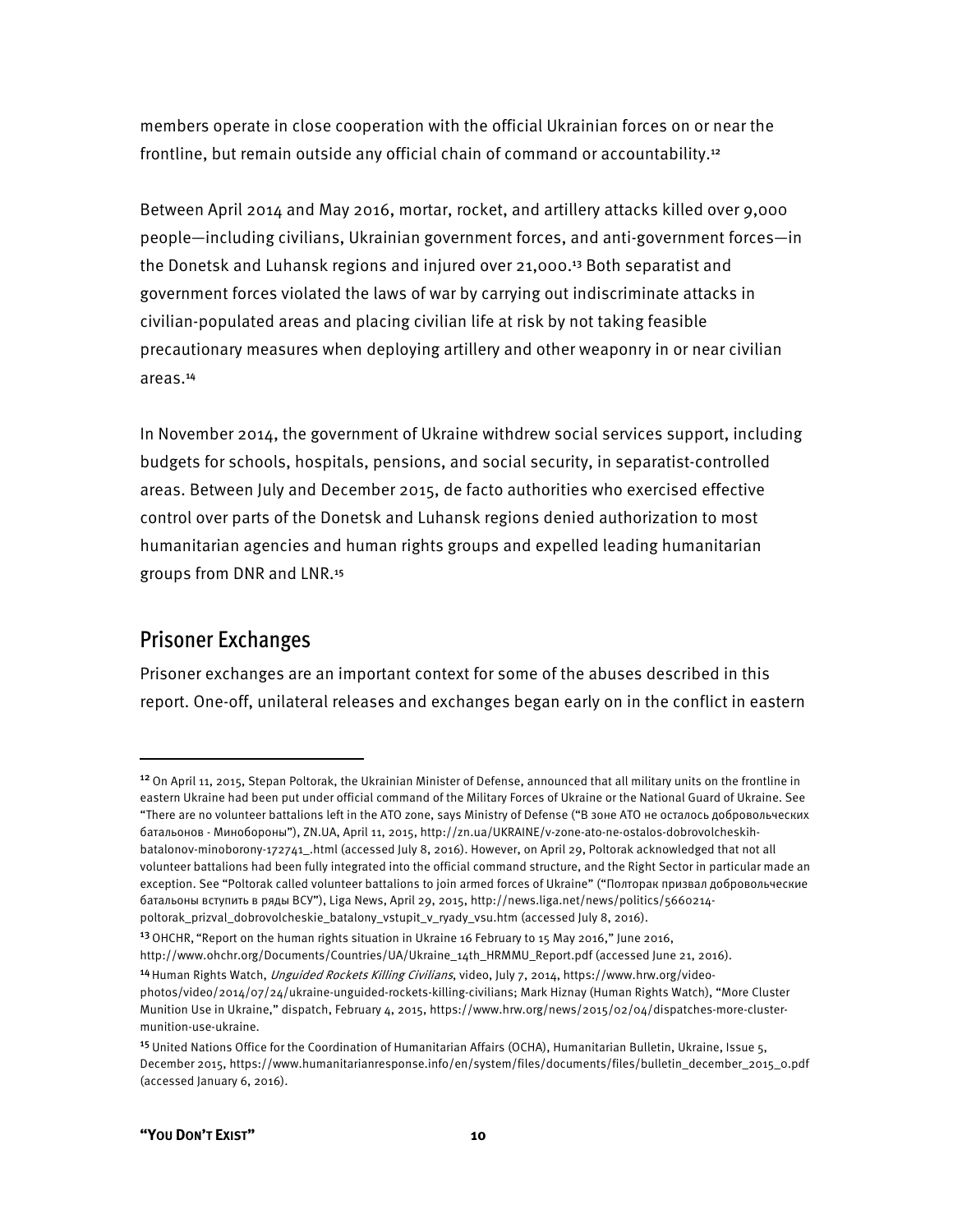Ukraine. The warring parties agreed to exchange "all for all" as part of the February 2015 Minsk II accords.16 However, there was never any clarity as to the true numbers and the identity of all those in the custody of either side. The warring parties' figures and lists were at odds with each other. The undertaking to exchange "all for all" did not resolve this, although sporadic exchanges of smaller groups of prisoners continued. Each side continued to see it as an advantage to have more prisoners to "trade" with the other. Although Minsk II implied exchange primarily of combatants, in reality the process was extended to civilians, typically those alleged by their captors to be complicit in spying or similar activities on behalf of the other side. This has led to systematic abuse.

In several reports, the UN Human Rights Monitoring Mission for Ukraine (HRMMU) noted the persistent connection between arbitrary detention of civilians and prisoner exchanges. In February 2015, for example, it noted that "arbitrary detention of civilians regrettably remains a feature of the hostilities, including for the purpose of prisoner exchanges."<sup>17</sup> Under international law the detention of civilians for the purpose of exchanges constitutes arbitrary detention but also hostage-taking, which is also clearly prohibited under international law.

Ukrainian law enforcement agencies have said their side was releasing "fighters suspected of terrorism or related crimes."18 In legal terms such "exchanges" constituted a problem. Effectively, there was no legal basis for exiting criminal suspects from official remand before the criminal proceedings against them were completed. It appears that this issue lies at the heart of some of the abuses described below, and is likely to be the reason some individuals have been held in unofficial, unacknowledged detention by the SBU: they could be exchanged without creating a paper trail and without having to resolve the arising legal complications.

**.** 

<sup>16</sup> Full text of the Minsk II document is available at https://next.ft.com/content/21b8f98e-b2a5-11e4-b234-00144feab7de (accessed July 8, 2016).

<sup>&</sup>lt;sup>17</sup> OHCHR, "Report on the human rights situation in Ukraine 1 December 2014 to 15 February 2015," http://www.ohchr.org/Documents/Countries/UA/9thOHCHRreportUkraine.pdf (accessed July 8, 2016), page 5.

<sup>18</sup>Official language cited in http://www.ohchr.org/Documents/Countries/UA/OHCHR\_eighth\_report\_on\_Ukraine.pdf (accessed July 8, 2016), page 9.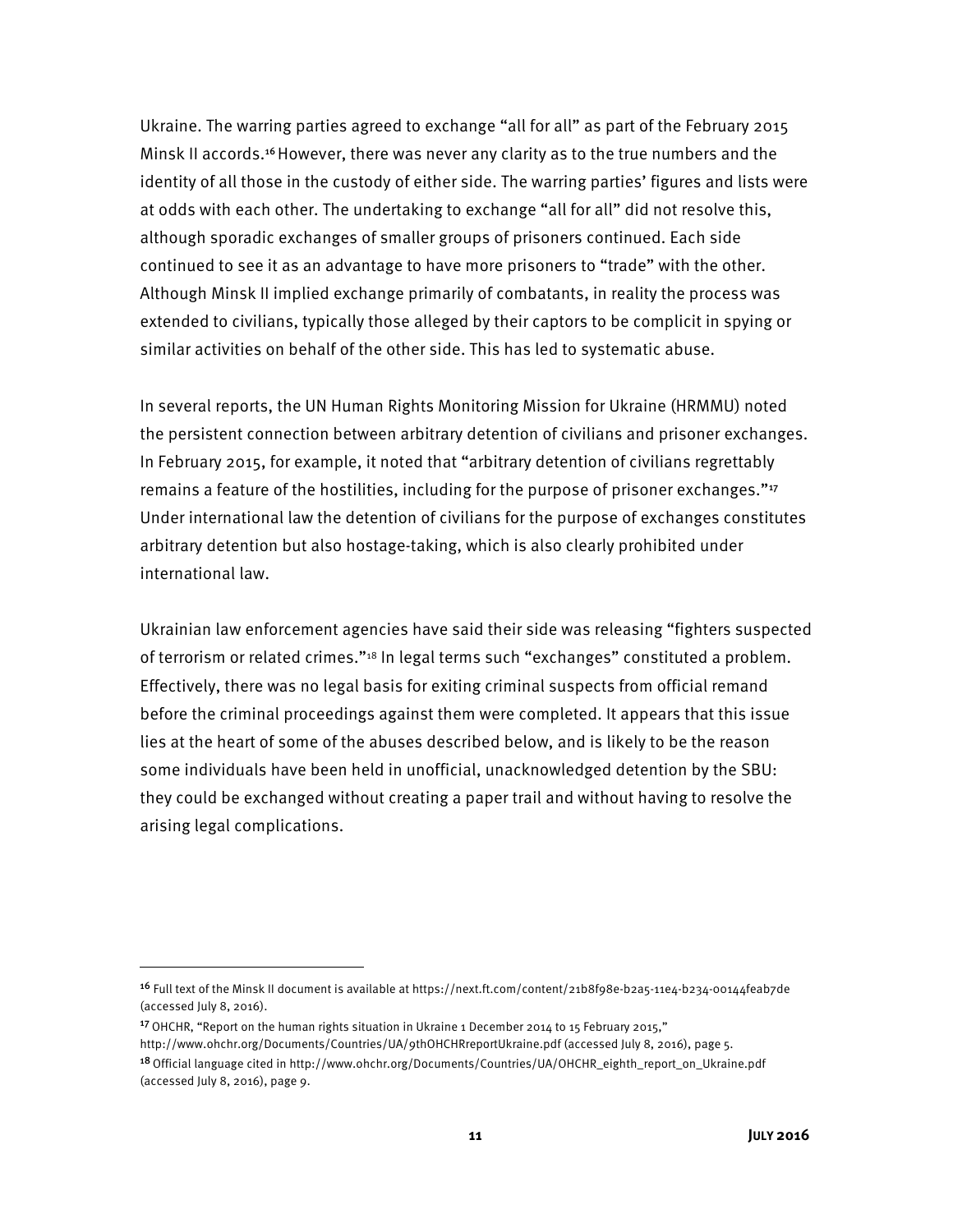## **II. Legal Framework**

#### International Legal Standards

International humanitarian treaty law, as well as the rules of customary international humanitarian law, governs hostilities between the armed separatist groups and Ukrainian armed forces, as well as between Russian armed forces and Ukrainian forces. While there are differences in the sources and sometimes scope of the laws of war that apply to a noninternational armed conflict and an international one, international humanitarian law is designed mainly to protect civilians and other non-combatants from the hazards of all forms of armed conflict, and applicable customary international humanitarian law reflects the large convergence of the two bodies of law that has taken place.

The conflict between the separatists—a non-state armed force—and Ukrainian forces is primarily a non-international armed conflict, which falls within the remit of Common Article 3 of the Geneva Conventions of 1949 and Protocol II relating to non-international armed conflicts, to which Ukraine is also a party. Protocol II provides further guidance on the fundamental guarantees for individuals during non-international conflicts to what is provided for in Common Article 3.<sup>19</sup>

Persons held by any party in connection with the armed conflict in eastern Ukraine are protected under international human rights and international humanitarian law. In both of these bodies of law, the ban on torture and other ill-treatment is one of the most fundamental prohibitions. Both Common Article 3 of the Geneva Conventions of 1949 and Protocol II require that anyone in the custody of a party to the conflict be protected against "violence to life of persons," in particular murder, mutilation, and torture.20 The provisions

l

<sup>&</sup>lt;sup>19</sup> Ukraine became a party to the Protocol Additional to the Geneva Conventions of 12 August 1949, and relating to the Protection of Victims of Non-International Armed Conflicts (Protocol II), 8 June 1977, on January 25, 1990 (see https://www.icrc.org/applic/ihl/ihl.nsf/Treaty.xsp?documentId=AA0C5BCBAB5C4A85C12563CD002D6D09&action=openDo cument). Because of Russia's support for the separatist forces, the question is often asked whether the conflict could also be considered an international armed conflict. The extent and form of Russia's support is a factual determination that goes beyond the scope of this report, but if it is established that Russia exercises "overall control" over the separatist forces or part thereof, under international law the conflict would be deemed an international or internationalized armed conflict. See "Eastern Ukraine: Questions and Answers about the Laws of War," Human Rights Watch Q&A, September 11, 2014, https://www.hrw.org/news/2014/09/11/eastern-ukraine-questions-and-answers-about-laws-war.

<sup>&</sup>lt;sup>20</sup> See Article 4 of Protocol II and Convention (I) for the Amelioration of the Condition of the Wounded and Sick in Armed Forces in the Field of 12 August 1949, available at https://www.icrc.org/ihl/WebART/365-570006 (accessed July 8, 2016).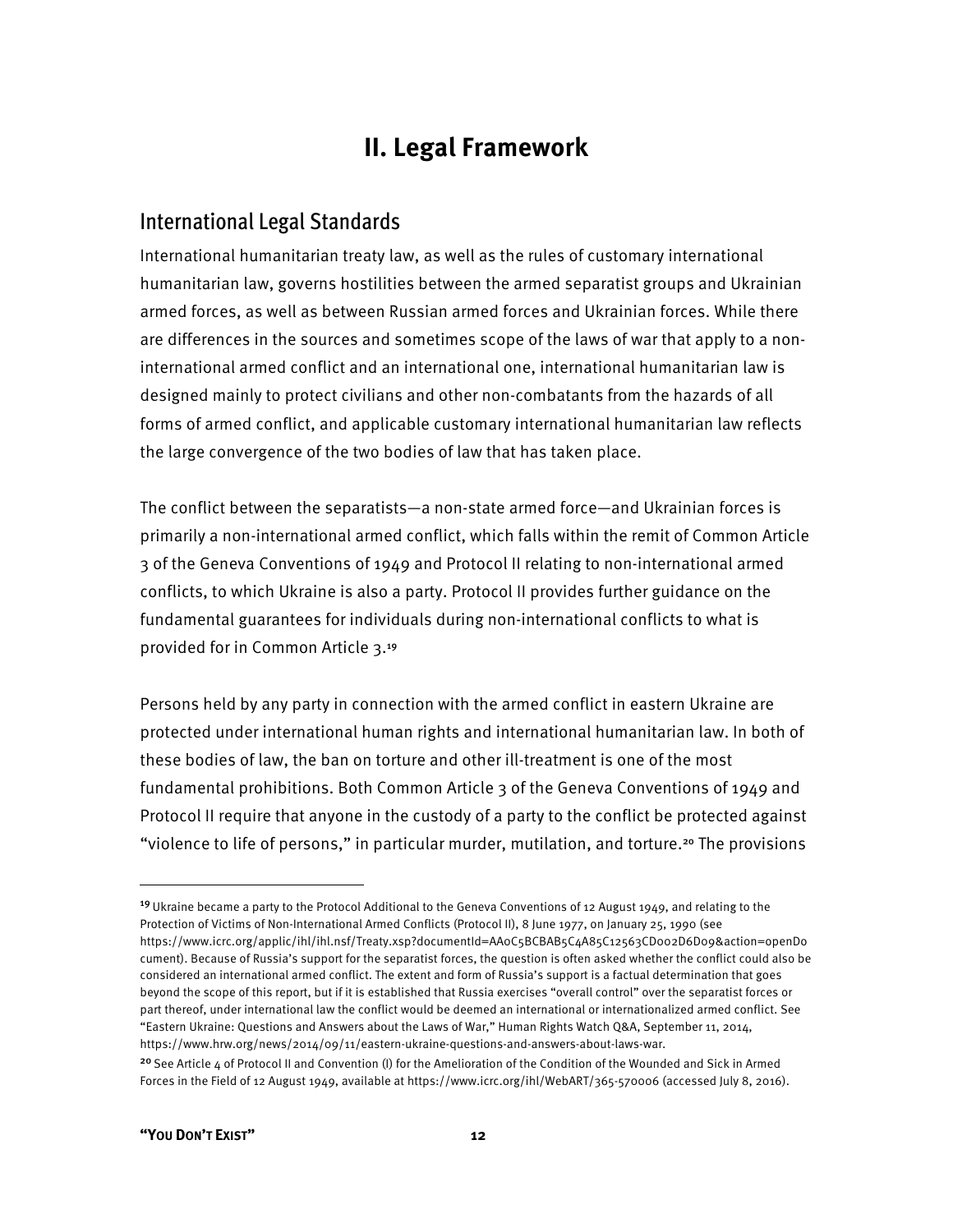also bar "outrages upon personal dignity, in particular humiliating and degrading treatment." Similarly, the International Covenant on Civil and Political Rights (ICCPR)<sup>21</sup> and the European Convention on Human Rights (ECHR)<sup>22</sup> specifically bar torture and cruel, inhuman, or degrading treatment or punishment.<sup>23</sup>

Torture is also a war crime under international humanitarian law in all conflicts.24 Both international human rights law and international humanitarian law require that cases of torture and other ill-treatment be investigated, and that, when the evidence warrants it, the perpetrators be prosecuted. Detainees must be provided with adequate food, water, clothing, shelter, and medical care.

International humanitarian law acknowledges that during times of armed conflict there may be security grounds for temporary detention of civilians, but arbitrary detention is always prohibited, and parties to an armed conflict are required to ensure a legal basis and framework as well as basic safeguards for the detention of civilians. Grounds for detention must be legitimate and nondiscriminatory. Under customary international humanitarian law, detaining parties must adhere to certain procedures; for example, they are obligated to bring a person arrested on a criminal charge promptly before a judicial authority, and to allow the person to challenge the lawfulness of the detention.25 Under human rights law, which applies even during armed conflict, persons in the custody of the state are entitled to judicial review of the legality of their detention.<sup>26</sup>

Enforced disappearances are serious crimes under international law and are prohibited at all times under both international human rights law and international humanitarian law.

<sup>25</sup> International Committee of the Red Cross, Customary IHL Database, https://www.icrc.org/customaryihl/eng/docs/v1\_rul\_rule99 (accessed July 8, 2016).

**.** 

<sup>&</sup>lt;sup>21</sup> Ratified by Ukraine in 1973. See OHCHR's Status of Ratification Interactive Dashboard at http://indicators.ohchr.org/ (accessed July 8, 2016).

<sup>&</sup>lt;sup>22</sup> Ratified by Ukraine in 1997. See Ukraine's country profile at http://www.echr.coe.int/Documents/CP\_Ukraine\_ENG.pdf (accessed July 8, 2016).

<sup>&</sup>lt;sup>23</sup> International Covenant on Civil and Political Rights (ICCPR), adopted December 16, 1966, G.A. Res. 2200A (XXI), 21 U.N. GAOR Supp. (No. 16) at 52, U.N. Doc. A/6316 (1966), 999 U.N.T.S. 171, entered into force March 23, 1976, art. 7. See also ICCPR, art. 10, which provides that persons deprived of liberty "shall be treated with humanity and with respect for the inherent dignity of the human person."

<sup>24</sup>See, for example, Rome Statute of the International Criminal Court (ICC), entered into force on July 1, 2002, art. 7.

<sup>&</sup>lt;sup>26</sup> See UN Working Group on Arbitrary Detention, "Basic Principles and Guidelines on Remedies and Procedures on the Right of Anyone Deprived of His or Her Liberty by Arrest or Detention to Bring Proceedings Before Court," May 2015, http://www.ohchr.org/Documents/Issues/Detention/DraftPrinciplesAndGuidelinesRightCourtReview.pdf.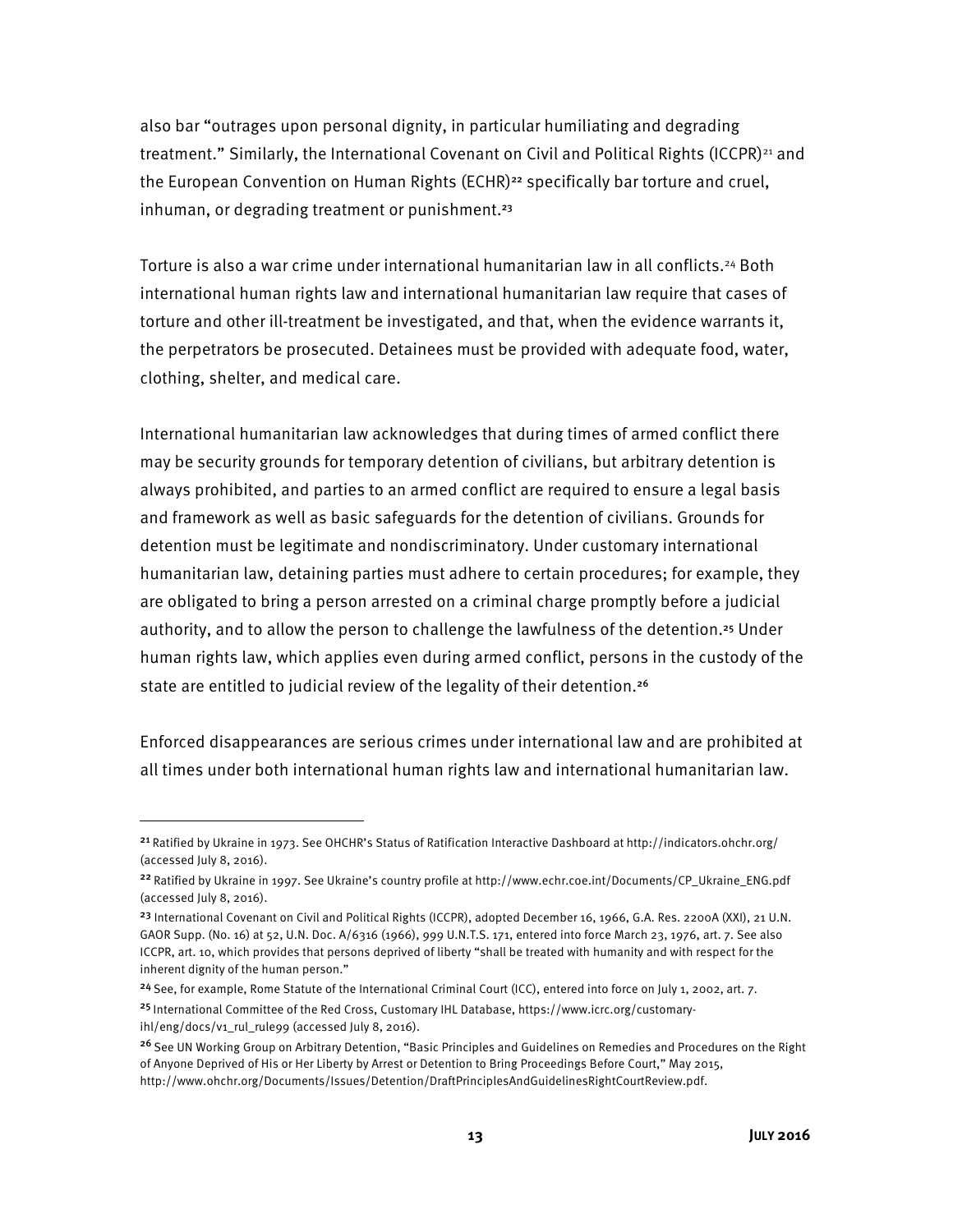The prohibition also entails a duty to investigate cases of alleged enforced disappearance and prosecute those responsible.<sup>27</sup> An enforced disappearance occurs when someone is deprived of their liberty by agents of the state or persons acting with the state's authorization, support or acquiescence, followed by a refusal to acknowledge the deprivation of liberty or by concealment of the fate or whereabouts of the disappeared person, placing that person outside the protection of the law.28 Ukraine became a party to the International Convention on Enforced Disappearances on August 14, 2015. The Convention codifies the prohibition on enforced disappearances and, among other things, sets out the obligations of states to prevent, investigate, and prosecute all cases of enforced disappearances.

The ECHR and the ICCPR allow state parties to derogate from certain articles—in other words, to limit certain rights during emergency situations, including an armed conflict. In May 2015, Ukraine derogated from a number of articles in both conventions, including, as relevant to this report, articles relating to the right to liberty and security and fair trial in relation to terrorism suspects.29 But the treaties also require any restrictions to be necessary, proportionate and non-discriminatory. Secretary General of the Council of Europe Thorbjørn Jagland issued a statement that the derogation "does not mean that Ukraine is no longer bound by the European Convention on Human Rights" and that the European Court of Human Rights will assess in each case whether the derogation is justified."<sup>30</sup>

**.** 

<sup>&</sup>lt;sup>27</sup> See the United Nations Declaration on the Protection of All Persons from Enforced Disappearances, adopted December 18, 1992, G.A. res. 47/133, 47 U.N. GAOR Supp. (No. 49) at 207, U.N. Doc. A/47/49 (1992); International Convention for the Protection of All Persons from Enforced Disappearance, adopted December 20, 2006, 2716 U.N.T.S., 3 (entered into force on December 23, 2010); Rule 98 of the ICRC rules on customary international humanitarian law, https://www.icrc.org/customary-ihl/eng/docs/v1\_rul\_rule98.

<sup>&</sup>lt;sup>28</sup> See both the Declaration on the Protection of All Persons from Enforced Disappearance and the International Convention for the Protection of All Persons from Enforced Disappearance, art. 2.

<sup>&</sup>lt;sup>29</sup> On 21 May 2015, the Ukrainian parliament adopted a declaration on derogation from article 2, paragraph 3, and articles 9, 12, 14 and 17 from the ICCPR and the corresponding articles of the European Convention on Human Rights (ECHR). The derogation notices concern the rights to liberty and security, fair trial, effective remedy, respect for private and family life and freedom of movement, and are restricted geographically to the occupied Crimean peninsula and the areas in Luhansk and Donetsk where Ukrainian authorities are conducting an "anti-terrorist operation." See ICCPR derogation notice at https://treaties.un.org/doc/Publication/CN/2015/CN.416.2015-Eng.pdf (accessed July 8, 2016); and ECHR at https://wcd.coe.int/ViewDoc.jsp?p=&id=2331761&Site=DLAPIL-Conventions&direct=true (accessed July 8, 2016).

<sup>3</sup>º Jagland: Council of Europe standards still apply in Ukraine, UNIAN, available at http://www.unian.info/politics/1087956jagland-council-of-europe-standards-still-apply-in-ukraine.html (accessed on June 23, 2016).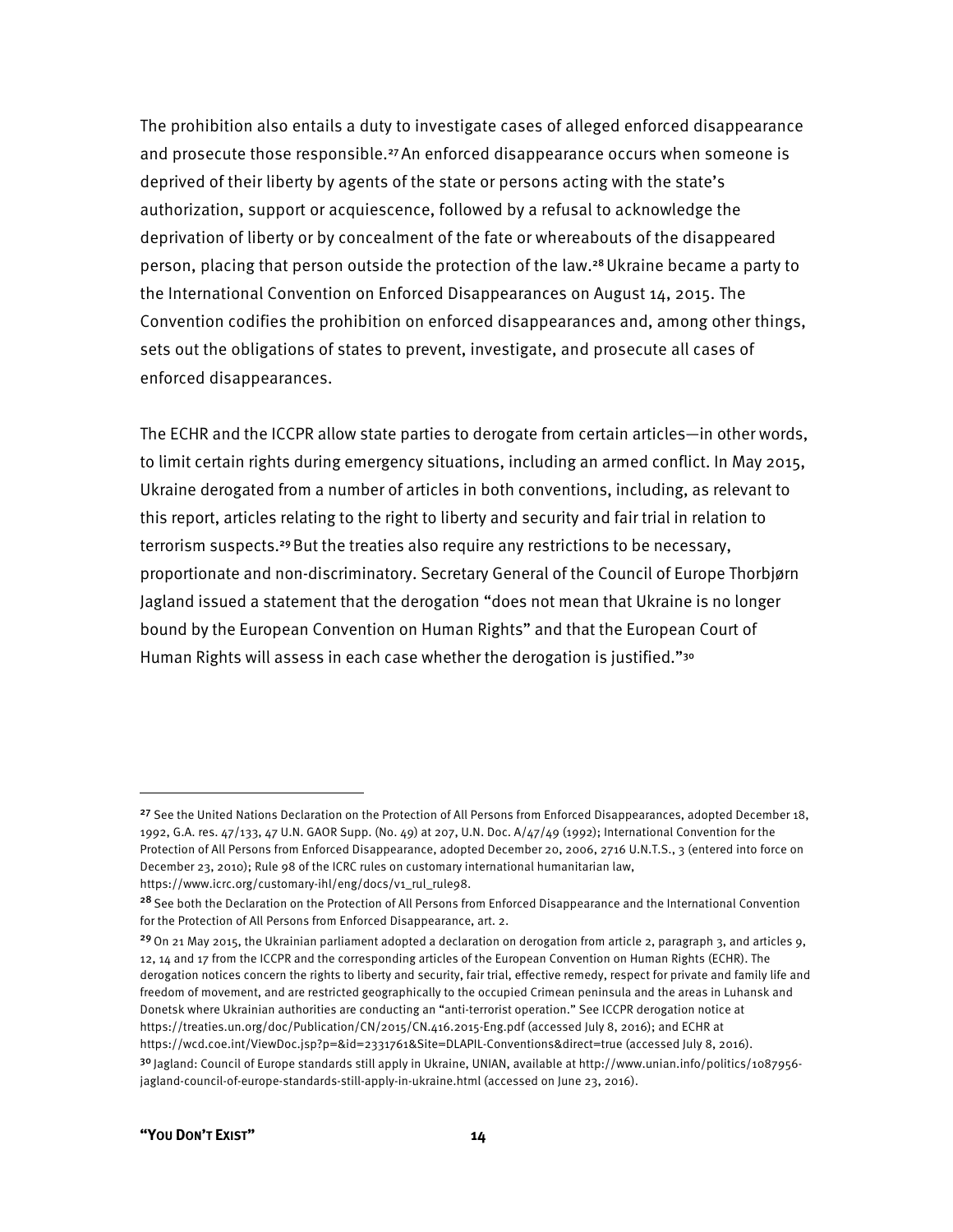#### Ukrainian law

**.** 

Ukrainian law categorically prohibits torture.<sup>31</sup>

According to the Ukrainian Criminal Procedure Code, the authorities can detain a suspect for up to 72 hours without official charges, after which a court has to approve detention in a pre-trial detention facility with an official warrant or release the suspect. Detainees have the right to be informed of the allegations or charges against them and to challenge their arrest in court. However, following the conflict in eastern Ukraine, on August 12, 2014, parliament introduced special amendments into Ukraine's law "on combatting terrorism" extending the period for which suspects accused of terrorism can be detained without charge to 30 days. The decision to detain a person beyond 72 hours lies with law enforcement, and a copy of the "preventative detention warrant," endorsed by a prosecutor, is sent to a judge with a request to hold a custody hearing, which can take place at any time up to 30 days.32 This was the subject of the above-mentioned derogations from the ECHR and ICCPR.33 The potential for a person to be detained for up to 30 days before they are brought before a judge violates the ECHR. While the European Court of Human Rights has yet to rule on this provision, it has held that detention without being brought before a judge for 14 days, even with a derogation, violates the convention. The Court, acknowledging there was a legitimate state of emergency and derogation, held "it cannot accept that it is necessary to hold a suspect for fourteen days without judicial intervention." It noted that the period was exceptionally long, and leaves detainees vulnerable to arbitrary detention and torture.<sup>34</sup>

Pre-trial detention is allowed only in pre-trial detention centers belonging to the State Penitentiary Service and disciplinary cells of the Ukrainian Armed Forces. In "certain cases," the law permits short-term detention of suspects "in temporary detention facilities

<sup>31</sup> Constitution of Ukraine, Parliament of Ukraine, 1996, http://www.ccu.gov.ua/doccatalog/document?id=12084 (accessed July 8, 2016), Article 28.

<sup>&</sup>lt;sup>32</sup> "Law on amendments to the law on combating terrorism," Parliament of Ukraine, 2014,

http://zakon0.rada.gov.ua/laws/show/1630-18 (accessed July 11, 2016), Article 1.

<sup>33</sup> Article 15-1 of Ukraine's "Law on Combating Terrorism", http://zakon5.rada.gov.ua/laws/show/638-15/page2 (accessed June 21, 2016).

<sup>34</sup> See Aksoy v. Turkey, Application No. 21987/93, judgment December 18, 1996 paras. 78, 86. The Court further reiterated that "it is not persuaded that the exigencies of the situation necessitated the holding of the applicant on suspicion of involvement in terrorist offences for fourteen days or more in incommunicado detention without access to a judge or other judicial officer", para. 84.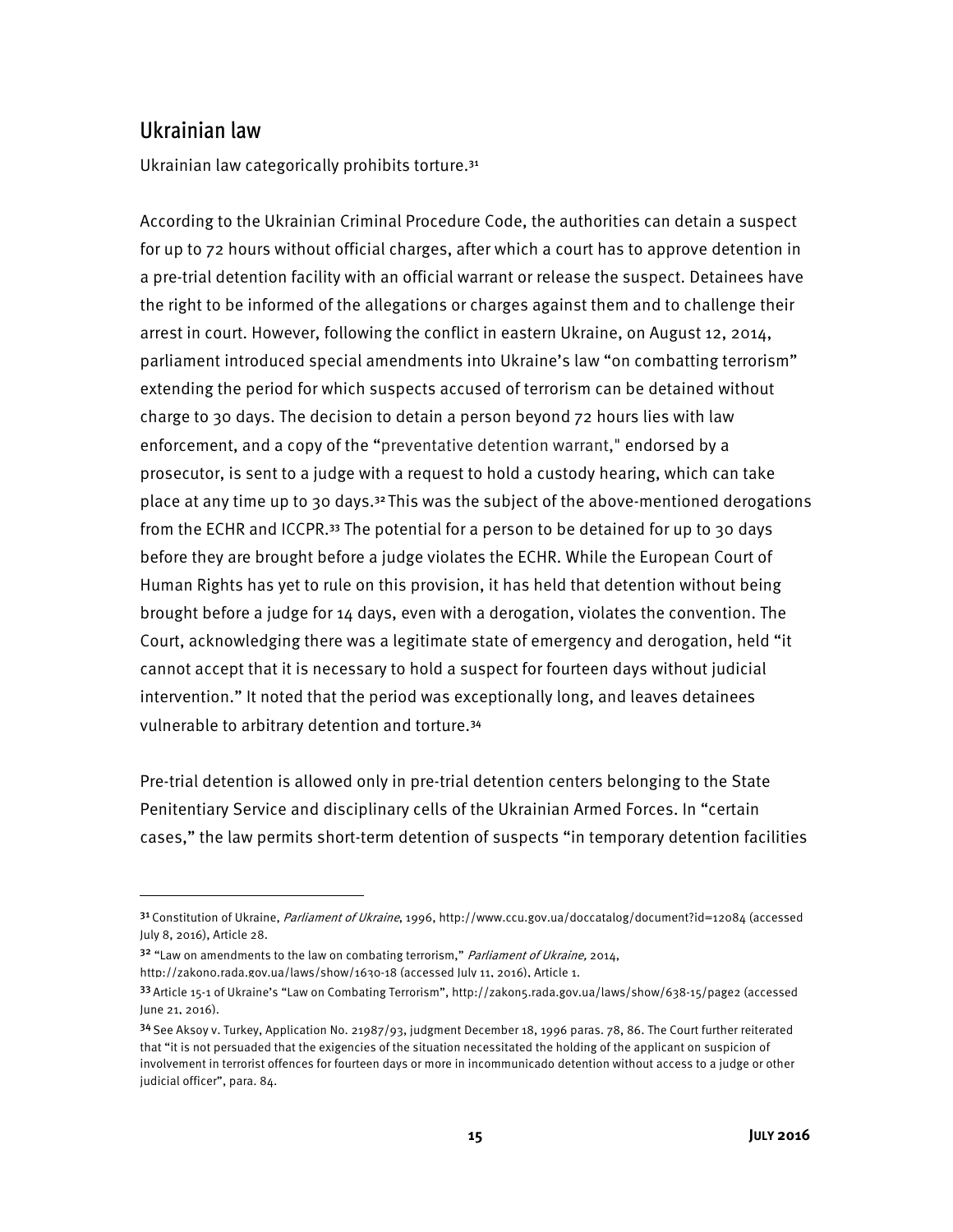for the purpose of conducting investigative activities.35 According to article 38 of the Ukrainian Criminal Procedures Code, bodies with investigative authority in Ukraine are the National Police (part of the Ministry of Interior system), the SBU, the Tax Police (part of the State Fiscal Service), and the State Investigation Bureau.36 In reality, only the Ministry of Interior and the SBU operate temporary detention facilities. They are governed according to internal orders and guidelines.

Ukraine's SBU stated in a letter to Amnesty International and Human Rights Watch that it has only one such facility, located in Kyiv.<sup>37</sup> According to the SBU's Internal Guidelines on Temporary Detention Facilities, the maximum period of detention in this facility should not exceed 10 days.38 Ukrainian law allows SBU officials to bring in people for questioning, but a questioning session can last no longer than eight hours per day and no investigative activities, including questioning, can be carried out from 10 p.m. to 6 a.m.<sup>39</sup>

Pre-trial detention in other remand facilities cannot exceed six months for minor crimes and up to 12 months for serious crimes, among them those that are terrorism-related.<sup>40</sup>

<sup>35 &</sup>quot;Law on Preliminary Detention", Parliament of Ukraine, 1993, http://zakon2.rada.gov.ua/laws/show/3352-12 (accessed June 21, 2016), Article 4.

<sup>36</sup> Ukrainian Criminal Procedures Code, Parliament of Ukraine, 2012, http://zakono.rada.gov.ua/laws/show/4651-17/page2 (accessed June 30, 2016), Article 38.

<sup>37</sup> Letter, dated June 17, 2016, and signed by deputy head of SBU's chief department, V. Mayakov, is on file with Amnesty International and Human Rights Watch.

<sup>38</sup> Guidelines on Temporary Detention Facilities, Security Service of Ukraine, http://zakono.rada.gov.ua/laws/show/z1013-08 (accessed June 21, 2016), Article 1.5.

<sup>39</sup> Ukrainian Criminal Procedures Code, Parliament of Ukraine, http://zakono.rada.gov.ua/laws/show/4651-17/page8 (accessed July 8, 2016), Article 224.

<sup>4&</sup>lt;sup>0</sup> Ukrainian Criminal Procedures Code, *Parliament of Ukraine*, http://zakono.rada.gov.ua/laws/show/4651-17/page7 (accessed July 11, 2016), Article 197.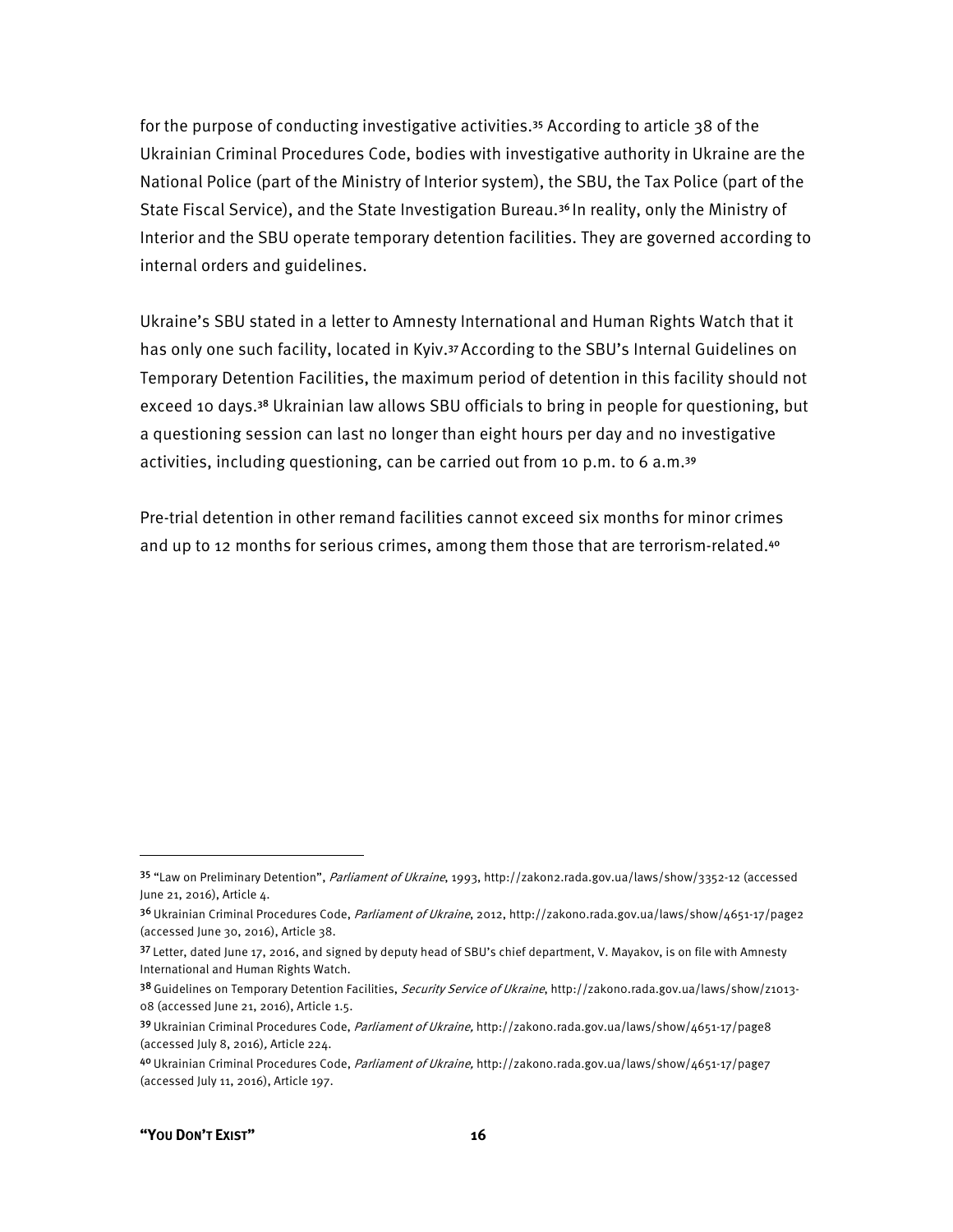## **III. Enforced Disappearances, Arbitrary Detentions, and Torture by Members of the Ukrainian Authorities and Paramilitaries**

Amnesty International and Human Rights Watch investigated nine cases in which members of the Ukrainian authorities and paramilitaries held civilians in prolonged, secret captivity. Three of these—the most recent and egregious—are detailed below. Details of two others are withheld at the request of the victims, who fear retaliation. The remaining four are not detailed here as they pertain to arbitrary detentions that concluded prior to spring 2015.<sup>41</sup>

In most of the nine cases, pro-government forces, including members of so-called volunteer battalions, detained the individuals and handed them over to the SBU, which eventually moved them into the regular criminal justice system; some were later exchanged for persons held by separatists and others were released without trial.

In the three cases summarized in detail below, the SBU went on to hold these individuals from between six weeks and 15 months, without allowing them to see a lawyer or have any contact with the outside world. All of the individuals were suspected of involvement in proseparatist activities.

The captivity involved periods during which they were forcibly disappeared or subjected to prolonged incommunicado detention. Most interviewees said they were tortured before their transfer to SBU's facilities. Several also alleged that after being transferred to SBU premises they were beaten, subjected to electric shocks, and threatened with rape, execution, and retaliation against family members.

Most of the captives held by the Ukrainian authorities were eventually brought before a judge and moved into the regular criminal justice system.42 However, they did not stand

<sup>41</sup> Both organizations have extensively reported on arbitrary detention and torture in the region in 2014 and early 2015.

<sup>42</sup> In the three cases summarized below, only one detainee was brought before a court. In most of the other cases documented as part of this research, including five cases in which the victims were initially detained and tortured by the Azov battalion at the Mariupol airport and which will be covered by Amnesty International and Human Rights Watch in a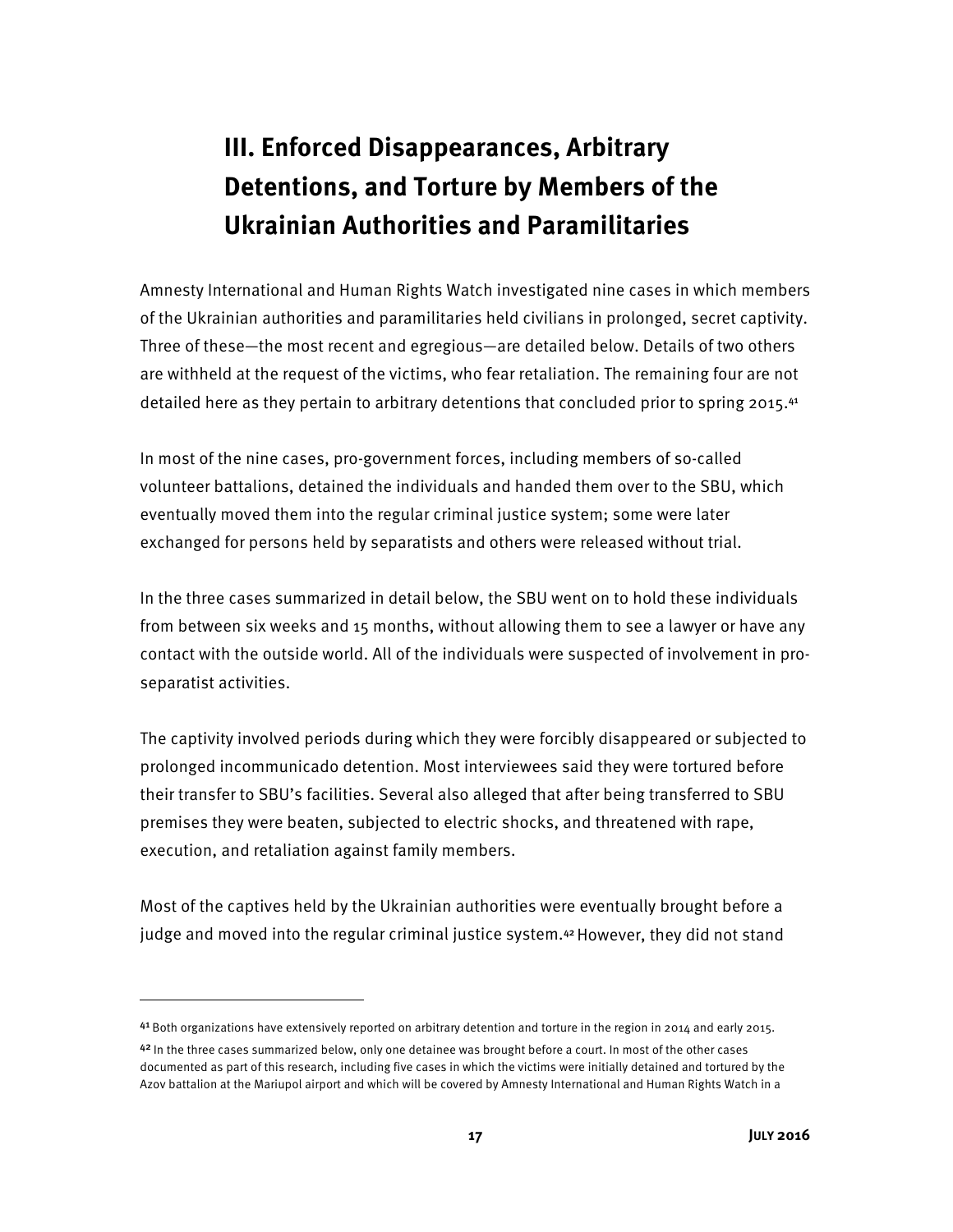trial but were at some point released as part of prisoner exchanges between the warring sides. In these cases a judge released them on their own recognizance and an undertaking not to leave their place of permanent residence, pending the investigation. This arrangement enabled the authorities to remove them from state custody for the purpose of exchange; however, the individuals would face arrest upon return to governmentcontrolled territory.

Those interviewed by Amnesty International and Human Rights Watch have described the SBU buildings in Kharkiv, Kramatorsk, Izyum, and Mariupol where they were held in terms that indicate these were places of unlawful, unacknowledged detention. There are wellfounded concerns that some persons continue to be victims of enforced disappearances and are being detained at the Kharkiv SBU compound. Two of those who were held for months at the Kharkiv SBU separately made lists of 16 other individuals (15 males and one female) who were still held there at the time of their release earlier this year. Researchers interviewed the two former detainees, Kostyantyn Beskorovaynyi and Artem (real name withheld), separately, and their stories are detailed below.43 They separately shared their lists with Amnesty International and Human Rights Watch. The names on the two lists of 16 people are identical.

Beskorovaynyi and Artem also provided some basic details regarding the circumstances of detention for the individuals on their lists. Another individual, who was held in the same facility at the same time as Beskorovaynyi and Artem, but who asked for his case not to be included in this report, provided the same list of inmates to Amnesty International and Human Rights Watch and shared additional details regarding the circumstances of detention for the individuals on the list.<sup>44</sup> The UN report On the Human Rights Situation in Ukraine 15 February to 16 May 2016 described a similar situation based on the research findings by members of OHCHR, stating that "as of March 2016, OHCHR was aware of the names of 15 men and one woman disappeared in Kharkiv SBU."<sup>45</sup>

separate briefing late this year, court hearings on pre-trial custody measure eventually took place and the individuals were transferred to a remand prison (as in the case of Artem documented below).

<sup>43</sup> Interviewing Kostyantyn Beskorovaynyi and Artem separately allowed us to compare and corroborate their accounts of their treatment in custody.

<sup>44</sup> Interviews with Kostyantyn Beskorovaynyi, Kostyantynivka, March 19, 2016, with Artem, Donetsk, May 15, 2016, and telephone interview with Stas (real name withheld), May 16, 2016.

<sup>45</sup> OHCHR, "Report on the human rights situation in Ukraine 16 February to 15 May 2016," June 2016, http://www.ohchr.org/Documents/Countries/UA/Ukraine\_14th\_HRMMU\_Report.pdf.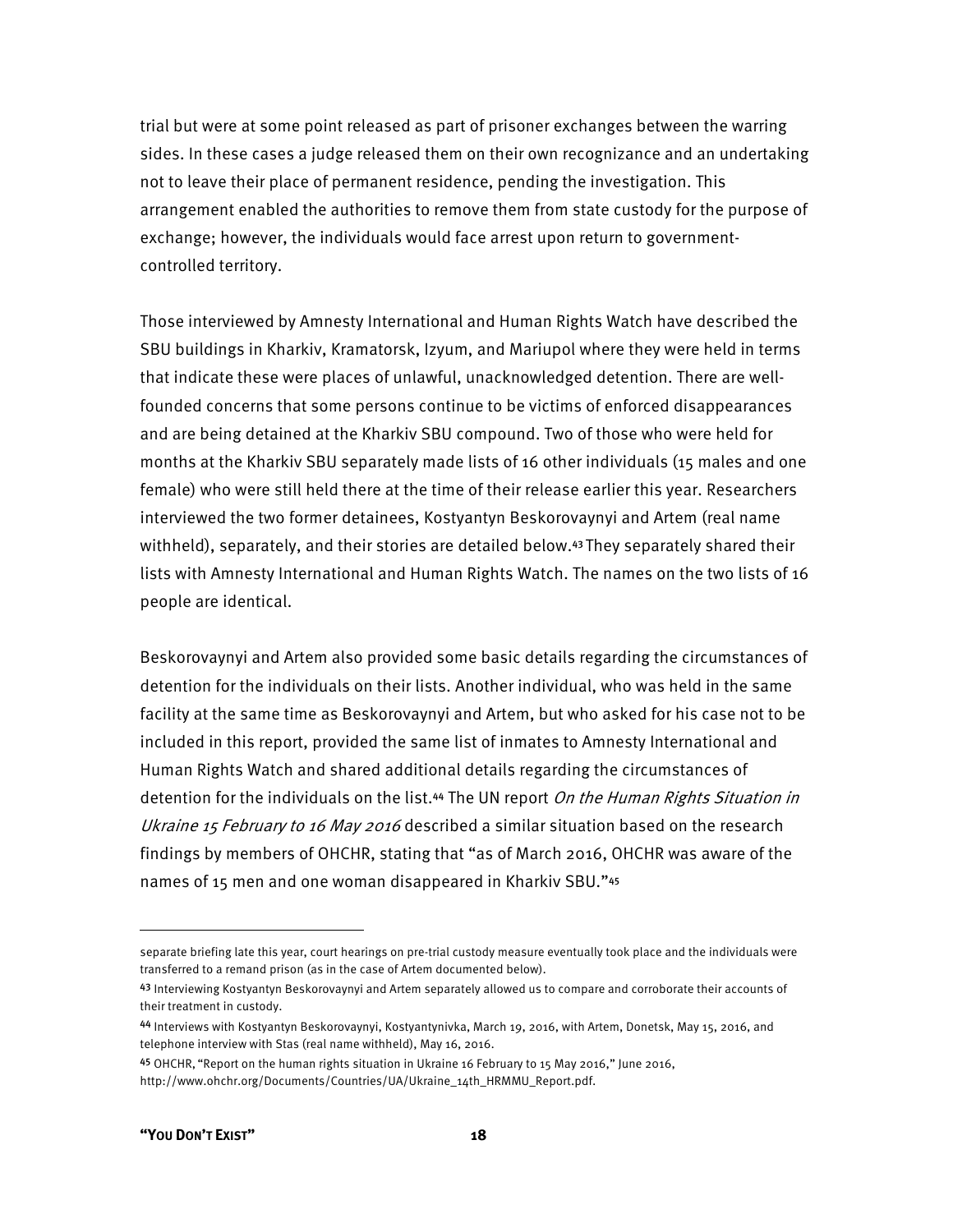In early June 2016, Amnesty International and Human Rights Watch sent a letter of inquiry to the SBU with regard to allegations of the enforced disappearances of individuals, in particular by members of the SBU on SBU premises in Kharkiv, Kramatorsk, Izyum, and Mariupol. The letter included specific questions on the cases of Beskorovaynyi and Artem documented in this section of the report. In their official response, dated June 17, 2016, SBU authorities denied operating any detention facilities with the exception of the temporary detention center in Kyiv (in respect of which no allegations of unacknowledged detention have come to Amnesty International or Human Rights Watch's attention). They also stated that the SBU had never detained or investigated Beskorovaynyi and had no information about his case. The response did not address the discrepancy between the initial public acknowledgement by an SBU spokesperson of the arrest of a man whose details uniquely match Beskorovaynyi's and the subsequent denial. As regards Artem, the response states that he has been under investigation by the SBU and was on remand between February 7 and March 12, 2015, and released thereafter.46

A delegation from the UN Subcommittee for Prevention of Torture, which began an official visit in Ukraine in May 2016, cut the visit short because the authorities failed to grant them access to some of the detention sites they wanted to visit. This is only the second time since it began its work in 2007 that the Subcommittee has chosen to cut short a country visit. The delegation chief, Malcolm Evans, stated that the team was prevented from visiting "some places where we have heard numerous and serious allegations that people have been detained and where torture or ill-treatment may have occurred."<sup>47</sup>

In response to the Subcommittee announcement, the head of the SBU, Vasylyi Hrytsak, told the press on May 26: "We are not holding any people in our territorial divisions.... I'm convinced we have not violated anything."48 The subcommittee has not disclosed the locations of the alleged places of detention to which it was denied access, but as the most

l

<sup>4&</sup>lt;sup>6</sup> Letter, dated June 17, 2016, and signed by deputy head of SBU's chief department, V. Mayakov, is on file with Amnesty International and Human Rights Watch.

<sup>47</sup>UN panel against torture cuts short Ukraine visit, Associated Press, May 25, 2016, http://bigstory.ap.org/article/0e1da71723894eeca9204372121d7bf3/un-panel-against-torture-cuts-short-ukraine-visit (accessed July 8, 2016).

<sup>&</sup>lt;sup>48</sup> "SBU head commented on the scandal with the UN mission" ("Глава СБУ прокомментировал скандал с миссией ООН"), RIA Novosti Ukraine, May 27, 2016, http://rian.com.ua/society/20160527/1010660047.html (accessed July 8, 2016).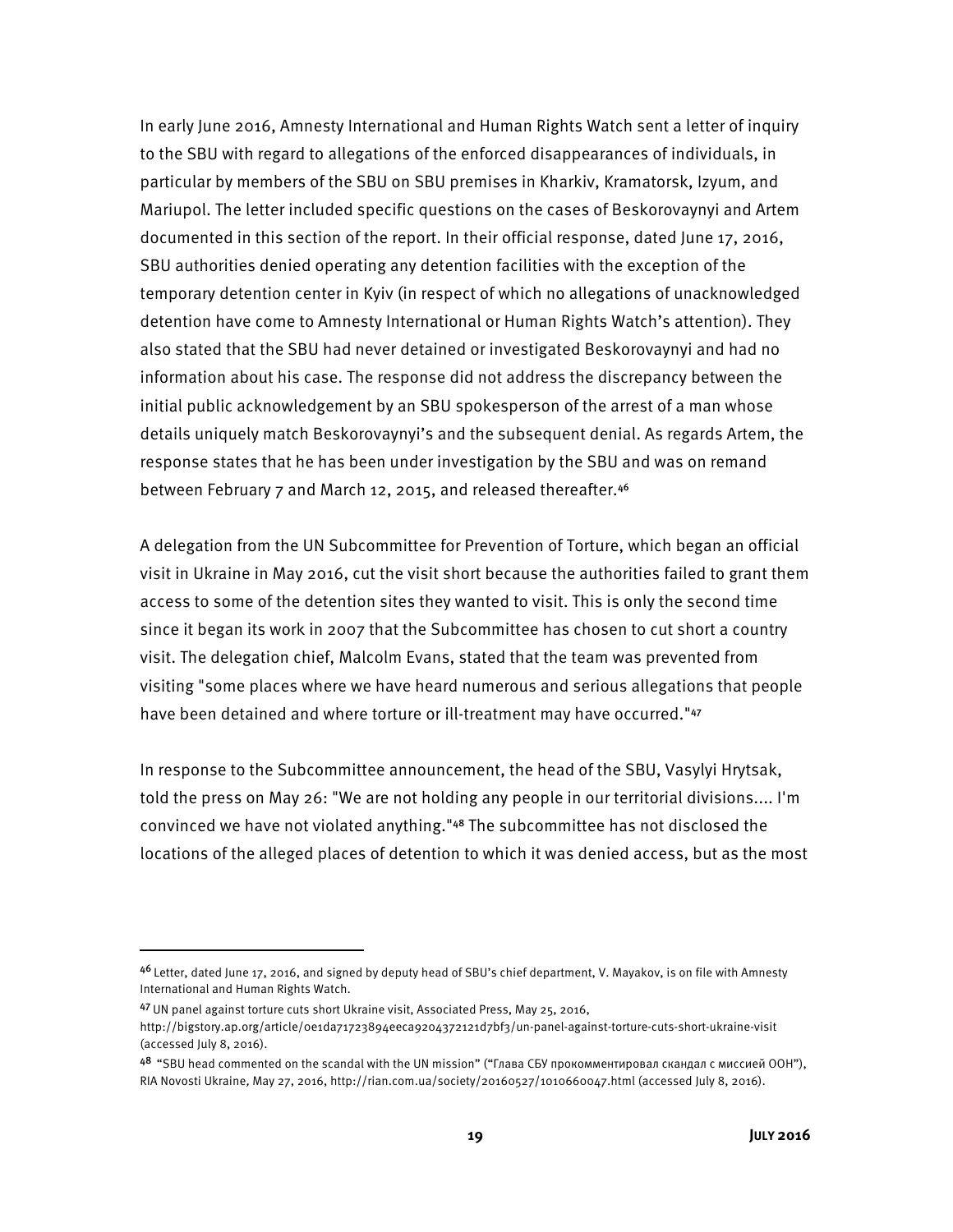recent OHCHR's report specifically mentions Kharkiv SBU as an alleged place of unofficial detention, 49 this facility may have been on the Subcommittee's list of sites to visit. 50

The cases detailed below illustrate the unlawful practice of prolonged incommunicado detentions in unofficial prisons on the premises of SBU facilities.

### Kostyantyn Beskorovaynyi (locations of detention: Kramatorsk, Izyum, Kharkiv)

Kostyantyn Beskorovaynyi, 59 at time of writing, was an active member of the Communist Party of Ukraine (CPU) and an elected member of the local council in his hometown of Kostyantynivka, where he also worked as a dentist. Kostyantynivka had been under separatist control for several weeks in 2014 until it was retaken by the Ukrainian forces in July 2014.

Beskorovaynyi was the victim of an enforced disappearance, spending 15 months in unacknowledged and unlawful SBU detention in Kramatorsk, Izyum, and Kharkiv, most of it in the Kharkiv SBU building.<sup>51</sup>

#### Abduction and transfer to Kramatorsk SBU compound

According to Beskorovaynyi, at about 4 p.m. on November 27, 2014, masked men broke into his apartment, violently seized him, and searched his home with no warrant, claiming they had evidence that he planned to poison the local water supply:

Five or six masked men, one of them armed with an AK-47 automatic rifle, broke my door with a sledgehammer and threw me to the ground. They didn't introduce themselves but accused me of being a terrorist and a separatist. One of them held me down with his foot and occasionally kicked me in the ribcage while the others searched my apartment….<sup>52</sup>

<sup>49</sup>OHCHR, "Report on the human rights situation in Ukraine 16 February to 15 May 2016," June 2016, http://www.ohchr.org/Documents/Countries/UA/Ukraine\_14th\_HRMMU\_Report.pdf.

<sup>50</sup> Ibid.

<sup>51</sup> Interview with Kostyantyn Beskorovaynyi, Kostyantynivka, March 19, 2016.  $5<sup>2</sup>$  Ibid.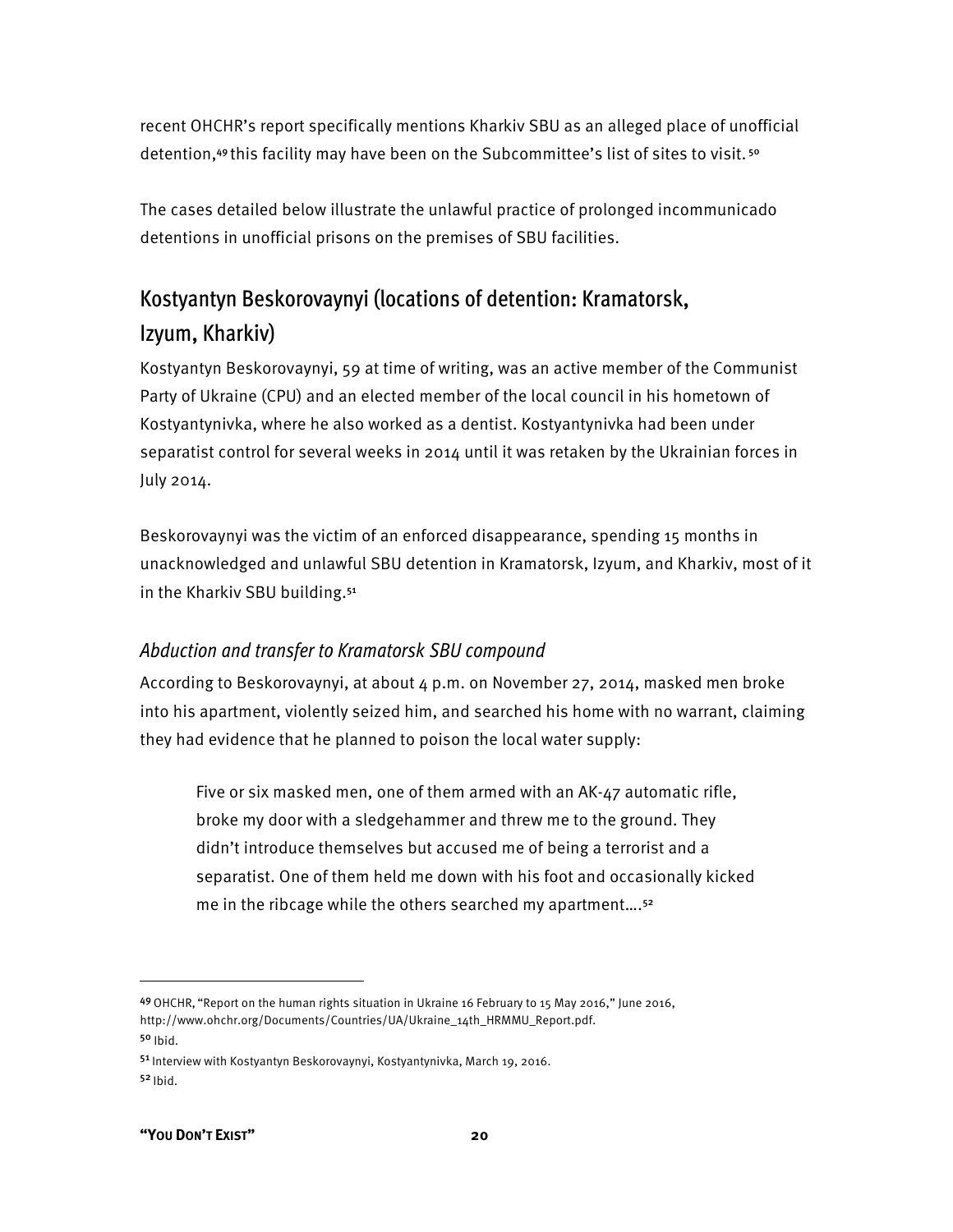The search completed, they forced Beskorovaynyi into a van with no license plates and tinted windows. Inside, they handcuffed Beskorovaynyi and pulled a bag over his head. After a relatively short drive, they led Beskorovaynyi into a basement. There, his captors gave him a phone and forced him to call his wife and read a prepared statement stating that he had been detained for "speaking at a rally" and for "further clarifications." In the evening, Beskorovaynyi was subjected to his first interrogation:

A group of four or five masked men questioned me. They were all aged 30- 35, based on their voices, and all had local accents, except one. They told me that I was being charged with aiding a terrorist organisation but did not present any documents. Then, one of them punched me in the face and threatened to send "bearded fellows from Right Sector" to my wife and daughter … They struck me with something heavy, and threatened to rape and shoot me if I didn't confess.<sup>53</sup>

Beskorovaynyi became so ill during the interrogation that his captors took him to a cell where two medical workers gave him an injection, which helped stabilize his condition. Then, he said, he was ready to confess to anything. His interrogators dictated a confession to him that he had allegedly planned to poison the local water supply and that he consented to work as an SBU informer. They then made him read it aloud on camera.

The next day, he overheard his wife talking with a guard outside, asking if he was there and begging to pass him some food and clothes. The guard claimed that Beskorovaynyi was "not there." Later his relatives told him, and confirmed to our researchers, that the facility was in fact the SBU building in Kramatorsk, some 35 kilometers from Kostyantynivka.<sup>54</sup>

#### Transfer to Izyum and Kharkiv

Several days later on December 3, several armed men in masks drove Beskorovaynyi to a different building, where he spent the night in the basement. The next morning, armed personnel again put him in a vehicle that already held two other detainees, and put a bag

<sup>53</sup> Ibid.

<sup>54</sup> Interviews with Kostyantyn Beskorovaynyi, Kostyantynivka, March 19, 2016, and with Kostyantyn Beskorovaynyi's wife, Kostyantynivka, March 19, 2016.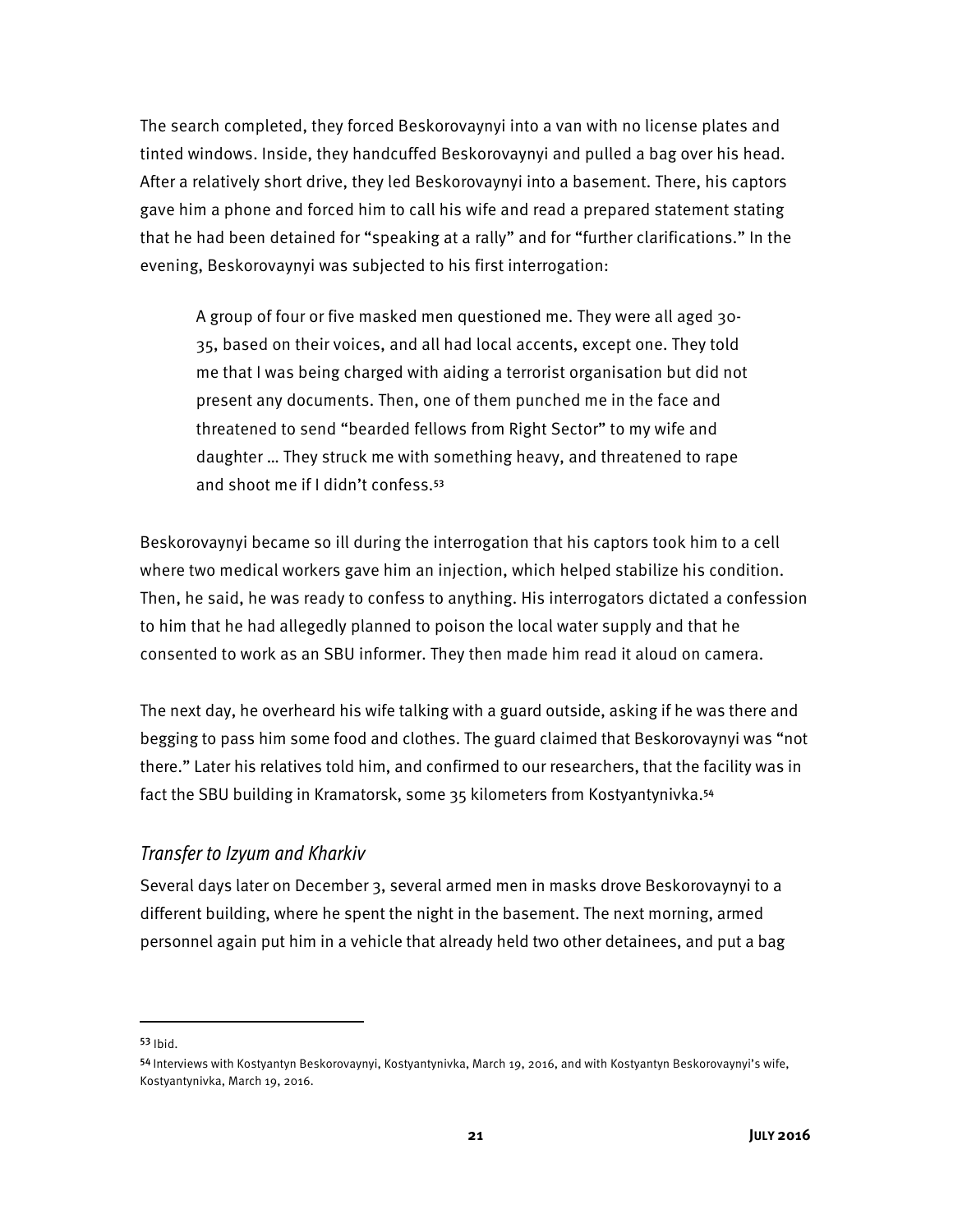over his head.55 As they drove away, Beskorovaynyi managed to make out a sign for the Izyum bus station, leading him to believe he had spent the night at the Izyum SBU building.

After what seemed like a couple of hours, the vehicle stopped in a city. The guards took Beskorovaynyi and the two other captives into a building and to a cell where he learned from one of the inmates that he was in the Kharkiv SBU building. The inmate told Beskorovaynyi he recognized the building because he had done an internship in it.

#### Almost 15 months in Kharkiv SBU

Beskorovaynyi was held in Kkarkiv for nearly 15 months. Until his release in February 2016, the SBU held Beskorovaynyi on the second floor of the facility, moving him to a different cell five times. The total number of inmates in the facility ranged from around 70 when he first arrived to 17, including himself, at the time of his release.<sup>56</sup> Inmates were held in eight cells, the first four of which held up to around 15 detainees, while the other four were used for smaller groups of up to three people.57 Between December 2014 and May 2015 Beskorovaynyi never left his cell for fresh air or exercise. From May 2015 onwards guards began to allow inmates a brief a walk in a small fenced yard twice a month.

Because the facility is small, inmates from different cells had ample opportunity to get to know one another, including during walks and doing kitchen duty. Beskorovaynyi and Artem met while detained in the SBU premises in Kharkiv.<sup>58</sup>

When Beskorovaynyi arrived at the facility, it was full. The inmates had to cook meals for around 70 people. The guards would grumble that they were paying for prisoners' food "out of their own pockets." The guards frequently told Beskorovaynyi and other inmates that "you don't exist" and "we don't even have a budget for you."<sup>59</sup>

<sup>55</sup> Kostyantyn Beskorovaynyi and other individuals mentioned in this report, who had bags over their heads for long periods of time while in detention, explained to Amnesty International and Human Rights Watch that their captors did not tie the bag around the neck so as not to cut off the air flow.

<sup>56</sup>17 being the number of inmates by the time of Kostyantyn Beskorovaynyi's release in February 2016.

<sup>57</sup> This information was also corroborated to Amnesty International and Human Rights Watch by Artem, interviewed in Donetsk on May 15, 2016, and Stas, interviewed over the phone from Donetsk on May 16, 2016.

<sup>58</sup> Intervieww with Kostyantyn Beskorovaynyi, Kostyantynivka, March 19, 2016, with Artem, Donetsk, May 15, 2016, and telephone interview, with Stas, May 16, 2016.

<sup>59</sup> Interviews with Kostyantyn Beskorovaynyi, Kostyantynivka, March 19, 2016, with Artem, Donetsk, May 15, 2016, and telephone interview with Stas, May 16, 2016.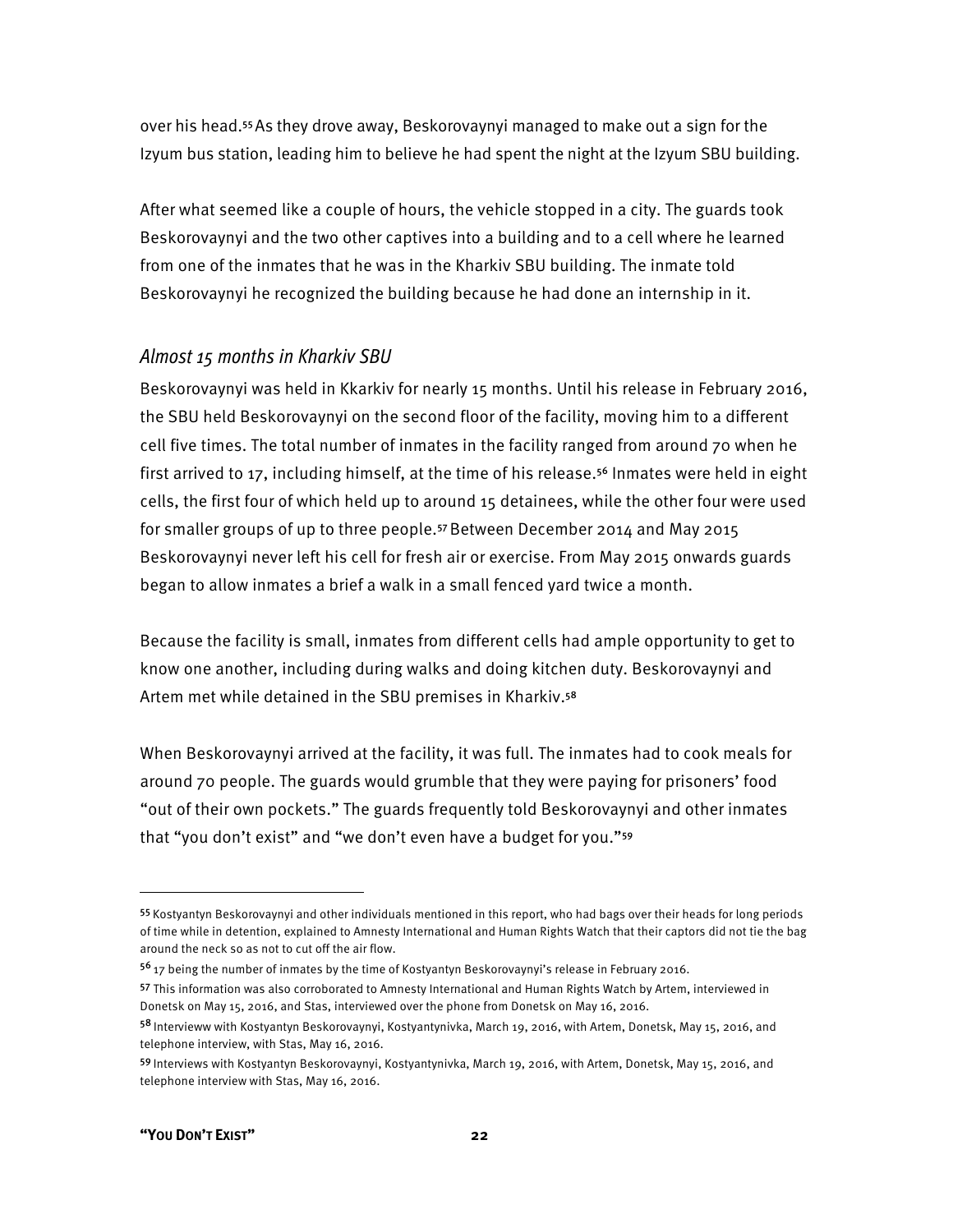At least twice during his 15 months in custody—in February and October 2015—unidentified SBU officials said he would be exchanged soon, though this never happened.

In the first half of February 2015, the guards rounded up all the inmates, told them to gather their belongings and put the bags over their heads. Then the guards led them several floors upstairs and told them to keep quiet. When they returned to their cells several hours later, the detainees found that their cells had been cleaned and appeared uninhabited. Beskorovaynyi maintains that he overheard the guards talking about representatives of an international organization having visited the facility on that day.<sup>60</sup>

#### Release

 $\overline{\phantom{a}}$ 

Several days before his release in February 2016, Beskorovaynyi was instructed by a short, bespectacled investigator who introduced himself as Andrei to remain discreet about his time at the SBU:

'Andrei' told me that I had to tell everyone that I had left Kostyantynivka and gone into hiding for 15 months for personal reasons. He threatened to come for me and my family, even to send the Right Sector to get us in case I talk about what really happened.<sup>61</sup>

On February 24, 2016, Andrei told Beskorovaynyi that, although prisoner exchanges had stopped, the authorities were ready to let him go on the condition that he repeated his "confession" on camera. Beskorovaynyi did as he was told. He was again warned not to talk about his captivity. The following day he was given 200 UAH (just over US\$7) for transport, driven to a bus station in Kharkiv, and made to buy a ticket home.<sup>62</sup>

#### Official denial of Kostyantyn Beskorovaynyi's detention

During Beskorovaynyi's detention, his family members repeatedly approached various Ukrainian authorities for information about his fate and whereabouts. They were consistently told that the authorities were not holding Kostyantyn Beskorovaynyi, although

<sup>60</sup>This information was also corroborated by Stas, telephone interview, May 16, 2016.

 $61$ Interviews with Kostyantyn Beskorovaynyi, Kostyantynivka, March 19, 2016, with Artem, Donetsk, May 15, 2016, and telephone interview with Stas, May 16, 2016.

<sup>&</sup>lt;sup>62</sup> Notably. Vadim, another individual allegedly held by SBU whose case is documented below in this report, received the same amount of "transport" money when released by his captors.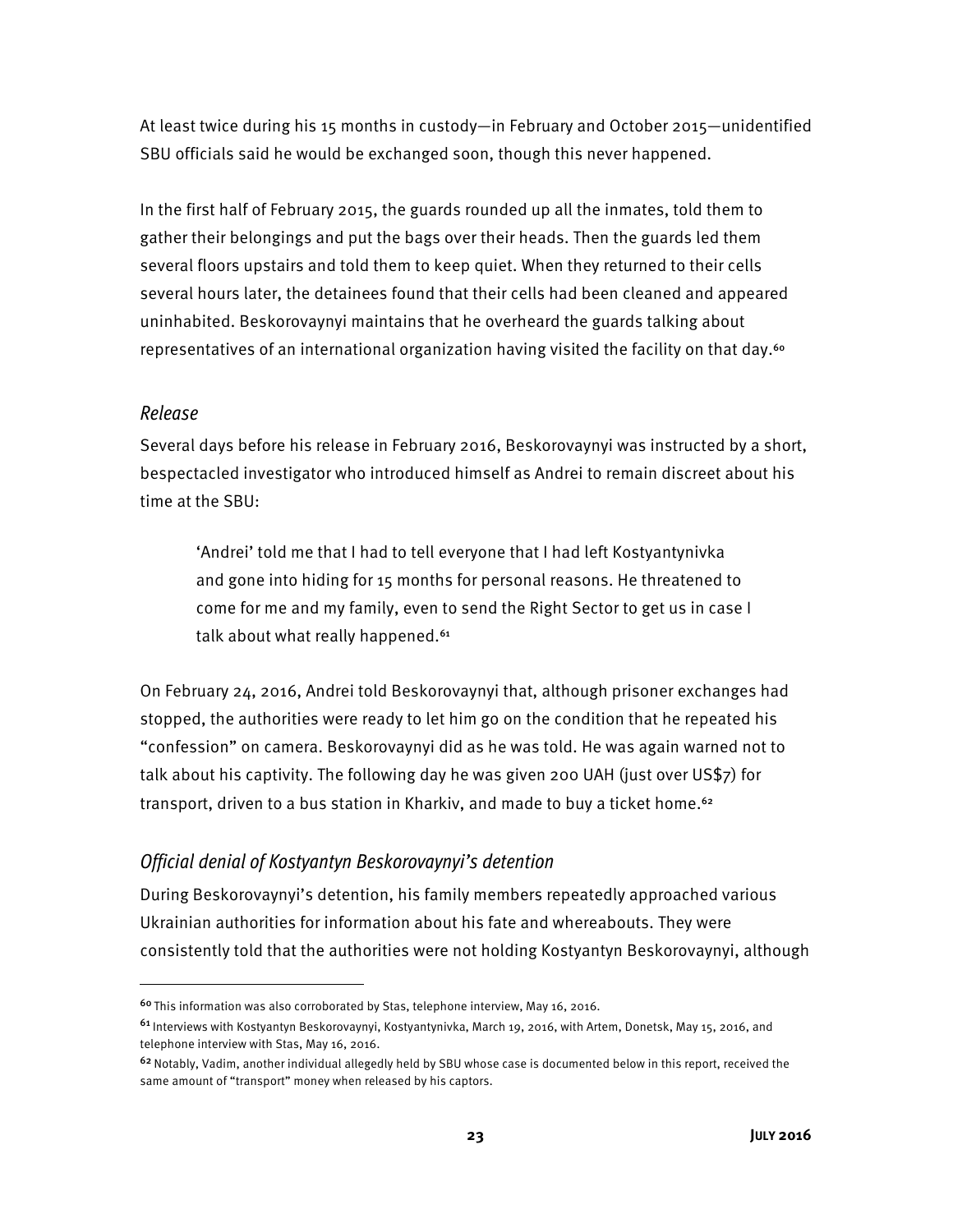on at least one instance the SBU indirectly acknowledged his detention. The denial of Beskorovaynyi's detention, and the repeated refusal to provide information on his whereabouts and fate, renders his arbitrary detention an enforced disappearance.

On December 19, 2014, Markiyan Lubkivskiy, the then-SBU spokesperson, said at a press briefing that counter-intelligence services and the SBU had detained an "insane Communist council member" from Kostyantynivka who had planned "terrorist attacks."<sup>63</sup> There is little doubt Lubkivskiy was referring to Beskorovaynyi even though he did not name him; according to the records of Kostyantynivka town council, which were examined as part of this research, he was the only male Communist Party member on the town council at that time.

Nonetheless, the authorities officially denied to Beskorovaynyi's family on repeated occasions that they were holding him. On the day of Beskorovaynyi's detention, his wife filed a complaint with the local police authorities about his abduction by a group of unknown men. She also filed inquiries with several other government agencies. The reply she received from the SBU in Kharkiv, dated December 28, 2015, stated that in 2014-2015 Beskorovaynyi was not in official custody, nor under any investigation, nor a suspect in any criminal case.<sup>64</sup>

In June 2016 Amnesty International and Human Rights Watch received similar information in reply to their joint letter of inquiry, which stated that, as of June 17, 2016, the central SBU directorate had no information about Beskorovaynyi's detention or any criminal allegations against him.<sup>65</sup>

Two criminal investigations were opened following Beskorovaynyi's wife's complaints: one into illegal deprivation of liberty and the other into abuse of official authority by law enforcement agencies. On April 13, 2016, the prosecutor's office in Kostyantynivka informed Beskorovaynyi's wife that the two investigations had been

<sup>&</sup>lt;sup>63</sup> Video of SBU's press briefing on December 19, 2014, fragment between 24:50 and 25:04 (screen shot on file with Amnesty International and Human Rights Watch), https://www.youtube.com/watch?v=Qq-cW0Vfdog (accessed July 12, 2016). <sup>64</sup> This document, as well as all the other documents received by Beskorovaynyi's wife from official authorities in connection with Beskorovaynyi's disappearance, were examined by Amnesty International and Human Rights Watch.

<sup>65</sup>The letter is on file with Amnesty International and Human Rights Watch.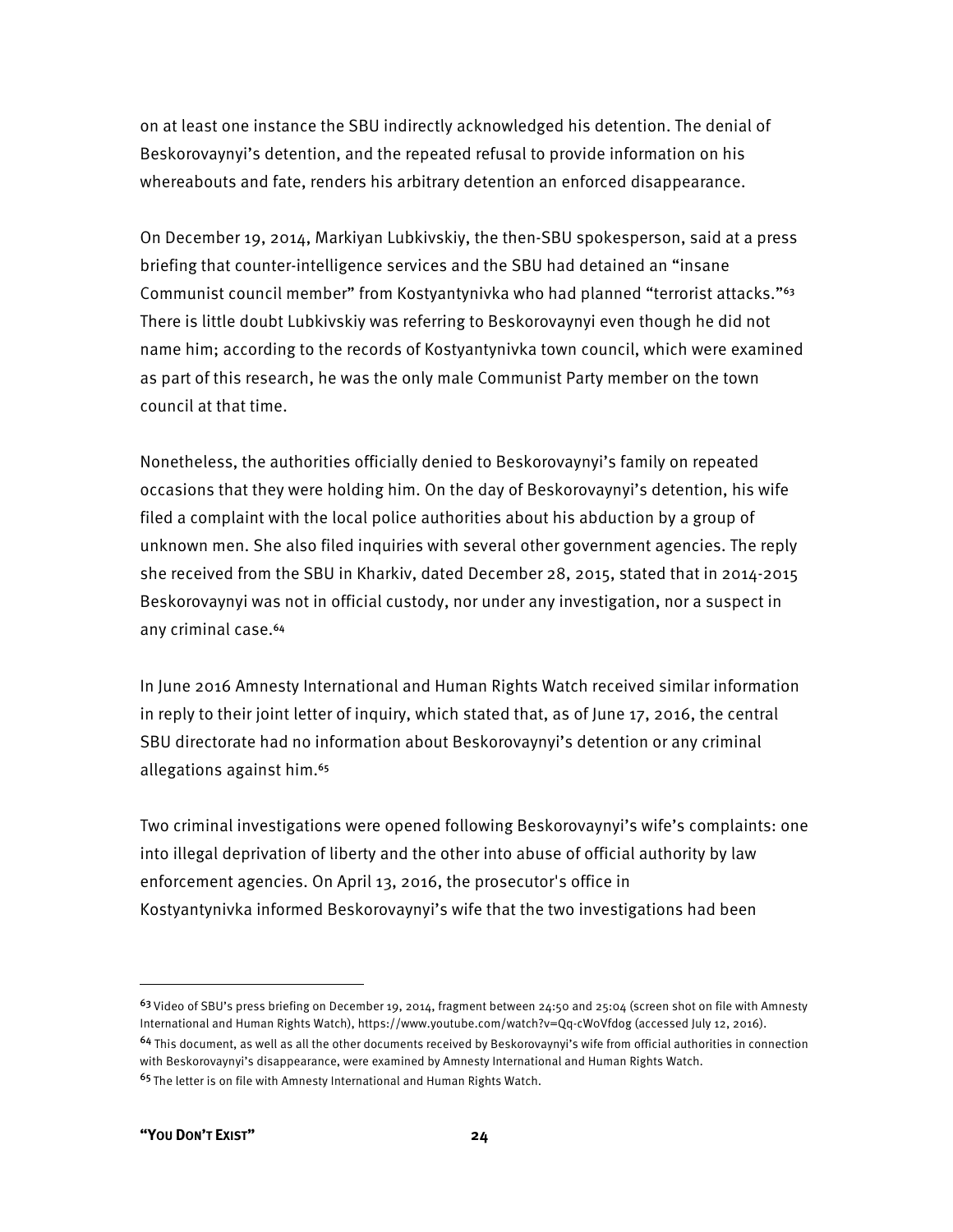merged into one and transferred to the Military Prosecutor's Office for the Donetsk region.66 She is not aware of any subsequent progress in the case.

Beskorovaynyi received several warnings to keep silent about his ordeal. On March 4, two men who introduced themselves as investigators from the local police precinct visited him at home. They insisted on questioning him and taking photos. He let them photograph him and said he would come to the police station the next day to provide an official statement. On March 5, at the police precinct, he told his full story to three law enforcement officials. They warned him that trying to sue the Ukrainian authorities could get him in trouble and tried to convince him to sign and backdate to the first day of his detention a letter of resignation from his job at the local hospital. Beskorovaynyi refused to sign it and believes that the officials wanted the ongoing investigations closed and planned to use the letter as evidence that he went missing of his own free will.<sup>67</sup>

At time of writing, Beskorovaynyi is trying to get reinstated in his job and to have his allegations officially investigated.

#### Artem (real name withheld; locations of detention: Mariupol, Kharkiv)

Artem, a pro-separatist activist in Mariupol, was forcibly disappeared while walking along a street by masked armed men on January 28, 2015. Artem spent the next 11 days detained in a basement, where he says he was subjected to torture and other ill-treatment. He was then handed over to the SBU. At this point, his detention was formally recognized and he was officially charged with aiding a terrorist organization.<sup>68</sup> After 31 days in pre-trial detention, a judge ordered his release from custody under his own recognizance. Notably, the request to release him came from the SBU. However, instead of releasing him, SBU officials transferred Artem to the Kharkiv SBU compound, where he was held incommunicado for another 11 months before being exchanged as part of a "prisoner swap" in February 2016.<sup>69</sup>

<sup>66</sup> Interview with Kostyantyn Beskorovaynyi, Kostyantynivka, May 17, 2016.

<sup>67</sup> Beskorovaynyi requested that their identities be withheld in this report.

<sup>68</sup> Interview with Artem, Donetsk, May 15, 2016.

<sup>&</sup>lt;sup>69</sup> Both Kostyantyn Beskorovaynyi and Stas confirmed meeting him there among other inmates.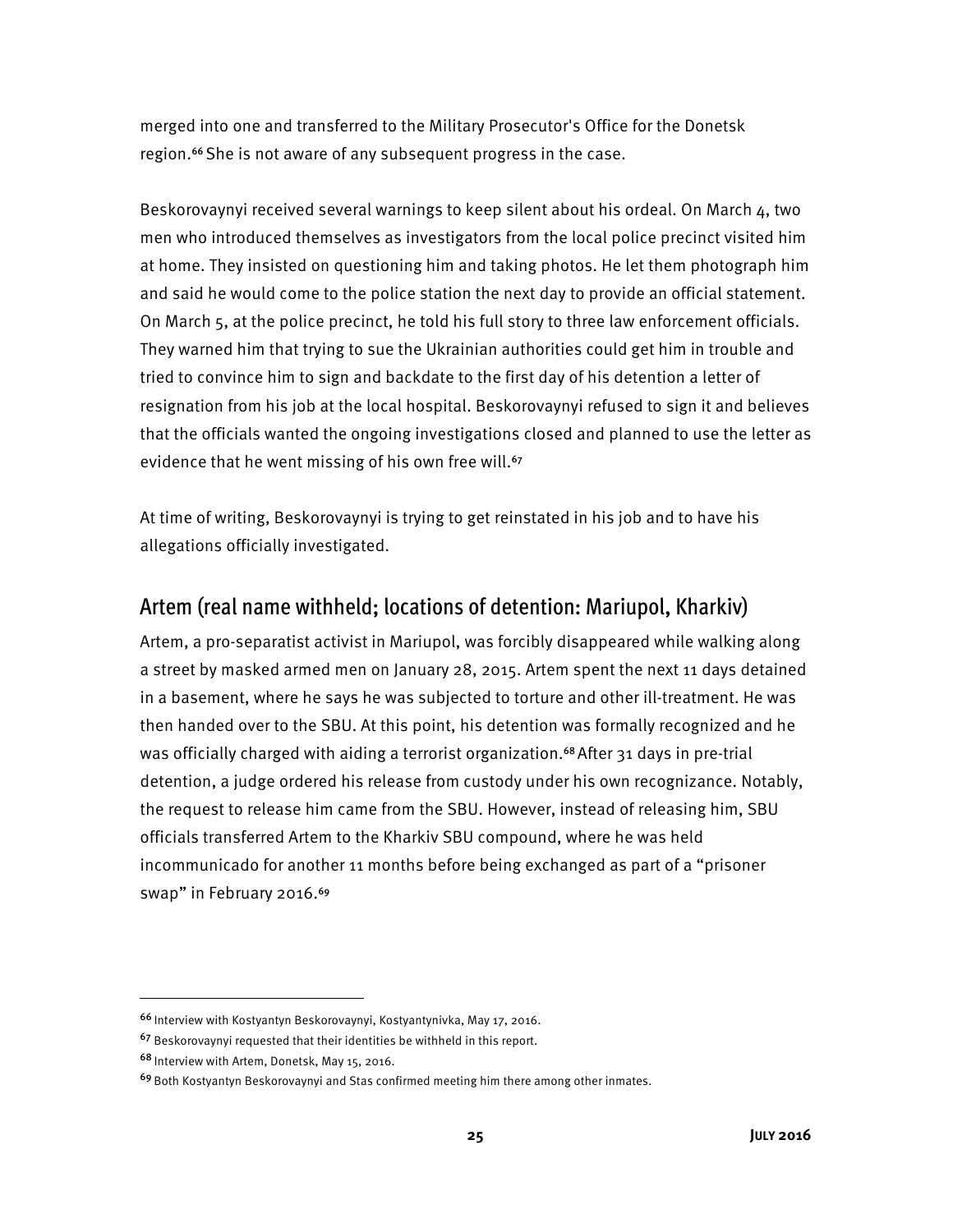#### Detention and torture

Artem said his captors stopped him on 50-richnaya Oktyabrya street in Mariupol, pulled a plastic bag over his head, threw him into the back of a car, and brought him to the basement of a building. Months later, when Artem described this building to fellow detainees in Kharkiv, some of them said they had also been held and tortured there and identified it as the sports school near Soyuz cinema, which was used as a base by the volunteer battalion Azov.

According to Artem, his captors handcuffed him for long periods of time to a metal rod hanging from the ceiling in the basement and hit him repeatedly on his head and stomach, demanding that he tell them "everything." The beating sessions continued for two days with short intervals in between. Artem's torturers also instructed the guards to keep him from sleeping at night.

Artem provided a detailed description of some of the worst moments of his ordeal:

On the third day … they brought two stripped electric wires and ran electricity on my stomach. I was convulsing so heavily that they had to chain me to a wooden ladder, but it broke from my convulsions. Then they turned me over and applied the wires to my back. After I lost consciousness several times, they pulled down my pants and applied the wires to my genitals.... They wanted to know something about a handgun but I told them that I'd never held a weapon in my entire life. They threatened to cut my thumb and then placed a wet mop on my face and started pouring water on it. I felt like I was drowning. There was this official in charge, everyone called him Polkovnik ["colonel" in Russian]. [He] wanted to know about my family and when I said my son was just six years of age, he shouted to the others, "Bring him here, I'll tear the kid apart in front of him!" After this I told them I'll confess to anything, do anything they want.<sup>70</sup>

<sup>70</sup> Interview with Artem, Donetsk, May 15, 2016.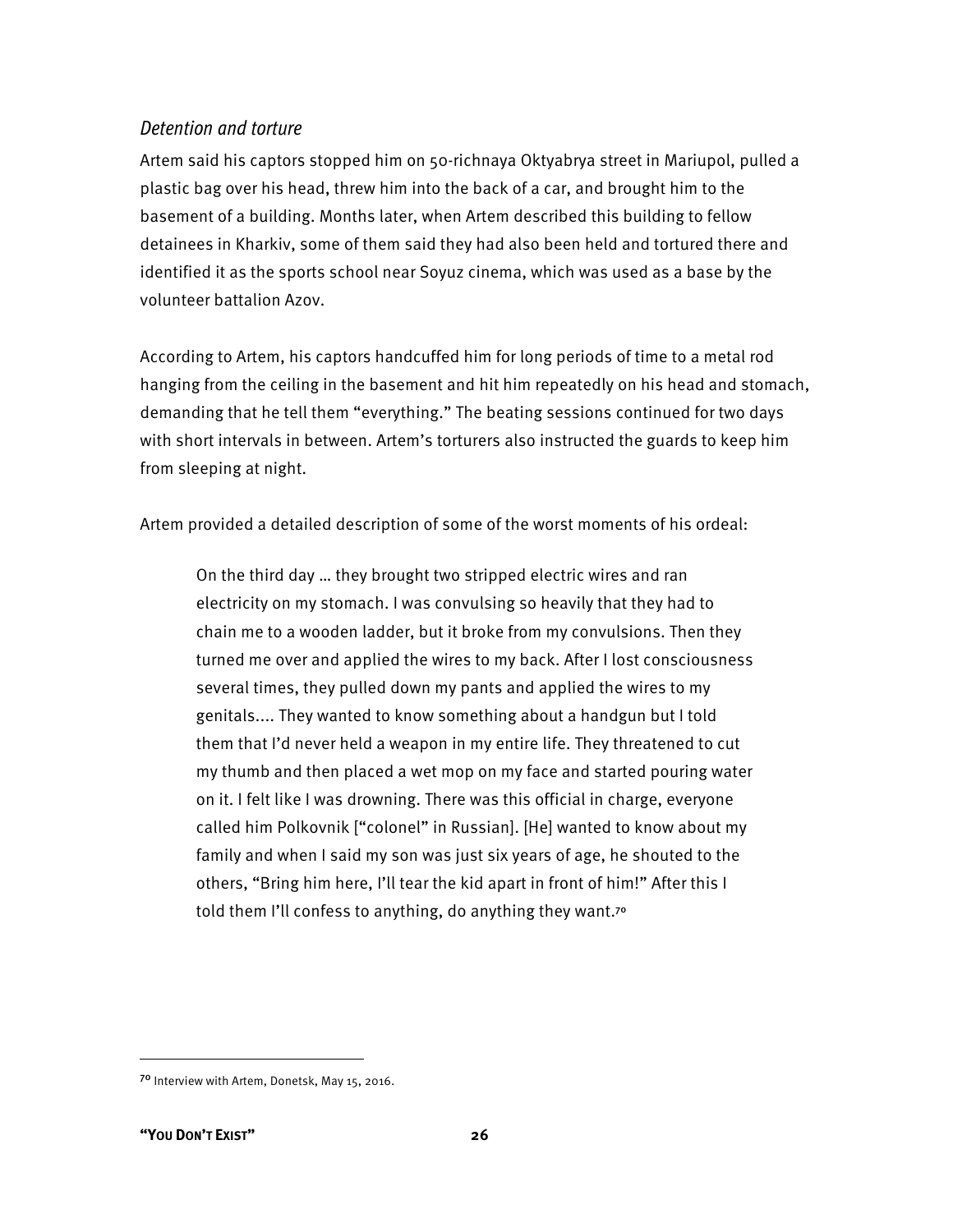#### Transfer to Mariupol SBU and to remand prison

On February 7, the guards moved Artem from the basement to a makeshift cell in the same building, where he was allowed to take the bag off his head for the first time. Several hours later, two officers who said they were from the SBU told Artem that they had been looking for him for six days and instructed the guards not to touch him. They took Artem to the SBU building in Mariupol, where he spent two days in incommunicado detention. On February 9, SBU officials informed Artem that the Zhovtnevyi court in Mariupol had ordered his pretrial detention for 60 days on charges of "aiding a terrorist organization." On the same day, Artem was transferred to a pre-trial detention center in Kamensk. Upon arrival, Artem was examined by medical personnel, as the law requires, who noticed multiple bruises and abrasions on his body. A law enforcement official present during the examination told Artem: "It's impossible to find the people who did this to you because of the [chaotic] situation in town, and it's in your best interests to have them recorded as injuries during your arrest." Artem agreed to do as he was told.<sup>71</sup>

#### Transfer to Kharkiv SBU compound

On March 12, Artem was brought before a judge who considered and approved a request submitted by an SBU investigator to lift Artem's remand.72 However, on March 13, instead of being released, Artem was again forcibly disappeared, together with nine other inmates, and held at the SBU compound in Kharkiv. He was not presented with any official paperwork, nor given any explanation.

Artem spent the next 11 months forcibly disappeared—in unacknowledged detention—on the premises of the SBU compound in Kharkiv and was finally exchanged for detainees held by the separatist forces on February 20, 2016.

He described his cell at the SBU compound in Kharkiv:

The cell was about eight by eight meters with bars on the windows and a plastic sheet behind the bars so we could not see anything on the street. There were 11 other people in the cell when I arrived. I stayed there until 20

**.** 

<sup>71</sup> Interview with Artem, Donetsk, May 15, 2016.

 $72$  The request is cited in the ruling as filed on February 9, 2015 at the Zhovtnevyi court in Mariupol. Amnesty International and Human Rights Watch examined this document and other documents pertinent to the case.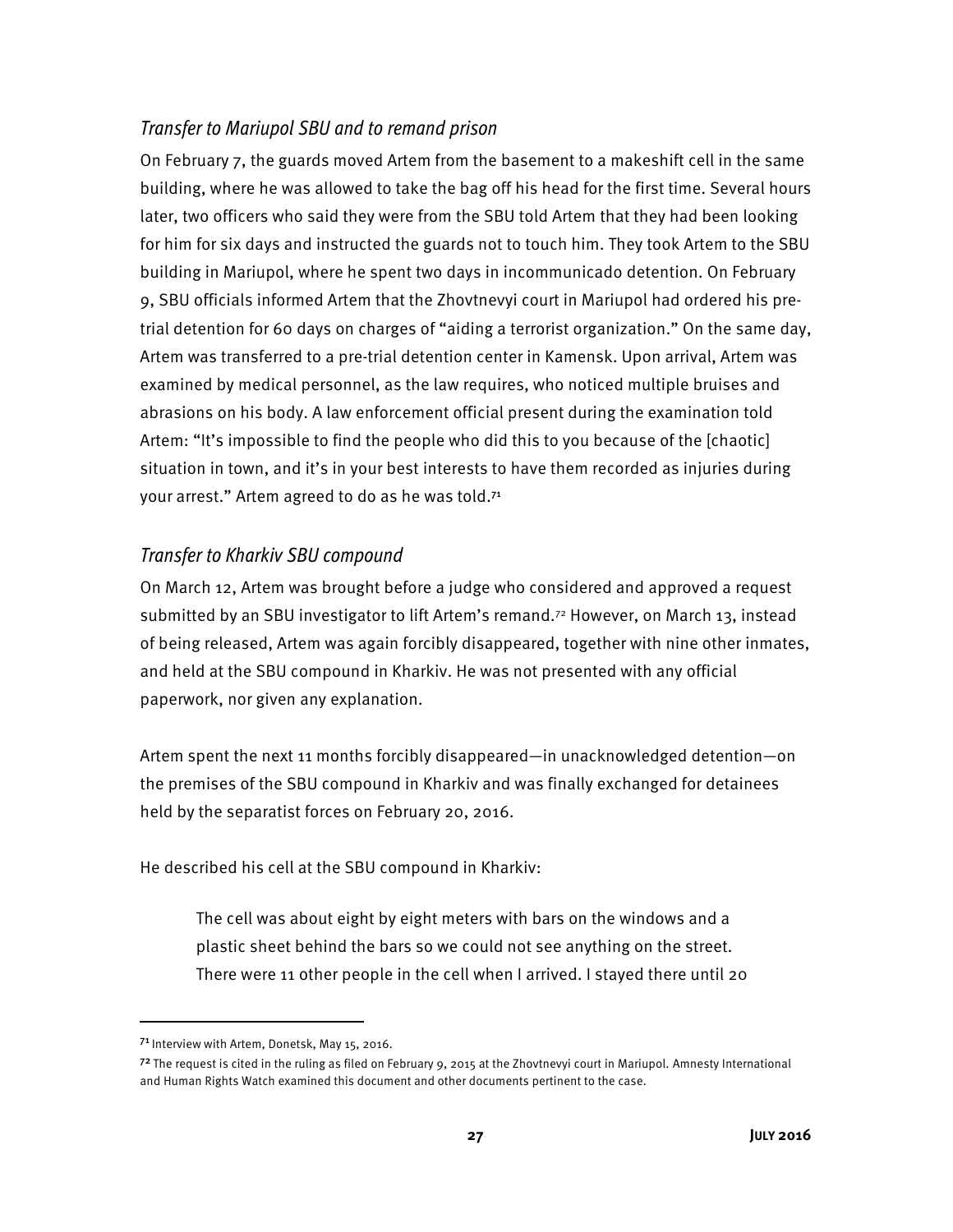February 2016. They fed us three times per day, two spoons of oats and a tiny slice of bread with tea. On Saturdays and Sundays for breakfast we had only tea.... At the end of August 2015, the canteen refused to cook for us, so we started doing it on our own... They allowed doctors in only when something was very urgent. But once, when a person had a stroke and half of his body was paralyzed, they did not call a doctor. A person with diabetes was given insulin only once every two weeks. If there were some altercations between us, the guards used pepper-spray in the cells. They did not allow us to contact our relatives or anyone else.<sup>73</sup>

Artem claims he met Kostyantyn Beskorovaynyi at the SBU compound in Kharkiv and gave a similar description of the conditions there.<sup>74</sup>

Once in the DNR-controlled territory, Artem underwent a forensic medical examination. His medical records documented visible scars from deep wounds on his wrists, consistent with his claims of being suspended by handcuffs for a long period of time, and a broken tooth.<sup>75</sup> These scars were visible during his interview with Amnesty International and Human Rights Watch researchers.

Artem has not filed any complaints with the Ukrainian authorities regarding his enforced disappearance and ill-treatment due to fear of reprisals against his wife and child, who are still in Mariupol. For the same reason, he is afraid to contact his wife and does not know if she has contacted any official agencies about his fate and whereabouts.

The official response received by Amnesty International and Human Rights Watch from the SBU and dated June 17, 2016, stated he has been under investigation by the SBU and was on remand between February 7 and March 12, 2015 and released thereafter.<sup>76</sup>

<sup>73</sup> Interview with Artem, Donetsk, May 15, 2016.

<sup>74</sup> Interviews with Kostyantyn Beskorovaynyi, Kostyantynivka, March 19, 2016, and Artem, Donetsk, May 15, 2016. <sup>75</sup> His medical documents were seen by Amnesty International and Human Rights Watch researchers. The researchers also took photos of the scars on his wrists.

<sup>76</sup> The letter is on file with Amnesty International and Human Rights Watch.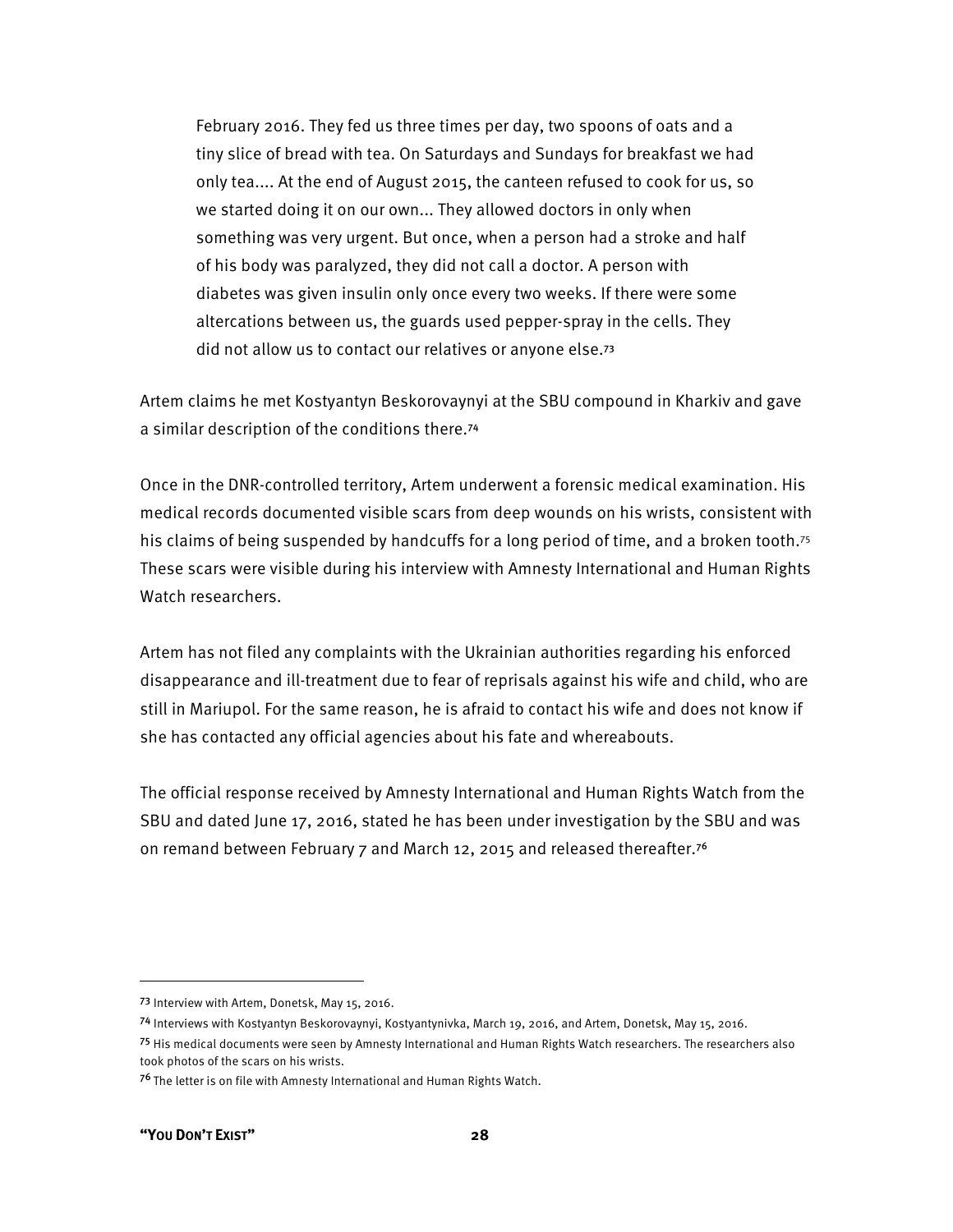## Vadim (real name withheld two unofficial places of detention in governmentcontrolled territory, exact locations unknown)

Pro-Kyiv forces forcibly disappeared Vadim, 39, a real estate agent from Donetsk, in April 2015 next to government-controlled Kurakhove. He spent around six weeks in unacknowledged detention, the first three days on the premises of an alleged base of Right Sector and then on the premises of an alleged SBU base in an unknown location. His interrogators subjected Vadim to various forms of torture.<sup>77</sup>

#### Detention at checkpoint and transfer to alleged Right Sector base

On the morning of April 9, 2015, Vadim boarded a Donetsk-bound shuttle bus in government-controlled Slovyansk, where he had spent the previous day on real estate business. At the Georgievsky checkpoint near Kurakhove, checkpoint personnel collected all the passengers' passports, which is routine checkpoint procedure. A gunman holding Vadim's passport ordered Vadim to get off the bus with his belongings and instructed the driver to proceed without him.<sup>78</sup>

Three men in camouflaged uniforms without insignia led Vadim into a small cabin at the checkpoint, took away his phone, and searched him thoroughly. When going through his papers, they found a badge identifying him as one of the organizers of the May 2014 separatist referendum in Donetsk. They tied his hands behind his back with his own belt, pulled a bag over his head, pushed him to his knees, called him a "separatist thug," and questioned him about his connections in Slovyansk. They threw him into the back seat of a car and drove off with him sandwiched between two gunmen.

According to Vadim, after a two-hour drive his captors dragged him out of the vehicle and led him through a gate with a checkpoint next to it. They put Vadim next to a wall in a yard. One of the gunmen punched him hard in his lower back, saying, "Hello from Pumpkin!"79 At that point, Vadim realized that the detention was related to his acquaintance Marina (not her real name), or "Pumpkin," who was affiliated with the DNR intelligence service and whose sister, Natalia (not her real name), he was courting at the time. Vadim told Amnesty

<sup>77</sup>Interview with Vadim, Donetsk, May 15, 2016.

<sup>&</sup>lt;sup>78</sup> Telephone interview with the driver, May 16, 2016.

<sup>79</sup> Nickname changed.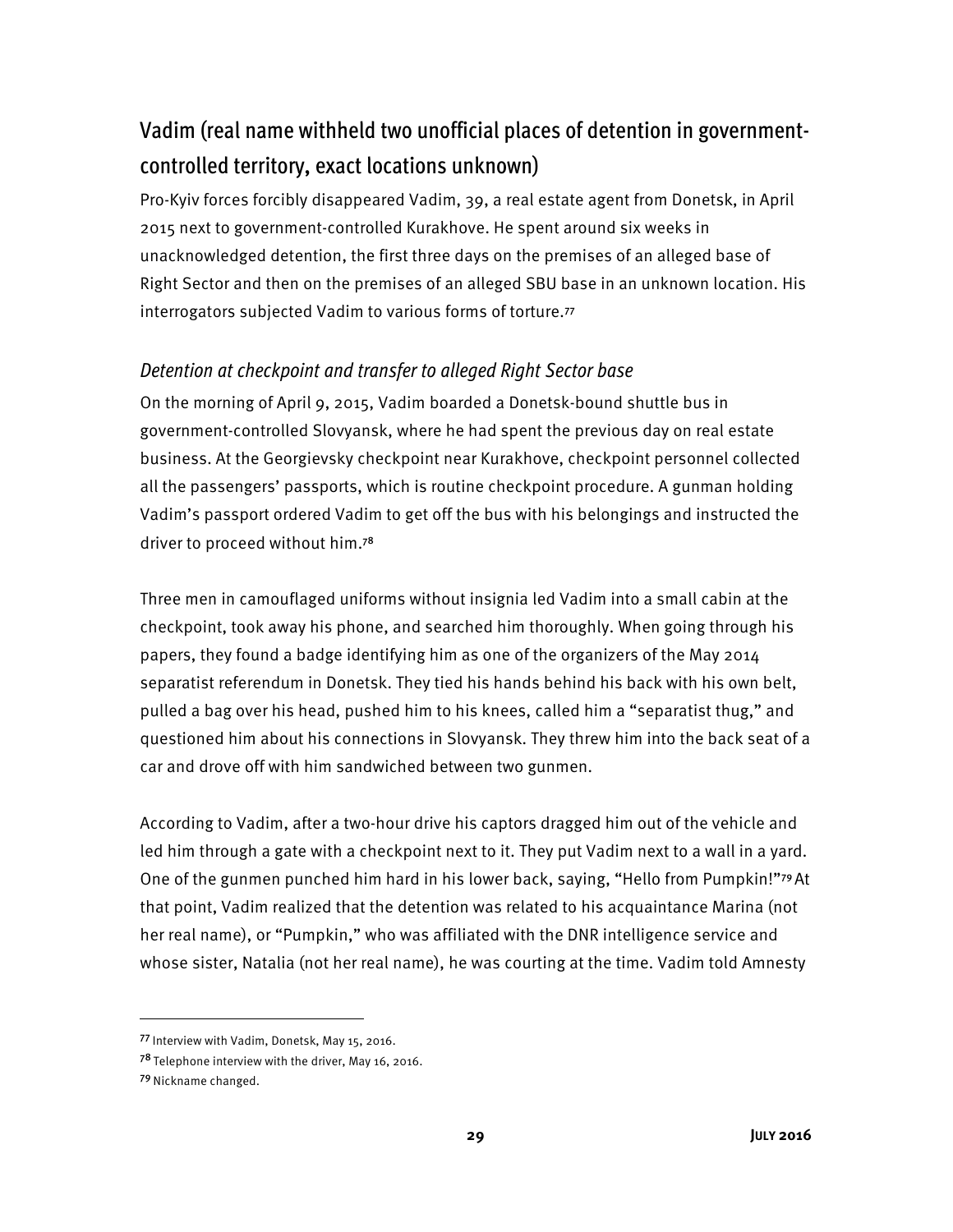International and Human Rights Watch that several weeks earlier Natalia had hinted to him that any military activity by the Ukrainian forces he saw during his travels in Ukrainian government-controlled territory would be of interest to her sister. He called Natalia on his way to Slovyansk on April 8 and told her that he had seen several Ukrainian tanks and personnel carriers on the road.

#### Torture at alleged Right Sector base

According to Vadim, his captors handed him over to other Ukrainian gunmen who took him to a basement and interrogated him for hours, asking about his connections with Pumpkin and some other people whose names did not sound familiar. They beat him with sticks on his arms, legs, and back, kicked and punched him, and tortured him with electric shocks. Twenty grams of gold, which he had bought to make a ring, had been found on him, along with some cash a client had paid him in Slovyansk, and the torturers wanted to know where he had his "cache" with money and gold supposedly used for separatist activities. Vadim described his torture in detail:

They attached two stripped wires to my fingers and turned a knob on some kind of device.... There were crackling sounds and electric current went through me. I was howling from pain.… The bag [on my head] was blocking my vision, so I could not see them. They kept asking their questions. One of them demanded I kneel and sing the Ukrainian anthem.... They put out their cigarettes on my back and torso. It must've gone on for hours. I lost count of time. Finally, they left me alone, handcuffed to a bar on the wall. In the morning, a guard came up to me, un-cuffed me, gave me some water, and took me to the toilet. He asked if I could move my left hand. I tried and it was clear two fingers were broken.… Then, it started all over again. Judging by their voices, they were different people. They un-cuffed me from the bar, threw me to the floor and kicked me. Then, they cuffed me again and gave me shocks, then they beat me again.<sup>80</sup>

According to Vadim, during a break in the interrogation, a sympathetic guard un-cuffed one of his hands, allowed him to remove the bag, gave him a cigarette, and left him alone for a while. He saw that there was a table in the room, close to where he was tied to the bar,

<sup>80</sup> Interview with Vadim, Donetsk, May 15, 2016.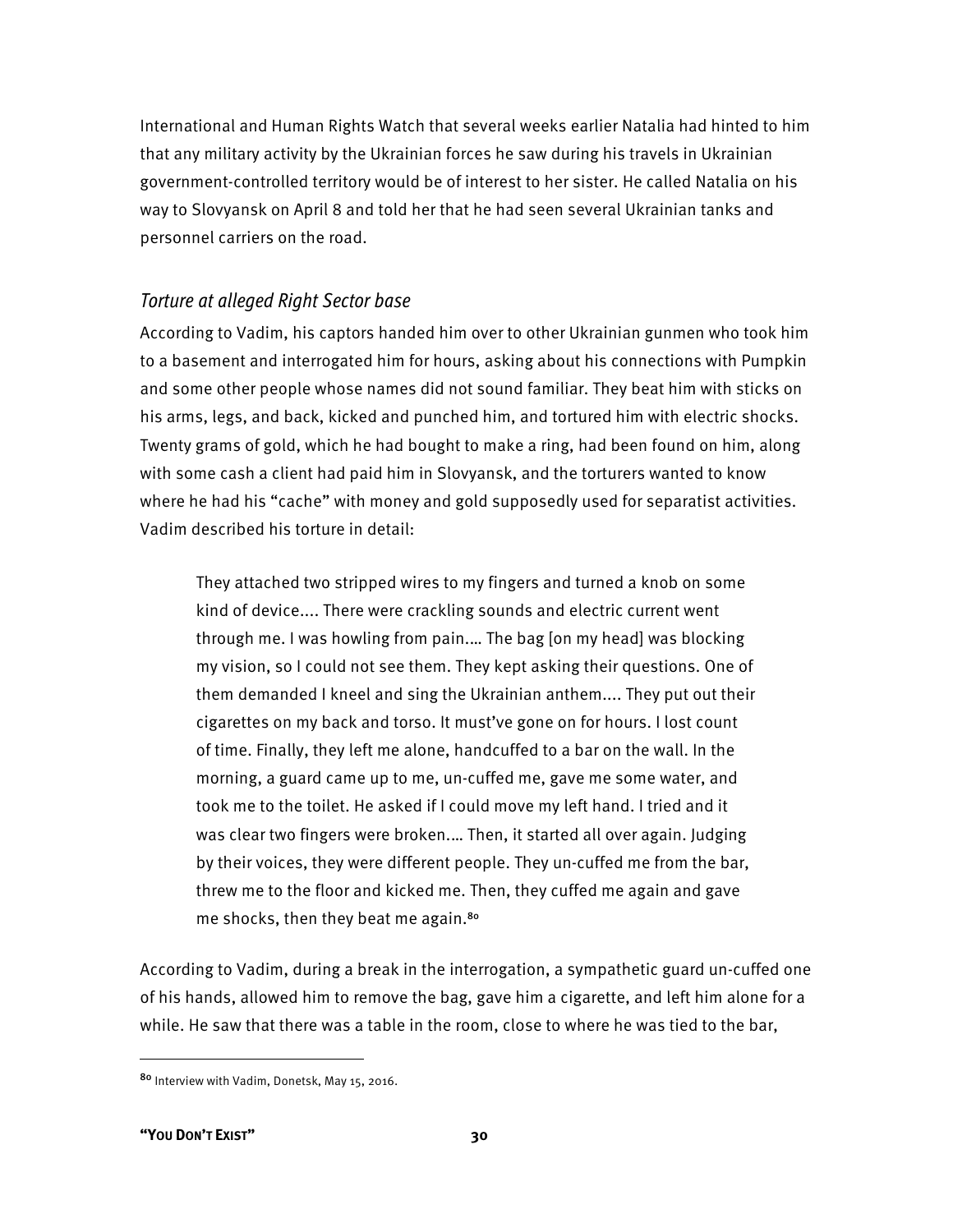with a sheaf of papers on it. Stretching his free hand, he could look at some of the papers, and realized that his captors had a full print-out of his April 8 telephone conversation with Natalia and what appeared to be his phone billing for a month, with a long list of numbers and names of people who had called him and whom he had called. He recognized some of the names his torturers were inquiring about and understood that they were among the individuals he had been in touch with on real estate business. "As a realtor, I talk to lots of people but I don't remember their full names, just the properties and their [first] names. So naturally, the interrogators called out those names and said they were separatist something or other, and I had no idea who those people were before seeing that paper," he said.<sup>81</sup>

According to Vadim, towards the end of his second day of detention, the guards took him to a small, dark shed. He had to crawl to get inside. The ceiling was so low he could not stand straight. The shed had a partition in the middle, and there was another captive behind it. Vadim's section of the shed had a bed in it, a slop bucket, and a pail of water. The man behind the partition told Vadim that he had been there for two months already and that, from what he could gather from overheard snatches of conversations between guards, they were being held in a Right Sector compound.

#### Transfer to an unknown location

The next day, Vadim and the other inmate were given some bread. Then, two gunmen came for Vadim, telling him to put the bag back on and to crawl out of the shed with his hands behind his head. They said they were transferring him "to another place," and he "would live" provided he was "on his best behavior."<sup>82</sup>

They hid Vadim on the back seat of a car and drove for about 90 minutes. They brought him to a compound with lots of armed servicemen on the premises and handed him over to the personnel based there. Vadim was marched into a basement where he spent the next several weeks, handcuffed to the radiator by one hand. According to Vadim, the basement was bare, but he talked one of the guards into giving him a woolen blanket to sleep on. Guards took him to interrogations several times, and the interrogators beat him but were not as "vicious" as at his first place of confinement. They also asked him about his trip to

l

 $81$  Ibid.

 $82$  Ibid.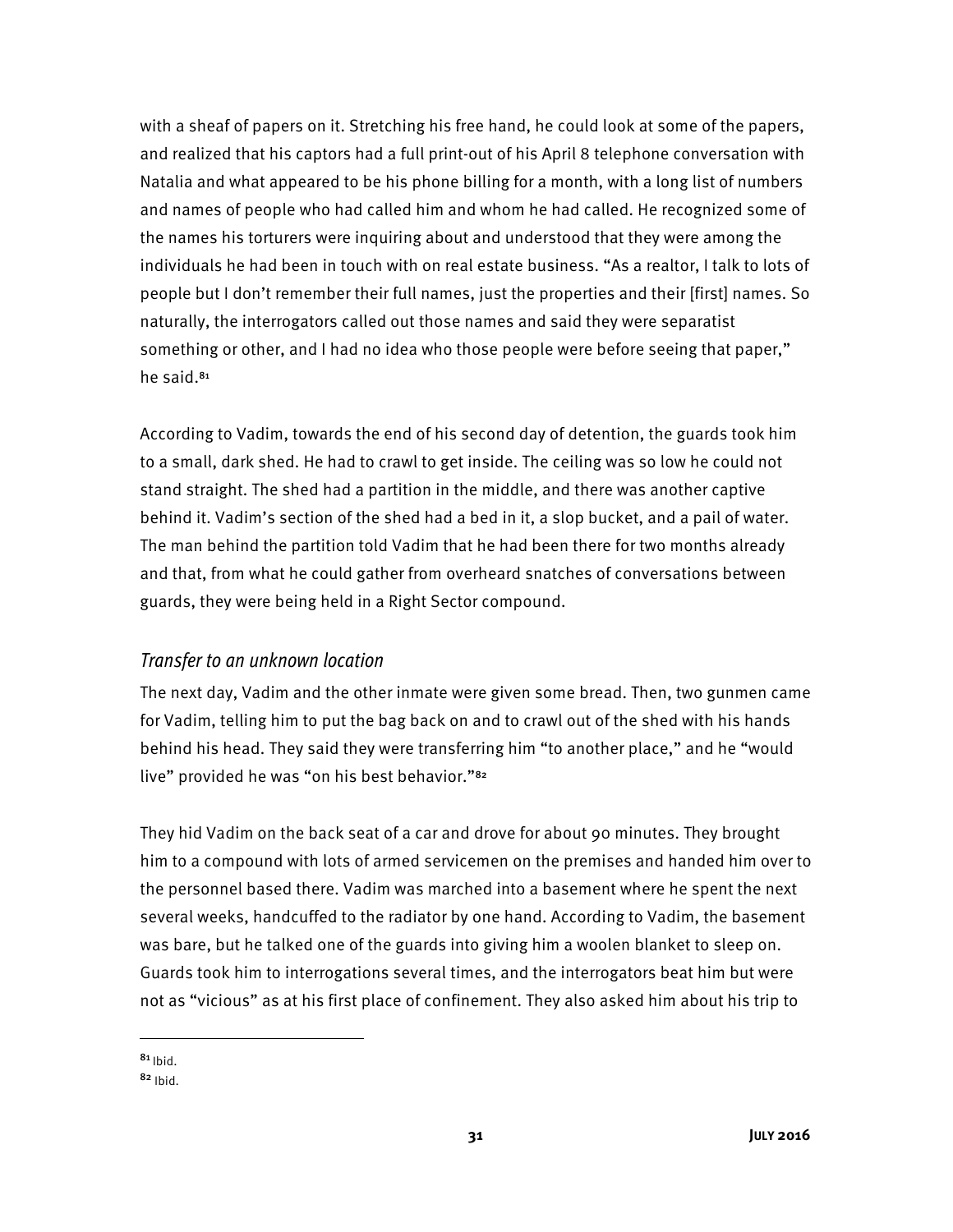Slovyansk, his connection to Pumpkin, his phone conversation with Natalia, his alleged collaborators, and where he was "hiding money and weapons."<sup>83</sup> His interrogators used an electric shock device on him once but mainly resorted to kicks and punches.

Vadim's head was covered by a bag during interrogations and whenever the guards or other servicemen entered his cell. Often he heard screams of other prisoners under interrogation. Sometimes the guards brought food to him twice a day, sometimes only once a day, and on several occasions they left him without any food for a couple of days. Throughout his six-week confinement, despite his numerous requests, Vadim had only two opportunities to shower and shave. Based on snatches of conversations of the guards and the interrogators he overheard, Vadim believed that he was held in an SBU compound.

According to Vadim, in the early morning of what proved to be the last day of his detention, May 22, 2015, three servicemen entered his cell. One of them, whom Vadim said seemed more senior, had a video camera. He told Vadim to take off the bag and say on camera that he had been "recruited by Natalia, the sister of Marina, code name Pumpkin, to carry out intelligence activities in Ukraine's territory" and to call on the Ukrainian authorities to hold them both to account.84 The more senior servicemen indicated that Vadim would be released if he cooperated. Vadim did precisely as asked. The more senior serviceman turned off the camera and instructed Vadim to put the bag back on. Then, the servicemen led him out of the building, hid him on the back seat of a car, and drove for a while, going through several checkpoints. Finally, they stopped and ordered Vadim to get out of the vehicle, lie flat on the ground with his face down and count to a hundred before getting up. They told him they had put 200 UAH (just over US\$7) and his passport in his pocket so that he could make his way home.

A few minutes after they left, Vadim got up, finding himself next to a major road, and managed to flag a taxi. The driver told him it was nearly 8 a.m. on May 22 and he was close to Kurakhove. On May 23, he returned to Donetsk, where he was promptly detained by DNR security services on suspicion of having been recruited by Ukraine's SBU.

 $83$  Ibid.

 $\overline{a}$ 

**"YOU DON'T EXIST" 32** 

 $84$  Ibid.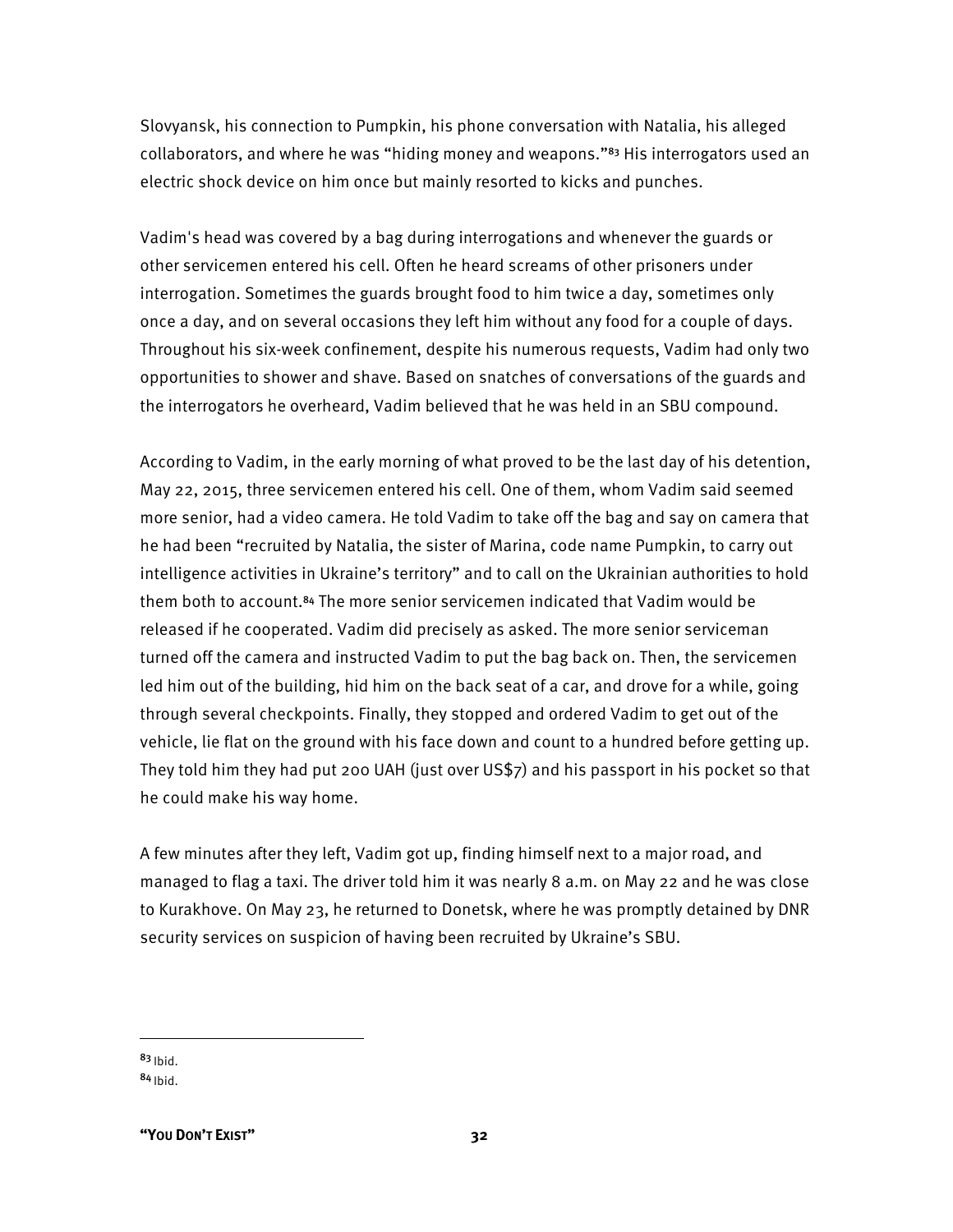## **IV. Disappearances, Incommunicado Detention, Ill-treatment and Torture in Separatist-Controlled Areas**

#### **Overview**

l

Amnesty International and Human Rights Watch documented nine cases in which Russiabacked separatists held civilians in arbitrary, incommunicado detention for weeks or months without charge and, in most cases, subjected them to ill-treatment. Six of these cases are documented below.<sup>85</sup>

Four of the six individuals were detained in 2015 and two in early 2016. At the end of June 2016, two of the six individuals remained in custody, awaiting trial. The others were released, most of them in exchange for individuals held by Ukrainian authorities.

De facto authorities accused the six of, variously, spying for the Ukrainian government, possessing weapons, and membership of pro-Ukrainian "extremist" organizations.

The facilities where de facto authorities held these individuals include: in Donetsk, the former SBU building currently used by DNR defense structures; the headquarters of what is known as the Ministry of State Security (in the Russian abbreviation, MGB) in the former location of the Donetsk Administrative Appeals Court; the Donetsk State Financial Inspection office; the Donetsk Tax Inspectorate; and in Luhansk, on the premises of the MGB (formerly the tax inspectorate building) and on the grounds of the local bullet factory.

After the DNR authorities or the LNR authorities finally "charged" the individuals, either on clearly fabricated evidence or without any tangible evidence at all, they were transferred to remand prisons, where some of them were allowed access to a lawyer. At time of writing, two of the six were still detained in the Donetsk pre-trial detention facility, awaiting trials that, in the absence of a functional criminal justice system, stand little chance of being fair. One of the six, the leader of a Donetsk-based humanitarian organization, was expelled from DNR-controlled territory. Another was released without charge after over two months

<sup>&</sup>lt;sup>85</sup> The other three cases were not included in the report as one of the victims asked not to publish his case summary for fear of reprisals, and in the other two cases the alleged violations ended earlier than spring 2015.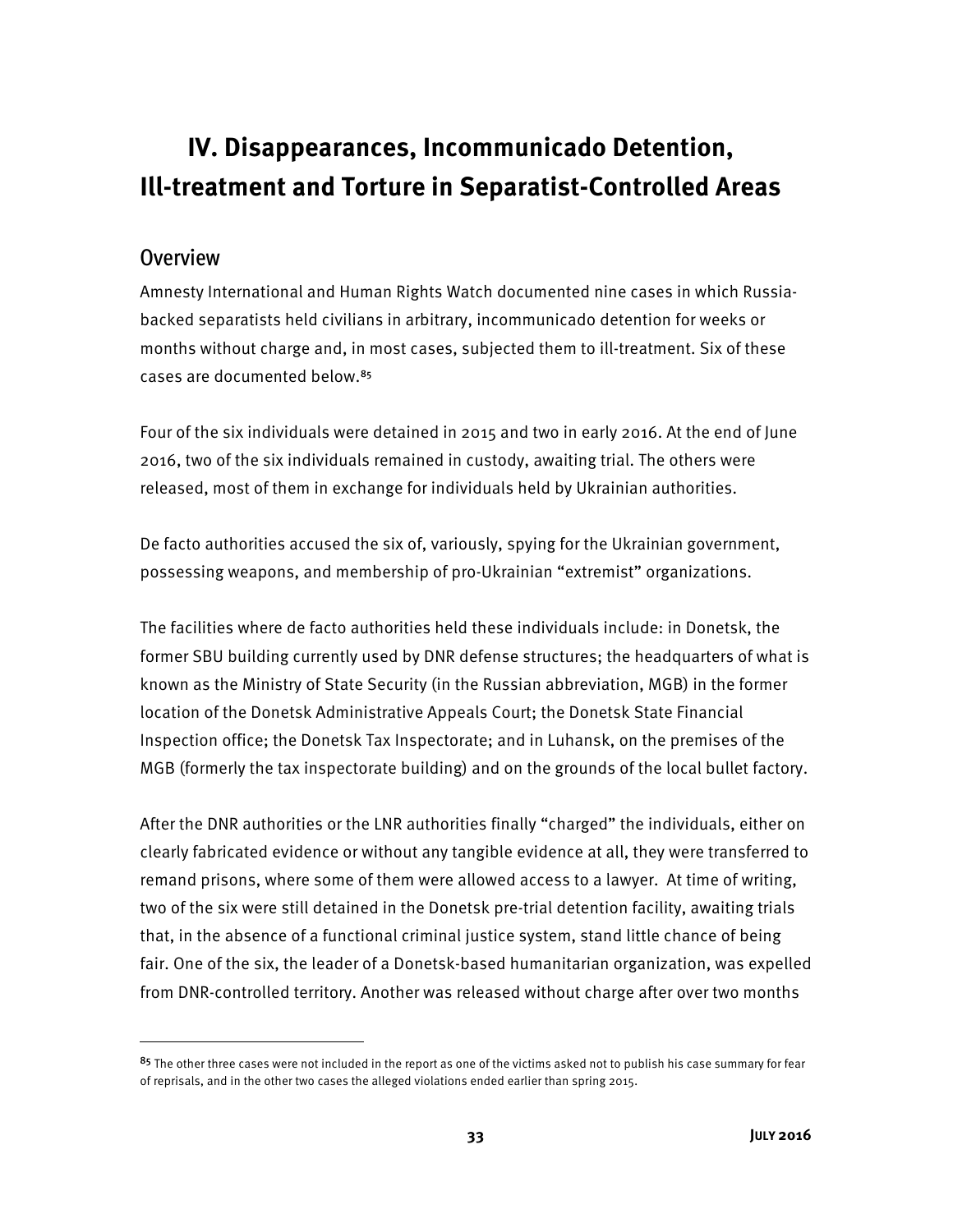of detention. Two others were released by LNR as part of "prisoner exchange" with the Ukrainian government.

#### Lack of access for independent monitors

In its most recent Ukraine report, OHCHR spoke of new allegations of killings, arbitrary detention and torture in the areas controlled by DNR and LNR and deplored the de facto authorities' refusal to grant OHCHR "access to places of deprivation of liberty on the territories they control."<sup>86</sup>

Representatives of other international organizations, including the Organization for Security and Cooperation in Europe, also expressed to Amnesty International and Human Rights Watch their regrets about not having access to places of detention in DNR- and LNR-controlled territories. Nils Muižnieks, the High Commissioner for Human Rights of the Council of Europe, noted in his report of a visit in March 2016 that relevant interlocutors in Donetsk told him that the "'local legislation' does not at present allow for this kind of supervision of the places of detention."87 As of the end of June 2016, the International Committee of the Red Cross (ICRC) also had no access to places of detention in DNR and LNR.

### Local regulations governing the detention of criminal suspects in DNR and LNR

The de facto authorities in DNR have issued regulations that delegate powers of detention on a variety of grounds to locally-created structures. For example, a special DNR cabinet decree allows the MGB to hold individuals for up to 30 days without charge.<sup>88</sup> In some of the cases documented below, Amnesty International and Human Rights Watch reviewed materials—letters from the prosecutor's office and the like—that referred specifically to DNR Cabinet Decree #34, of August 8, 2014, "On emergency measures aimed at protecting

<sup>86</sup> OHCHR, "Report on the human rights situation in Ukraine 16 February to 15 May 2016," June 2016, http://www.ohchr.org/Documents/Countries/UA/Ukraine\_14th\_HRMMU\_Report.pdf.

<sup>87</sup> Report by Nils Muižnieks, Commissioner for Human Rights of the Council of Europe Following His Visit to Ukraine from 21 to 25 March 2016; Strasbourg, July 11 2016, CommDH (2016), 27.

<sup>88</sup> The chief of staff for the DNR ombudsperson confirmed the existence of this decree with Amnesty International and Human Rights Watch.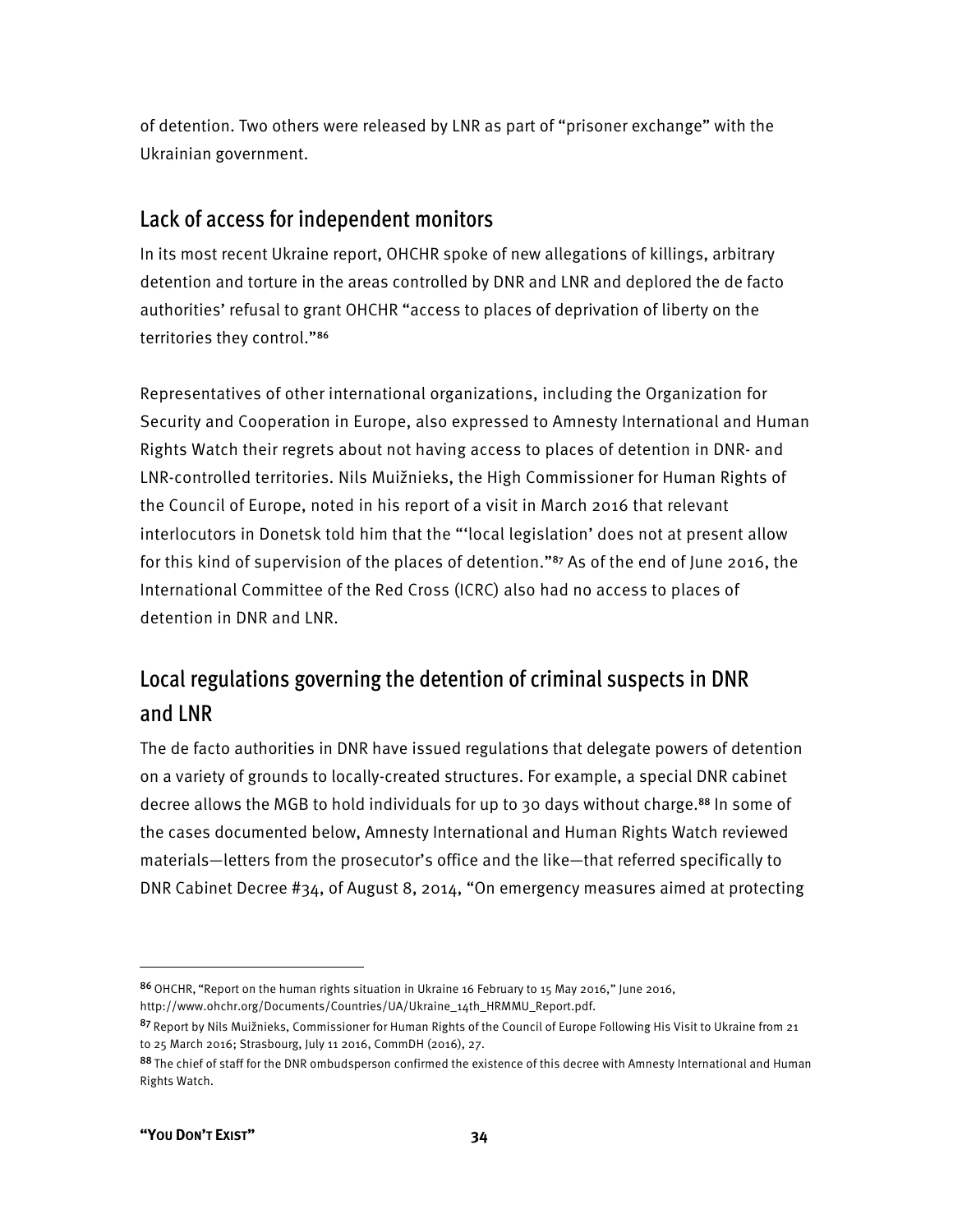the public from banditry and other manifestations of organized crime."89 Also, a DNR law "On the Ministry of State Security" states that this agency may administratively detain people who try to enter "specially protected territories with secure facilities, restricted [areas] and other protected objects, and check identity papers, demand explanations, conduct a body search, check and confiscate personal belongings and documents."<sup>90</sup>

In LNR, the work of security services is regulated by a special decree entitled "Temporary Regimen for the Work of State Security Agencies in the Luhansk People's Republic," issued by the de facto head of the self-proclaimed republic, which gives the local MGB overwhelmingly broad powers and authority.<sup>91</sup>

Numerous interlocutors in the DNR told Amnesty International and Human Rights Watch that the MGB is "the most powerful and the most feared organization," which "operates without any checks and balances."92 Amnesty International and Human Rights Watch heard a similar assessment of LNR's MGB from residents of Luhansk.<sup>93</sup>

#### Abuses in DNR

 $\overline{\phantom{a}}$ 

#### Yuri (real name withheld; location of detention: Donetsk)

Yuri, a 23-year-old blogger, arrived in Makiivka from Kyiv on December 26, 2015 to spend the winter holidays with his father and mother. A former resident of Makiivka, Yuri had moved to Kyiv in 2014, as the conflict was beginning, to continue his higher education there. MGB servicemen detained him on January 4, 2016 at his parents' apartment in Makiivka. He spent the next two months in incommunicado detention at the MGB headquarters in Donetsk and in early March was "charged" with illegal possession of weapons, based on apparently

<sup>89</sup> See, for example, the case of Igor Kozlovsky in this section of the report. Amnesty International and Human Rights Watch were unable to find the degree's full text—only references to it in oral and written form.

<sup>90</sup>Article 17, "On the rights of MGB agencies," clause 19. See http://dnrsovet.su/zakon-dnr-o-mgb/ (accessed July 8, 2016).

<sup>91</sup> Temporary Regimen for the Work of State Security Agencies in the Luhansk People's Republic, Head of the Luhansk People's Republic, January 31, 2015,

https://mgblnr.org/content/uploads/docs/prilozhenie\_ukaz\_37\_01\_01\_15\_31012015.pdf (accessed July 8, 2016).

<sup>92</sup> Interview with N, resident of Donetsk, (name withheld), Donetsk, May 17, 2016. Also, interviews with two officials from different international organizations working in DNR-controlled territory, May 14, 2016 (names of organizations and interview venues withheld).

<sup>93</sup> Interviews with X and Z (names withheld), Luhansk, May 19, 2016.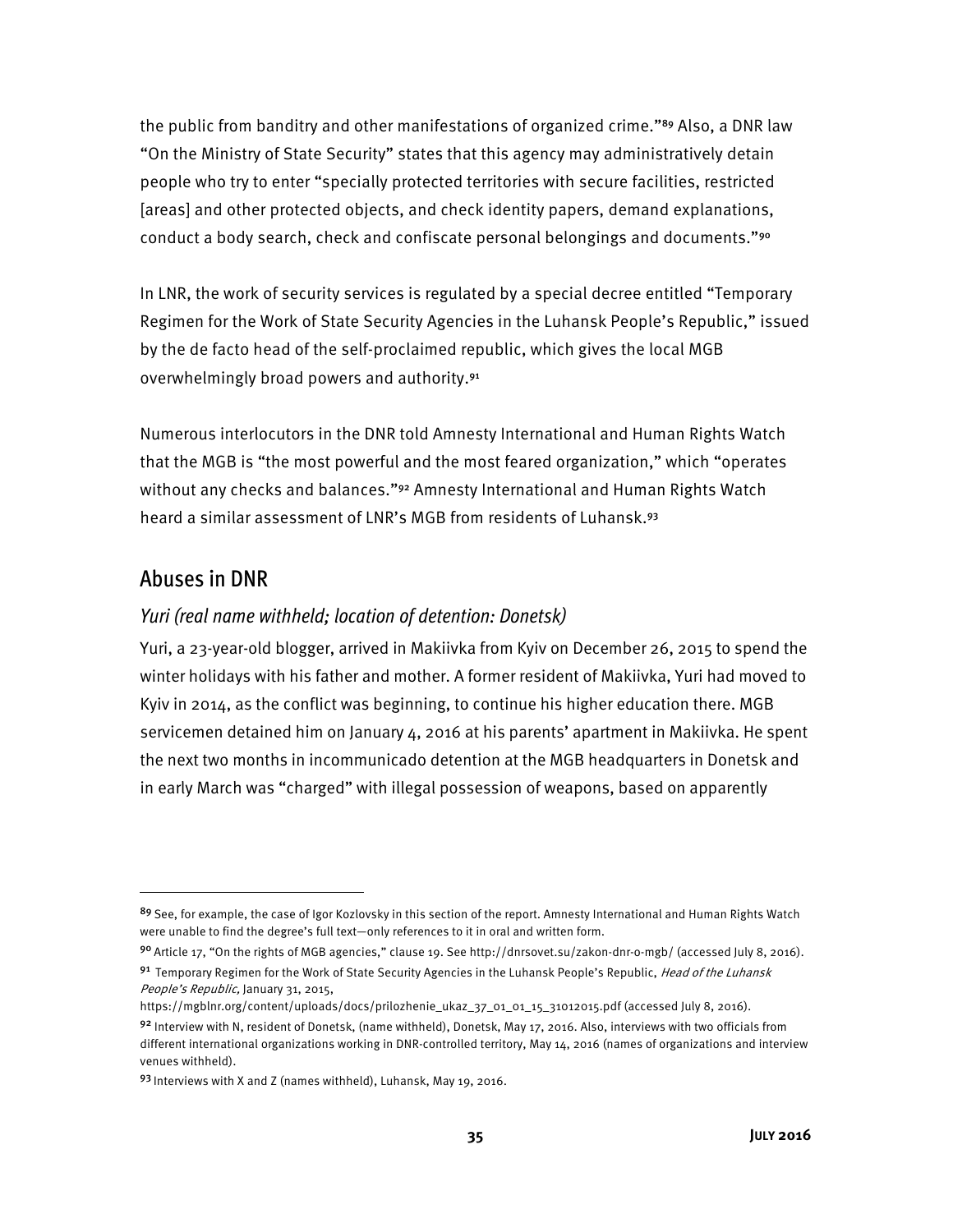fabricated evidence. As of the end of June 2016, he was being held in Donetsk remand prison, pending "trial." He faces up to four years of imprisonment.94

Yuri's father told Amnesty International and Human Rights Watch researchers that his son was home alone when three MGB officers came for him at around  $3$  p.m. on January  $4$ :

My wife returned home at around 3:30 or 4 p.m. and saw our desktop computer in the hall, next to the door. She entered the living room, and there was our son with three armed servicemen. One was in fatigues, his face concealed by a black mask. The other two were in civilian clothing. Our son's t-shirt was torn and his face bruised. The servicemen said they were from the MGB. They neither provided any form of identification nor gave their names. They said that they came to take Yuri to their quarters for a conversation.<sup>95</sup>

According to Yuri's father, MBG officers searched the apartment using two neighbors as witnesses to the search. Yuri's father arrived at around 5 p.m. when the search was almost over. He and his wife signed a search protocol which indicated that the officers were removing their family desktop computer, Yuri's cell phone, and several Ukrainian flags Yuri kept in the apartment. The officials did not provide a copy of the protocol. They said that the flags were "bad news" and escorted Yuri downstairs. His mother begged them to allow her to accompany her son, but the officers refused.<sup>96</sup>

Yuri's parents followed the MGB officials to Donetsk in another car, until the MGB vehicle entered the gates of the MGB headquarters in central Donetsk.

At around 7 p.m., they saw their son being led across the yard by two armed officials. Yuri was handcuffed and a dark hood covered his head. The parents asked the guard at the gate for information. He eventually told them that they should leave because their son would be "held in custody for the next three days."

**.** 

<sup>94</sup> Interview with Yuri's father, Makiivka, May 14, 2016.

 $95$  Ibid.

 $96$  Ibid.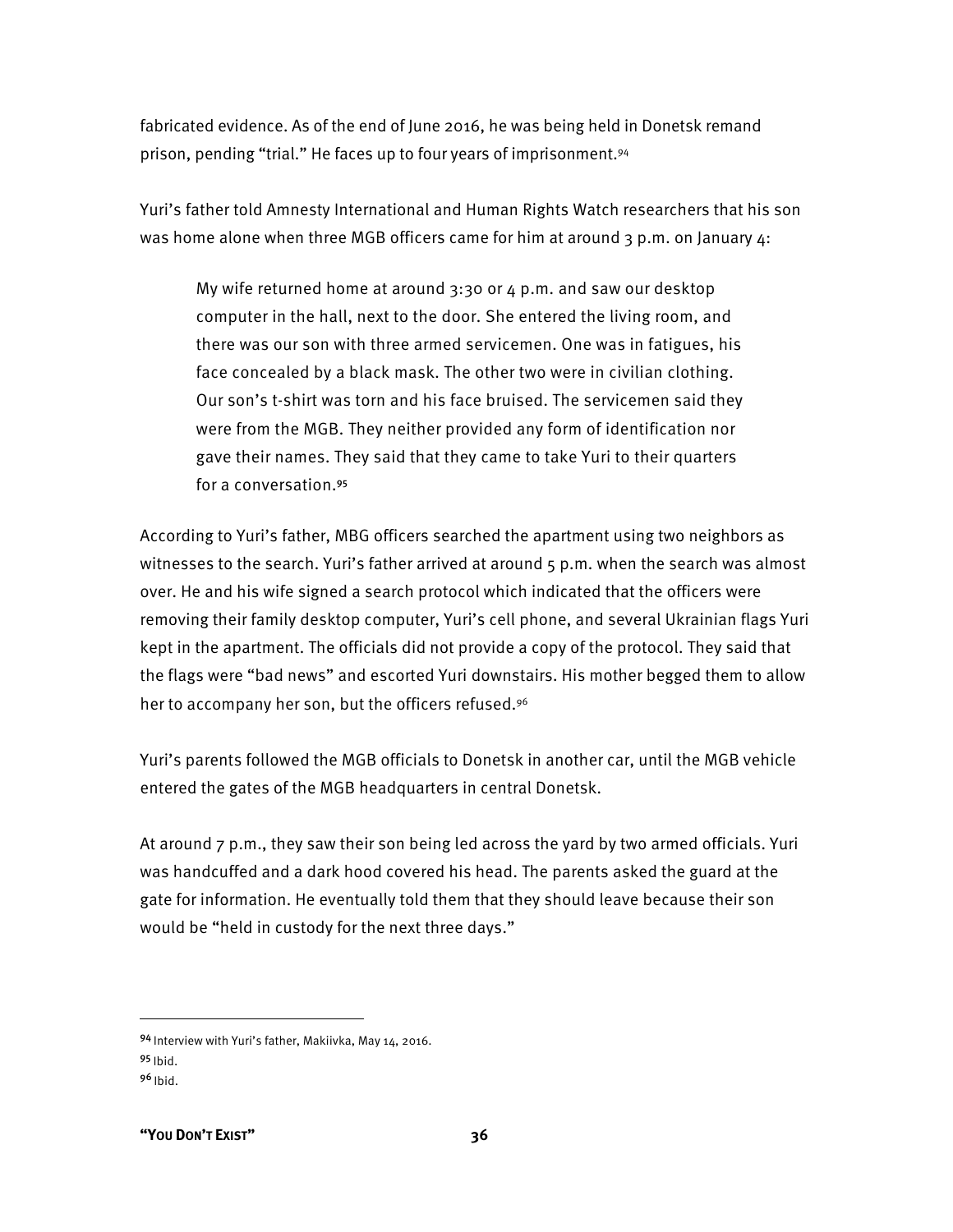Three days later, MGB officers told the parents they were planning to hold Yuri for another week. They allowed food parcels but provided no information as to the grounds for Yuri's detention. On January 11, his parents filed a petition with the DNR prosecutor's office asking for an inquiry into the detention of their son. They also met with a representative of the DNR ombudsperson's office who told them the ombudsperson could not be of any help in this case as "the laws of wartime allowed the MGB to hold people without charge for one month or even up to two if necessary."

Yuri's parents continued to visit MGB headquarters every three days, bringing food parcels for their son and pleading for information. They repeatedly asked MGB officials to let them get a lawyer for their son but their requests were denied, as were their requests to see him.

On February 11, they received a letter from the DNR prosecutor's office saying that Yuri had been detained by the MGB "on suspicion of affiliation with an extremist organization."97 The parents asked MGB officials to confirm this, but they refused to provide any information.

Finally, on February 23, Yuri's parents received a phone call from an MGB investigator who said that Yuri was suspected of being a member of Svoboda party (a right-wing party registered in Ukraine) and of unlawful possession of weapons. The investigator explained that when they had searched Yuri upon his arrival at MGB headquarters they found two hand grenades in his jacket pocket, which he had supposedly brought from Kyiv. He also emphasized that Yuri had confessed to the possession of the grenades.<sup>98</sup>

According to his parents, Yuri was wearing a t-shirt at home, and he put on his jacket only when leaving the apartment with MGB officials after the search, during which no weapons were found. As the grenades were supposedly "found" in the pocket of that jacket, and since it is very unlikely that Yuri would have chosen to wear a jacket to MGB headquarters if it had grenades in the pocket, the MGB's version of events seems highly questionable. The fact that Yuri confessed to the possession of those grenades gives grounds for concern that the confession may have been coerced under duress, for example through threats or even torture.

 $\overline{a}$ 

<sup>97</sup> The letter was examined by Amnesty International and Human Rights Watch.

<sup>98</sup> Yuri's lawyer later confirmed to his parents that Yuri had confessed to possession of the grenades.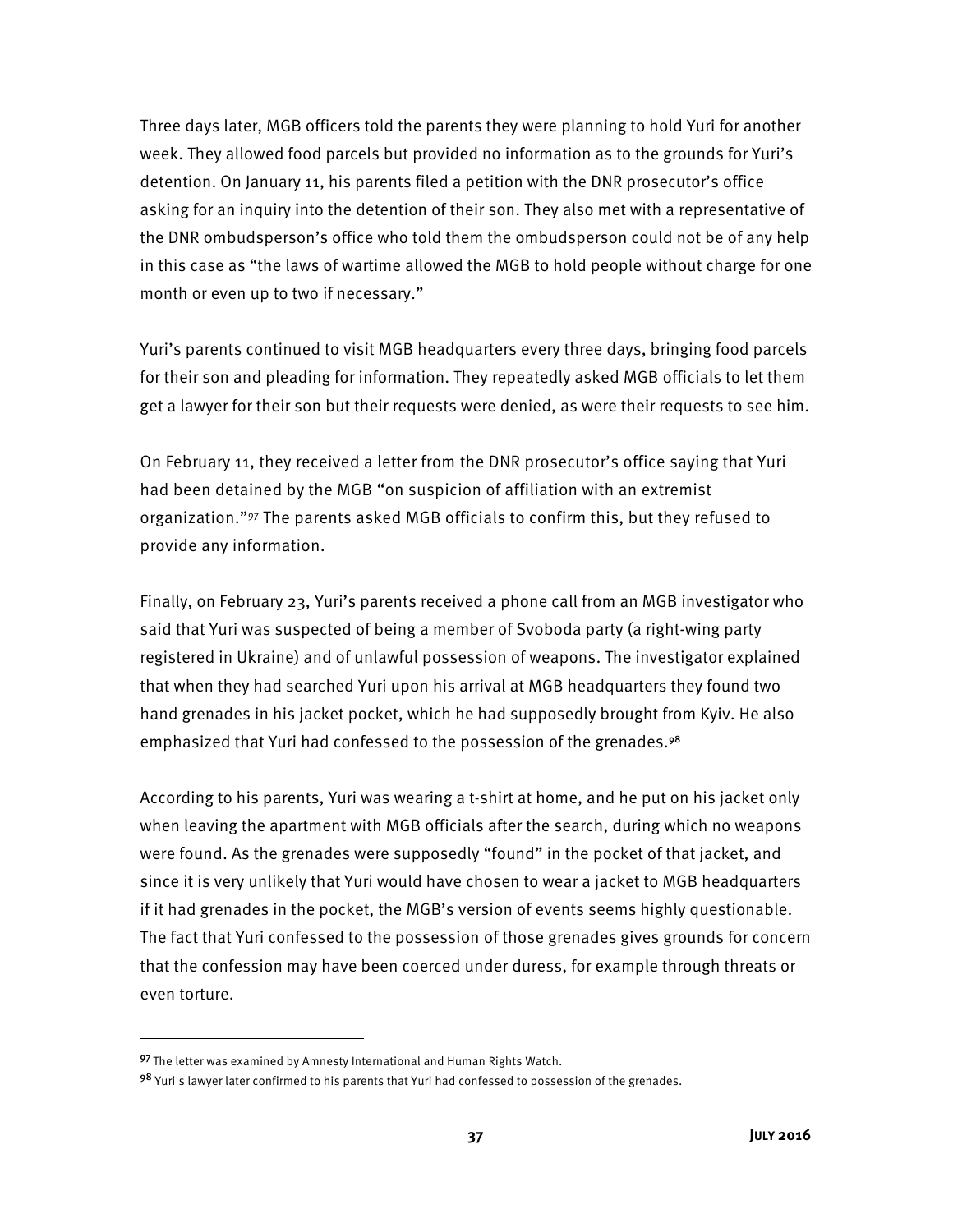On March 2 or 3, the de facto authorities brought charges against Yuri based on his written confession and the supposed physical evidence, i.e. the two grenades, and transferred him to the Donetsk remand prison. Once registered there, Yuri finally got access to a lawyer hired by his parents. The lawyer told the parents that the authorities dropped the charge of membership in an extremist organization and Yuri would go on trial solely for possession of weapons. She also confirmed that Yuri had signed a confession of weapons possession and was not planning to withdraw it. Despite numerous requests by Yuri and his parents, the prison officials have not allowed a family visit. At time of writing, Yuri's trial was scheduled for later in the summer at the Makiivka court.<sup>99</sup>

#### Igor Kozlovsky (location of detention: Donetsk)

Igor Kozlovsky, 63, spent a month in incommunicado detention following his arbitrary detention on January 27, 2016 and is currently facing charges of illegal weapons possession and, possibly, of espionage.<sup>100</sup> Before his arrest he taught anthropology and humanities at Donetsk University.

Dr. Kozlovsky was known for his pro-Ukrainian views and for having been an active participant in the Donetsk ecumenical prayer marathon for united Ukraine in 2014. At the time of his detention, Dr. Kozlovsky was working on an article about the influence of the armed conflict on religious communities in separatist-controlled territories in eastern Ukraine, with a particular focus on the persecution and consequent exodus of minority groups.

On January 27, 2016 between 2 and 3 p.m., MGB personnel surrounded Kozovsky near his apartment building in Donetsk, threw him into a jeep, and drove off. According to eyewitnesses, six officers stayed behind and forcibly entered Kozlovsky's apartment.

Dr. Kozlovsky's son, Svyatoslav (born 1979), who has severe and multiple disabilities, including Down Syndrome and physical paralysis, was alone when MGB personnel entered

<sup>99</sup> Interview with Yuri's father, Makiivka, May 14, 2016.

<sup>100</sup> Interview with Igor Kozlovsky's spouse, Valentina Kozlovskaya, Donetsk, May 15, 2016. See also "Insurgents in Minsk claimed that UN employee Suprun "is charged for war crimes," and historian Kozlovsky is "a spy" (Боевики в Минске заявили, что сотрудник ООН Супрун 'осужден за военные преступления', а историк Козловский – 'шпион'"), Segodnya, June 15, 2016, http://www.segodnya.ua/politics/pnews/boeviki-v-minske-zayavili-chto-sotrudnik-oon-suprun-osuzhden-zavoennye-prestupleniya-a-istorik-kozlovskiy-shpion-i-delal-boepripasy-725040.html (accessed July 8, 2016).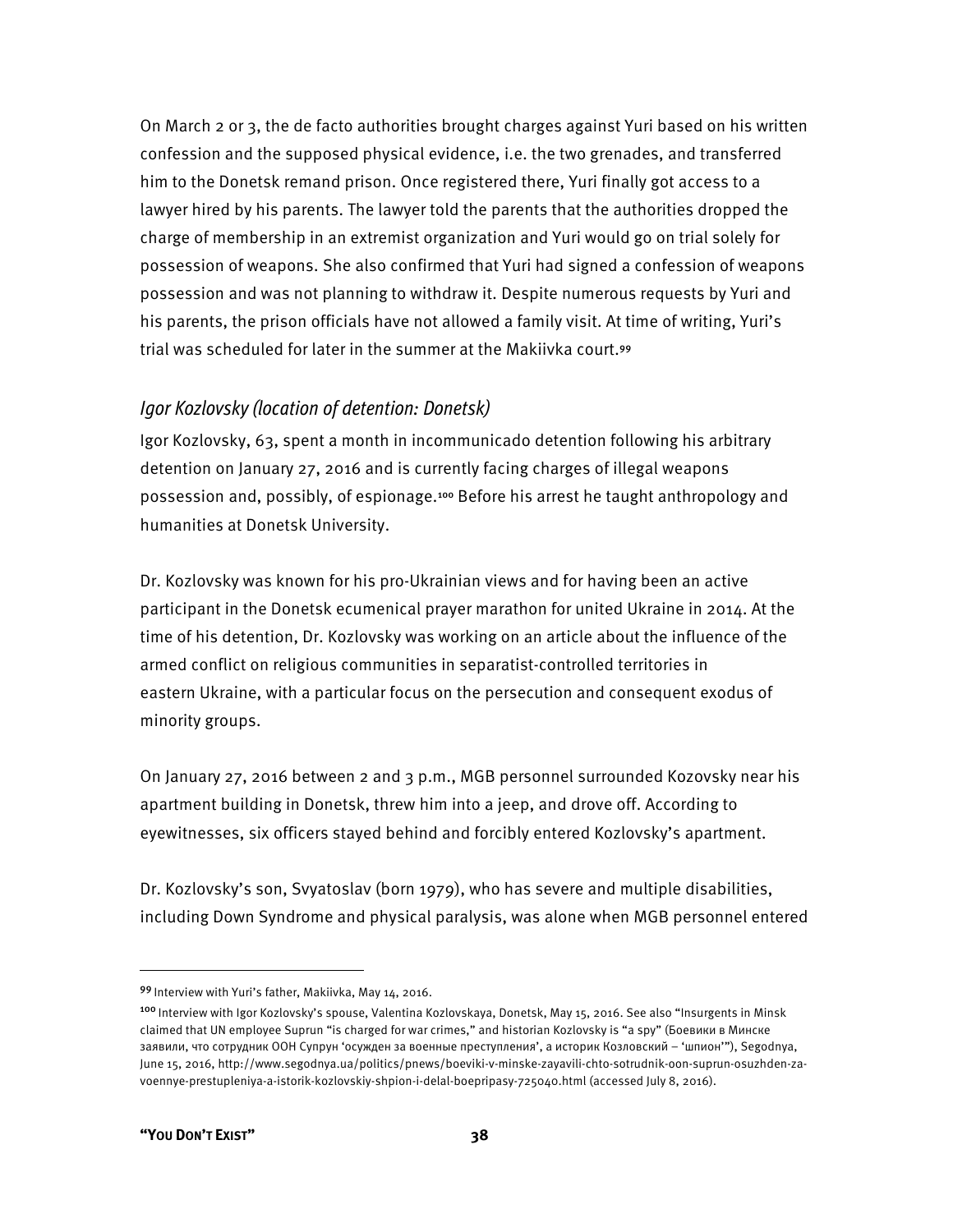the apartment. According to Dr. Kozlovsky's spouse, Valentina Kozlovskaya, Svyatoslav was unable to move and may not have been able to fully understand what was happening. He still experiences trauma and often recalls how "bad men came and made noise."<sup>101</sup>

Without any regard for Svyatoslav, MGB personnel proceeded to search the apartment. Dr. Kozlovsky's spouse, who was in Kyiv on business, eventually became worried that Dr. Kozlovsky was not answering her phone calls and called a distant relative, asking her to check the apartment. MGB personnel were still at the apartment when the relative arrived at around 10 p.m. They let her in and allowed her to attend to Svyatoslav's health needs. They did not introduce themselves but told the woman that Dr. Kozlovsky had been detained.

Valentina Kozlovskaya filed an inquiry with local police immediately upon her return to Donetsk on the evening of January 28, but police told her that the detention "bore the hallmarks of the MGB" and advised her to speak to the MGB.<sup>102</sup> In the morning she went to the MGB compound, where MGB personnel confirmed that Dr. Kozlovsky was in their custody and informed her that a decision had been made to detain him for 30 days. They provided no information as to the reasons behind the detention and did not allow her to see her husband or pass on food and clothing.

Valentina Kozlovskaya filed an inquiry with the MGB regarding her husband's detention and the unlawful search (MGB personnel had seized all electronic devices, some of the valuables, and most of the documents kept by the Kozlovskys in the apartment). The next day she also filed a complaint with the office of the DNR ombudsperson. For the next two days she made repeated inquiries with the Dontesk remand prison, hoping that her husband would be transferred there.

She also gave an interview to Russian independent Internet-based Dozhd TV.<sup>103</sup>

On January 31, she went back to the MGB where an MGB officer told her that giving interviews was "a bad idea." He said Dr. Kozlovsky was still in their custody and was being treated well. He told Valentina Kozlovskaya that Dr. Kozlovsky had been detained on

 $101$  Ibid.

 $\overline{a}$ 

 $102$  Ibid.

<sup>103</sup>"Prominent historian is arrested in 'DNR.' His wife gave all the details" ("В «ДНР» схватили известного историка. Жена рассказала подробности"), Dozh TV, January 31, 2016, https://tvrain.ru/articles/zhena-402745/ (accessed July 8, 2016).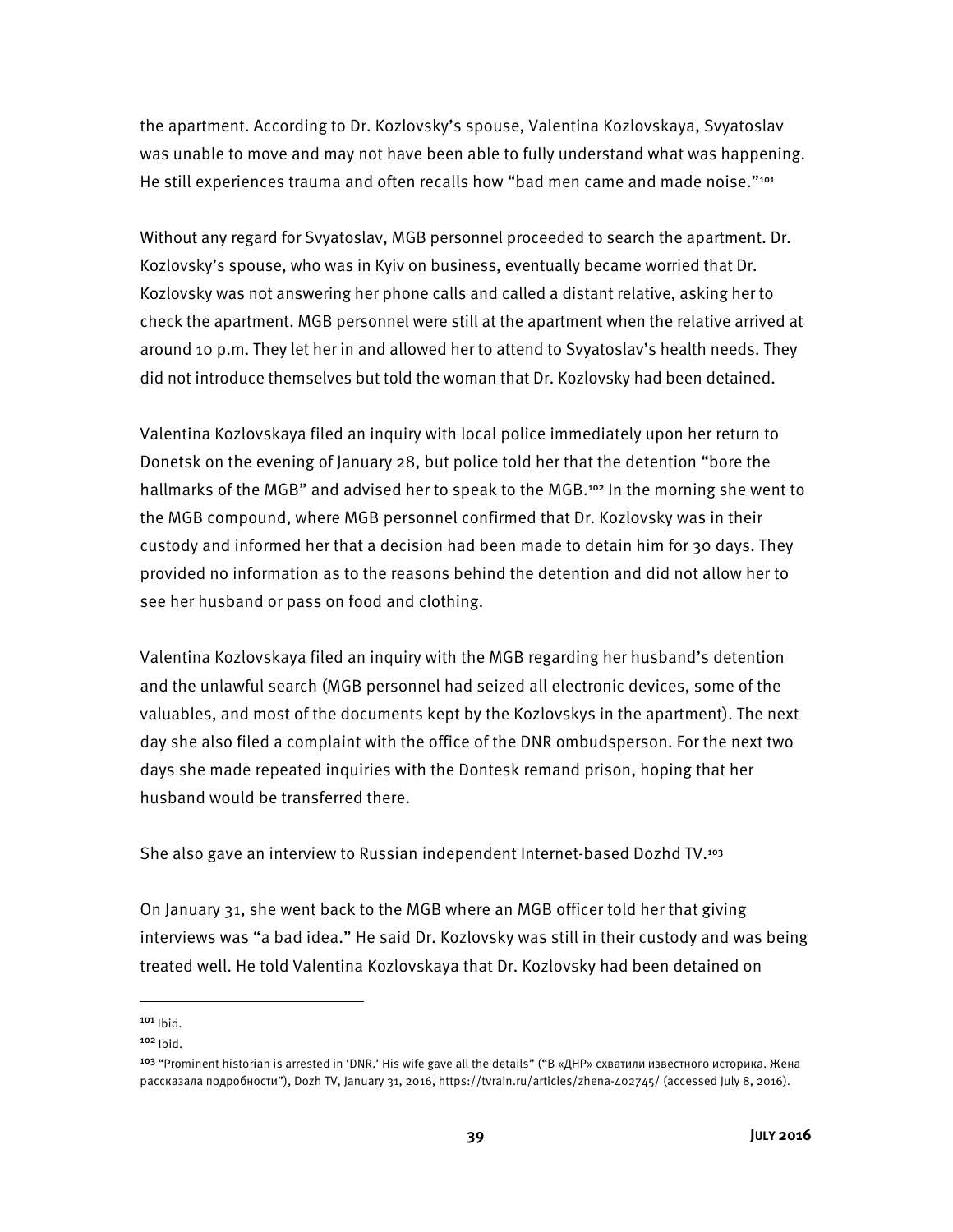account of his connections with "Ukrainian nationalists" and that he had posted some "problematic" comments on social media. He agreed to accept a parcel with food and clothing for Dr. Kozlovsky. Valentina Kozlovskaya was denied access to her husband for next four weeks, and he was unable to speak to a lawyer.<sup>104</sup>

Dr. Kozlovsky was transferred to a remand prison only on February 26, a month after his detention, and charged with membership in an extremist organization and weapon possession. At this time his wife was able to hire a lawyer to represent him. One of Dr. Kozlovsky's cellmates had a cell phone, so he managed to contact his wife. He told her the MGB kept him in a basement cell in "awful conditions" with only a mattress on the floor and no other conveniences. The guards brought food to him twice a day and took him to the toilet twice a day. He also said that his leg had been "hurt" and was "healing slowly." According to his wife, he had been in good health before his detention, with no leg injury, and therefore the injury to his leg could only have occurred during his time in the hands of MGB personnel.

Soon after her husband's transfer to the remand prison, Valentina Kozlovskaya received her first formal response from the MGB regarding her inquiry. The letter, dated February 26 (the day of Kozlovsky's transfer) and signed by the "acting minister for state security," stated that Dr. Kozlovsky "had been arrested by DNR's state security officials through administrative arrest procedure based on paragraphs 1, 3, and 5 of article one, part one, of the August 8, 2014 Decree by DNR Cabinet 'On emergency measures to protect the public from banditry and other manifestations of organized crime.""<sup>105</sup>

On March 11, Valentina Kozlovskaya also received a response from the DNR administration in response to her petition to the head of DNR, which informed her that on January 27 Dr. Kozlovsky had been taken under "administrative arrest" for 30 days "on suspicion of [unspecified] crimes provided for by DNR Criminal Code also indicated that the "administrative arrest had been carried out in line with DNR Cabinet Decree 'On emergency measures'…" The letter also said that on February 26, when his 30 days of "administrative

<sup>104</sup> Interview with Igor Kozlovsky's spouse, Valentina Kozlovskaya, Donetsk, May 15, 2016.

<sup>&</sup>lt;sup>105</sup> The document also indicated that Dr. Kozlovsky's administrative arrest had been endorsed by DNR chief military prosecutor and that MGB officials had carried out a search at Dr. Kozlovsky's place of residence, supposedly "in presence of witnesses" and with "search protocols duly filled out" (letter on file with Amnesty International and Human Rights Watch).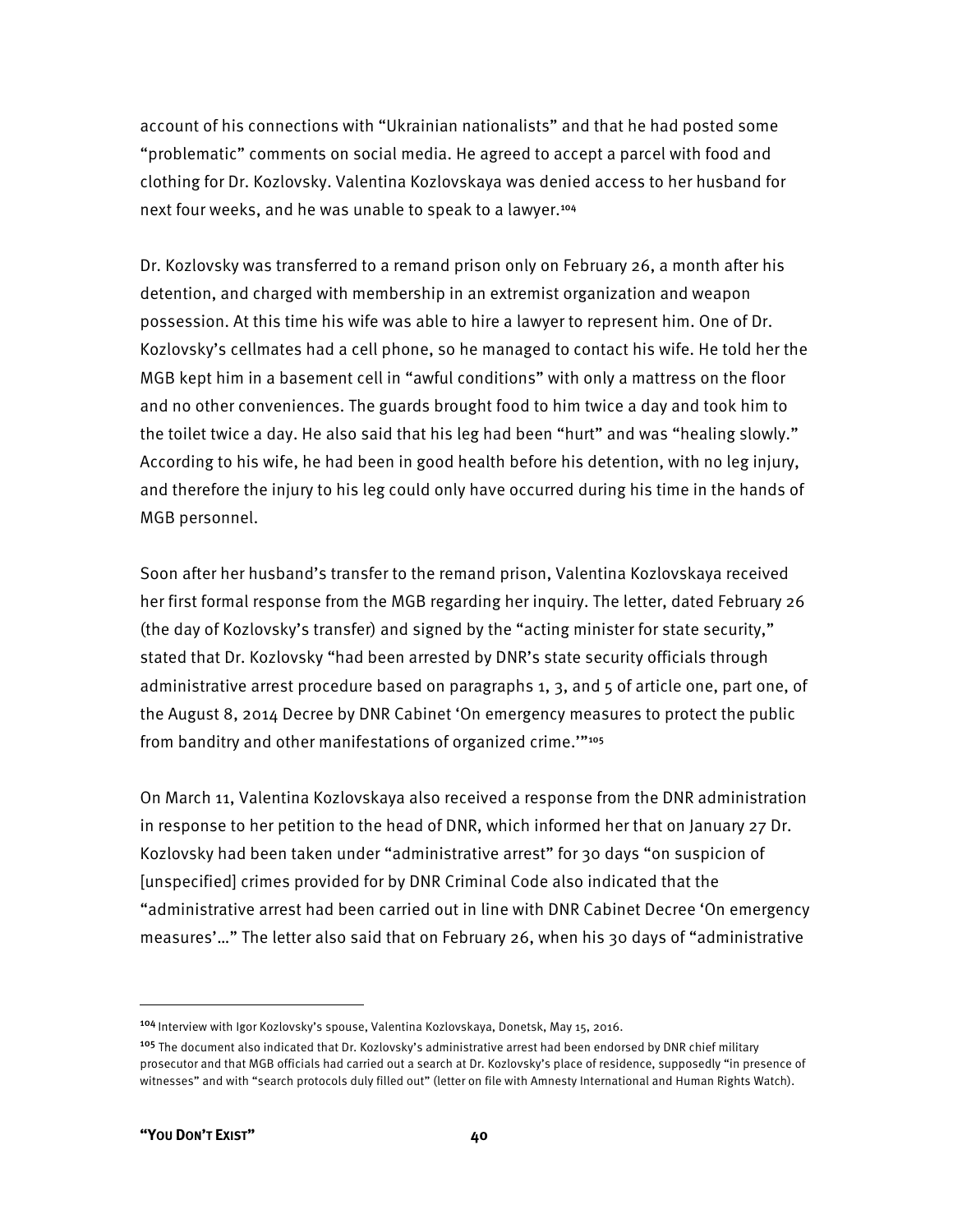arrest" were about to expire, Dr. Kozlovsky was charged with unlawful acquisition and/or possession of weapons "under Article 256 of DNR Criminal Code."<sup>106</sup>

In April 2016, Valentina Kozlovskaya, who maintained correspondence with the DNR prosecutor's office regarding her husband's case, received a letter from the prosecutor's office informing her that the charge of membership in an extremist organization had been dropped but the weapon possession charge remained.107 In June, when discussing exchanges of prisoners with Ukrainian officials at a meeting of the humanitarian subgroup of the tripartite contact group on Donbass at Minsk, DNR representatives mentioned Igor Kozlovsky, saying he was a Ukrainian "spy" and a "weaponsmanufacturer."108 It is likely that the DNR authorities continue to hold Dr. Kozlovsky as a bargaining chip for exchange purposes.

As of the end of June, Dr. Kozlovsky remained in the Donetsk remand prison. His wife quit her job to become the sole caregiver for their son.<sup>109</sup>

#### Marina Cherenkova and Responsible Citizens group

Marina Cherenkova is a leading activist and a founding member of Responsible Citizens, a humanitarian group created by activists in DNR-controlled territory in 2014 to coordinate the distribution of humanitarian aid to civilians affected by the war. Operating out of Donetsk, the group established links with Ukrainian and international aid organizations, which made DNR authorities increasingly suspicious.

In early 2016 the MGB detained and expelled five founding members of Responsible Citizens group—Marina Cherenkova, Enrique Menendez, brothers Evheniy and Dmitry Shibalov, and Olga Kosse—from DNR-controlled territory. While the MGB accused the

**.** 

<sup>&</sup>lt;sup>106</sup> The letter is on file with Amnesty International and Human Rights Watch, along with other case-related correspondence. 107 The letter is on file with Amnesty International and Human Rights Watch, along with other case-related correspondence. <sup>108</sup> "Insurgents in Minsk claimed that UN employee Suprun 'is charged for war crimes,' and historian Kozlovsky is 'a spy' ("Боевики в Минске заявили, что сотрудник ООН Супрун 'осужден за военные преступления,' а историк Козловский – 'шпион'"), Segodnya, June 15, 2016, http://www.segodnya.ua/politics/pnews/boeviki-v-minske-zayavili-chto-sotrudnik-oonsuprun-osuzhden-za-voennye-prestupleniya-a-istorik-kozlovskiy-shpion-i-delal-boepripasy-725040.html (accessed July 8, 2016).

<sup>&</sup>lt;sup>109</sup> Interview with Valentina Kozlovskaya, Donetsk, May 15, 2016.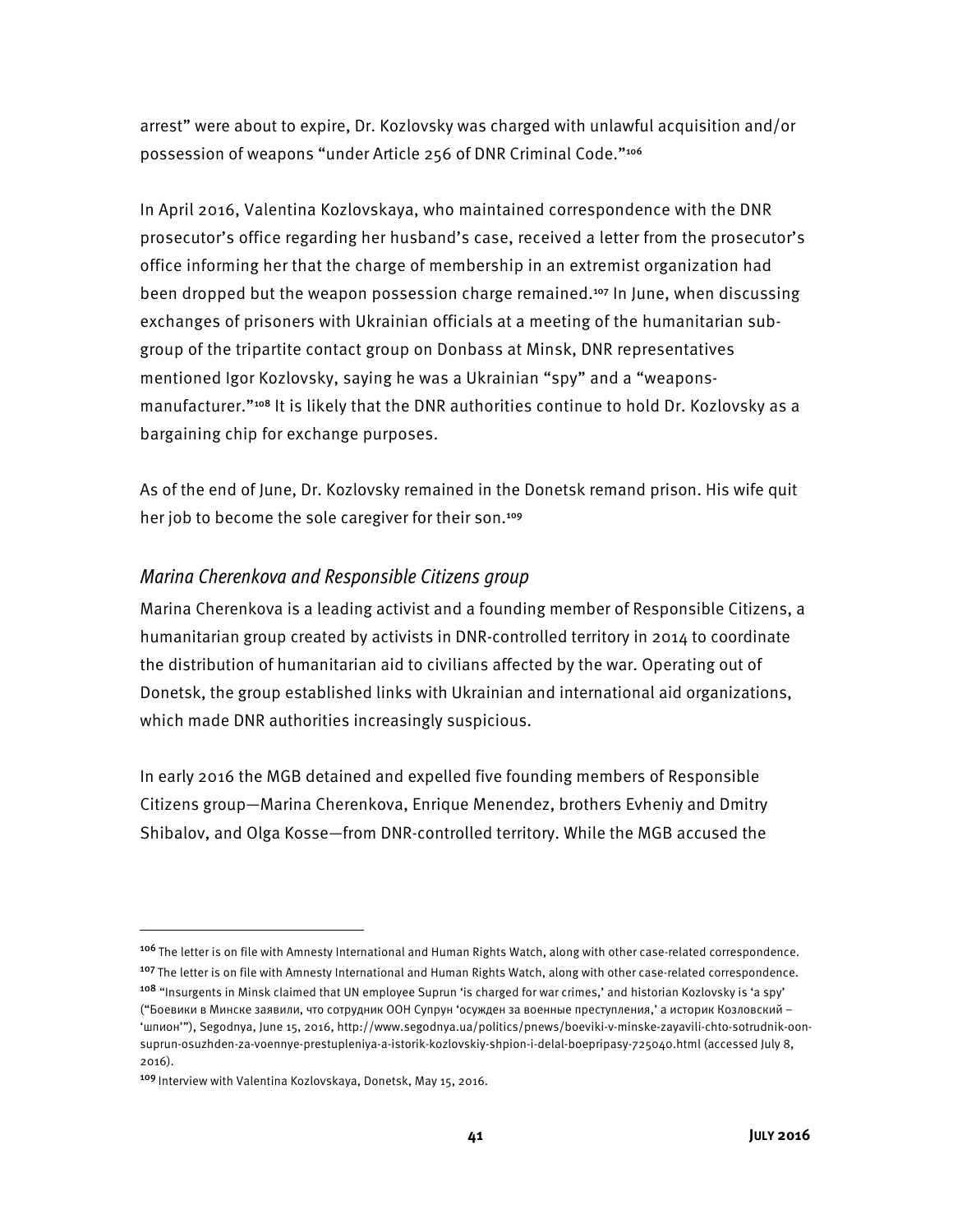activists of providing intelligence "to western security services," none of the five was charged with any crime.<sup>110</sup>

On January 29, 2016, the MGB detained Cherenkova, held her for 24 days, and then expelled her. The other three men were expelled on February 2, right after MGB investigators interrogated them, and Olga Kosse was expelled several days later. <sup>111</sup>

In the evening of January 29, MGB officers took Cherenkova from her home to the MGB headquarters. She managed to send a text message to her colleagues that the MGB was detaining her. For the next three days she was forcibly disappeared, as the MGB held her at their premises but denied she was there. Olga Kosse explained: "After we got [Marina's] text message, we immediately went to the MGB building but they denied that they were holding her, so we were looking everywhere..."<sup>112</sup>

According to Kosse, on February 2, apparently on MGB orders, Cherenkova called Menendez, the Shibalov brothers, and her, and told them to come to the MGB without providing any additional information:

We needed to know what was going on with Marina, so we all did as we were told. They [MGB officials] brought us to the fourth floor of the building, put me in a room by myself and the others into another room. An investigator who introduced himself as Vadim Vasilyevich took my phone and started going through its contents. He asked me about our international partners, our contacts in DNR, what I think of the conflict. Then, a second investigator, who they called Zampolit [a Soviet term for deputy commander in charge of ideology], started threatening me and accusing me of espionage, conspiracy, of preparing another Maydan [antigovernment protests].<sup>113</sup>

<sup>110</sup>"DNR MGB reports about its decision to deport arrested head of the 'Responsible Citizens' to Ukraine" ("Сообщение МГБ ДНР о решении передать украинской стороне задержанную главу ОО 'Ответственные граждане'"), Donetsk News Agency, February 22, 2016, http://dan-news.info/official/soobshhenie-mgb-dnr-o-reshenii-peredat-ukrainskoj-storonezaderzhannuyu-glavu-oo-otvetstvennye-grazhdane.html (accessed July 8, 2016).

<sup>111</sup>Telephone interview with Enrique Mendez, February 5, 2016, interview with Olga Kosse, Kyiv, April 29, 2016, and telephone interview with Marina Cherenkova, May 10, 2016.

<sup>112</sup> Interview with Olga Kosse, Kyiv, April 29, 2016.

 $113$  Ibid.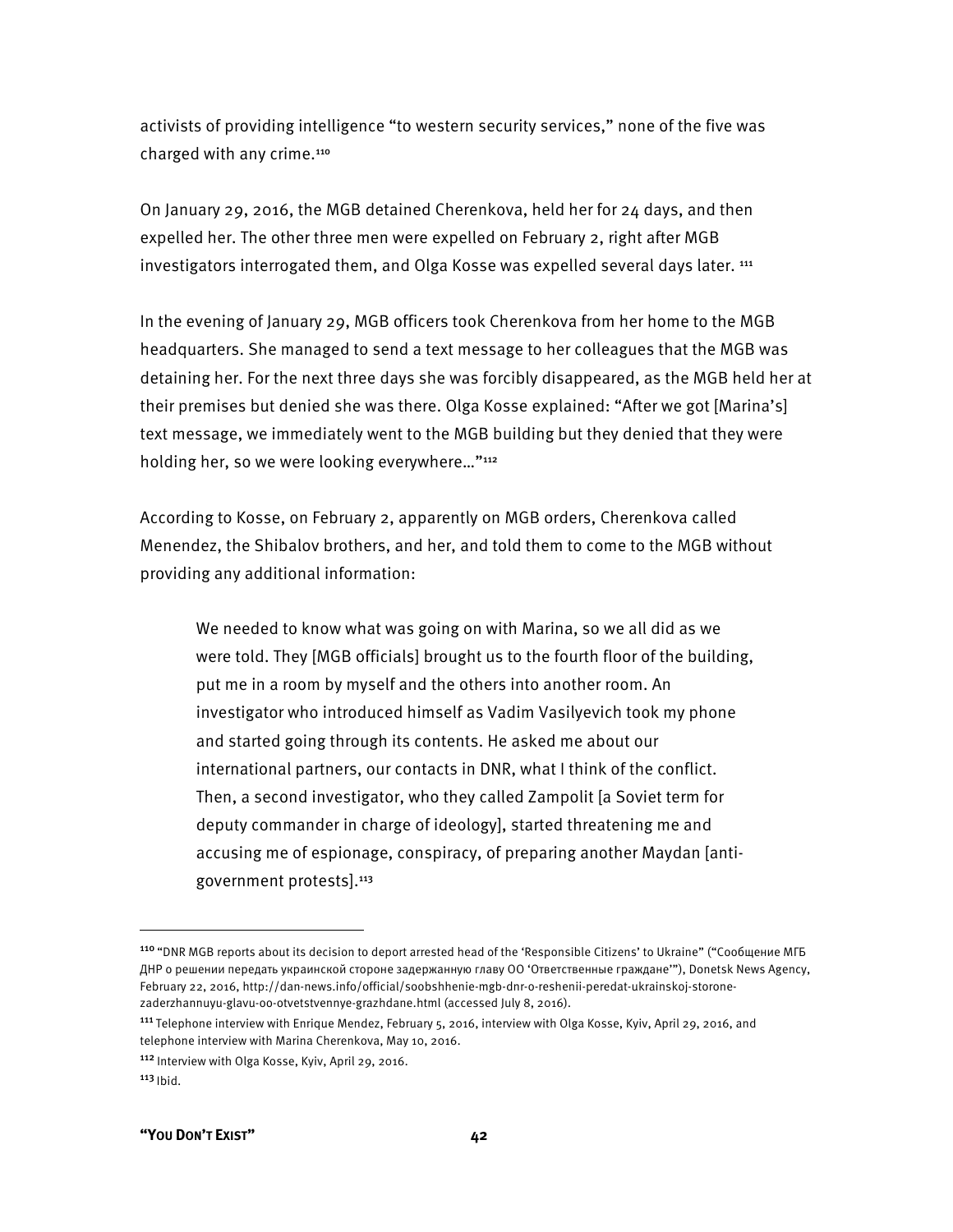In the other room, MGB "investigators" also bombarded Menendez and the Shibalov brothers with questions about their international contacts and accused them of espionage. After about seven hours of interrogation, the investigators told the three that they were being "deported from DNR." MGB personnel drove the three men to their respective homes, gave them 15 minutes to collect their belongings, then took them to the Oleniivka checkpoint and told them to cross to government-controlled territory and never return to DNR.<sup>114</sup>

Meanwhile, Olga Kosse was allowed to return home. One of the MGB "investigators" told her that Cherenkova had been placed under "administrative arrest" for 30 days and allowed her to pass on to her colleague packages with food and clothing.115 On February 12, however, when Kosse called the investigator to inquire if she could bring another package to the MGB compound, he agreed to accept the package but told Kosse she would be deported on the same day:

I went to the MGB [compound] with another package for Marina. Then, some men in uniforms with automatic rifles, whom I had never seen before, escorted me home, allowed me to pack my belongings, and drove me to the Oleniivka checkpoint. They didn't show any documents. At the checkpoint, they ordered me to cross [to the government controlled side] and said I was "on the list" and therefore, should make no attempts to come back.<sup>116</sup>

Cherenkova spent the next 10 days in detention at the MGB compound. On February 22, MGB personnel expelled her from DNR-controlled territory in the same manner as her colleagues. In a statement on Cherenkova's "deportation," the MGB emphasized that "as a gesture of good will … before the expiration of her term of administrative arrest and without opening a criminal case against her."<sup>117</sup> The statement also said that "prompt reaction by Ukraine and US representatives to Cherenkova's arrest serves to confirm that

<sup>114</sup>Telephone interview with Enrique Mendez, February 5, 2016.

<sup>&</sup>lt;sup>115</sup> This confirmation of Cherenkova's "arrest" effectively marks the end of her enforced disappearance, which was therefore just over three days in duration.

<sup>116</sup> Interview with Olga Kosse, Kyiv, April 29, 2016.

<sup>117</sup>"DNR MGB reports about its decision to deport arrested head of the 'Responsible Citizens' to Ukraine" ("Сообщение МГБ ДНР о решении передать украинской стороне задержанную главу ОО 'Ответственные граждане'"), Donetsk News Agency, February 22, 2016, http://dan-news.info/official/soobshhenie-mgb-dnr-o-reshenii-peredat-ukrainskoj-storonezaderzhannuyu-glavu-oo-otvetstvennye-grazhdane.html (accessed July 8, 2016).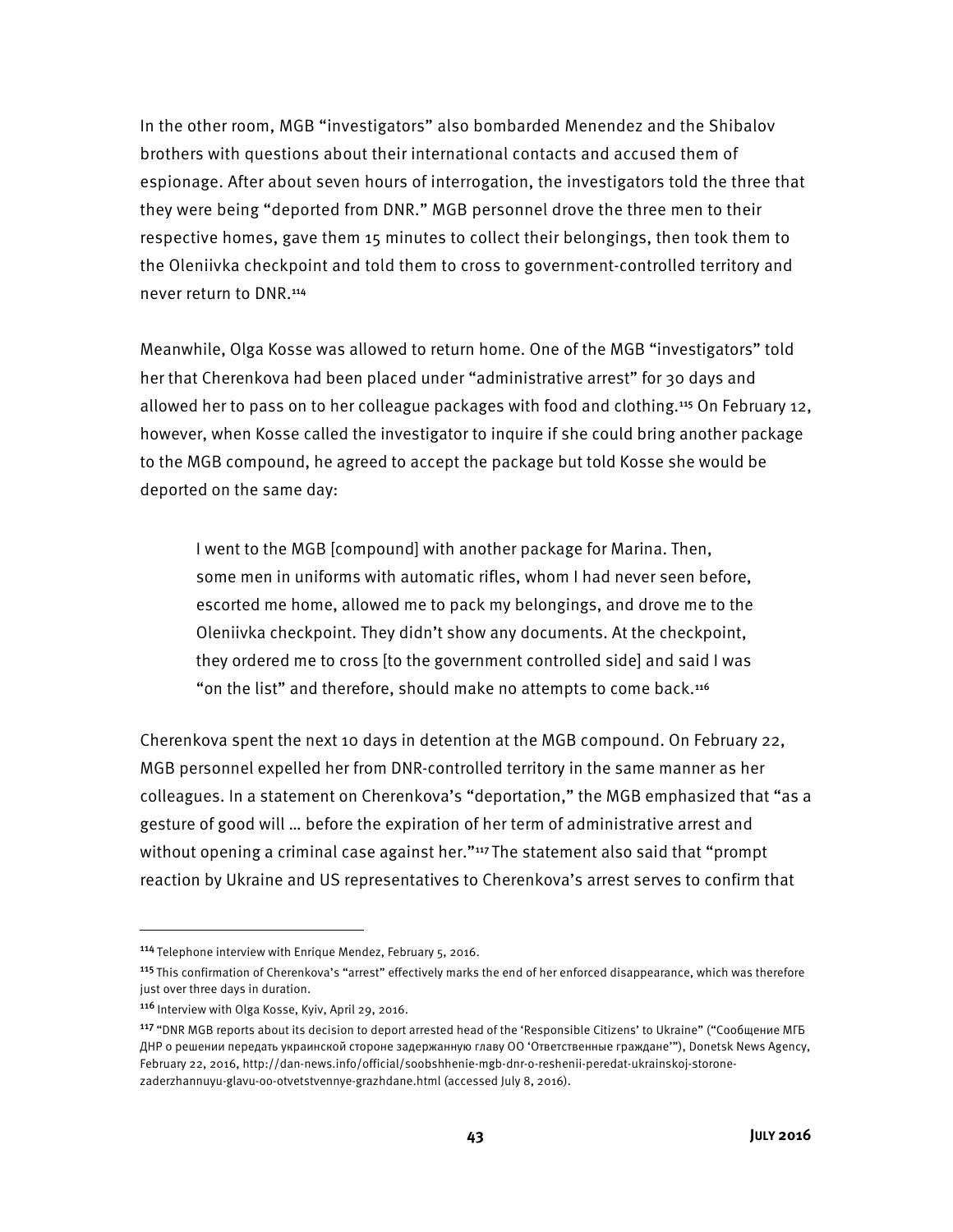western security services paid special attention to the activities of Cherenkova and her organization" and that she was "used by foreign security services to undermine the security of the [Donetsk People's] Republic."118

Responsible Citizens had to discontinue its work despite the considerable humanitarian needs of the population.119 In April 2016, the group resumed humanitarian aid distribution, but only in government-controlled territory of eastern Ukraine.

#### Vadim (real name withheld, location of detention: Donetsk)

Vadim is the 39-year-old realtor from Donetsk whose detention and torture ordeal in government-controlled territory is described above. On May 25, 2015, DNR de facto authorities detained him as soon as he returned home following his release by the Ukrainian side, and he spent over two months in incommunicado detention in an unofficial prison maintained by DNR in the former SBU building in central Donetsk, on suspicion of having been recruited by Ukraine's SBU while in captivity in government-controlled territory. He was released on August 3, 2015. Representatives from the DNR Defense Ministry's intelligence unit and the MGB were involved with his prolonged arbitrary detention, which included ill-treatment and beatings.<sup>120</sup>

#### Incommunicado Detention and Torture

On May 24, 2015, an acquaintance of Vadim's in Donetsk who was affiliated with the intelligence unit of DNR's Ministry of Defense told him that DNR intelligence officers needed to debrief him the next day, supposedly "a standard procedure for all those released from Ukrainian captivity."121 Vadim complied, forgoing a doctor's appointment to have a thorough check-up and get a medical record of his torture-related injuries.

On May 25, Vadim arrived at the former SBU building in central Donetsk. A DNR intelligence investigator, who introduced himself as "Dmitry," asked him a few questions about his

 $118$  lbid.

 $\overline{a}$ 

<sup>119</sup> See, for example, Tanya Lokshina (Human Rights Watch), "War in Eastern Ukraine Brings Lasting Misery for Elderly" commentary, Moscow Times, May 27, 2016, https://www.hrw.org/news/2016/05/27/war-eastern-ukraine-brings-lastingmisery-elderly.

<sup>120</sup> Interview with Vadim, Donetsk, May 16, 2016.

 $121$  Ibid.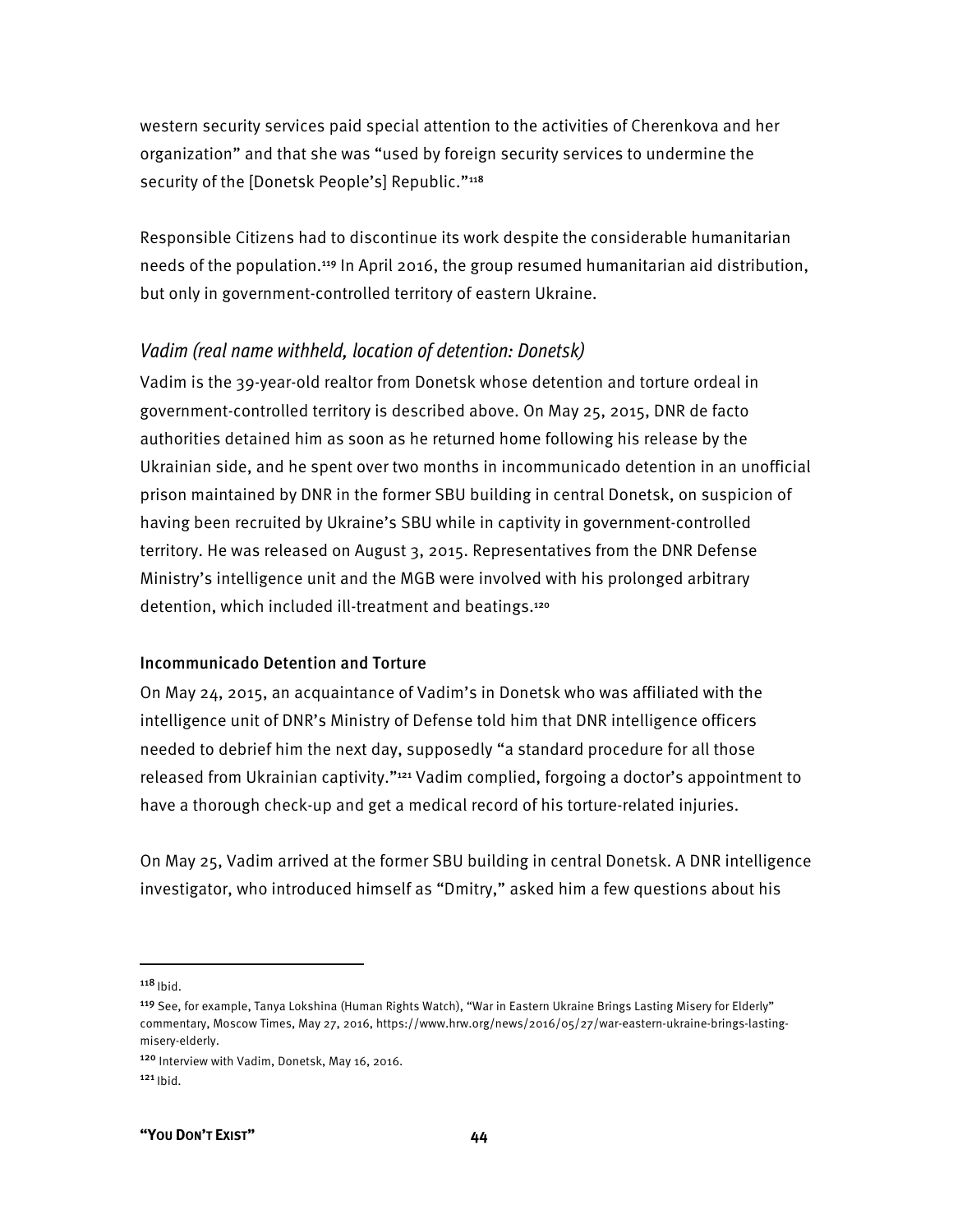experience in captivity and told him he would be taken into custody. He provided no reasons behind this decision.

Vadim was locked in a small cell with three other cellmates, one of whom had a phone on him and let Vadim made a quick call to his mother. Immediately afterwards, several armed men ran into the room screaming, "What the … do you think you're doing?" They kicked Vadim with booted feet and punched him several times.<sup>122</sup>

Although Vadim had no access to a lawyer and was not allowed any contact with the outside world, the guards at the gate of the building accepted food parcels for him from his mother. The cell was approximately 3.5 square meters in size and accommodated up to four inmates. According to Vadim, some of his cellmates would stay there for a few days, others for two or three weeks; one had already been there for several months, since before Vadim's detention. Among his cellmates were other suspected "spies," young men caught drunk after curfew, and an elderly man who left his house after dusk without an ID.

For the next month, the guards took Vadim to several interrogations carried out by the same investigator, Dmitry, and several other armed officials in camouflaged uniforms. The interrogators accused Vadim of having been recruited by Ukrainian forces to spy on DNR forces. According to Vadim, one of them, whom the others addressed as Denis, was particularly vicious. He screamed at Vadim, punched him in the head, kicked him, tore a chain with a cross off his neck, and threatened to kill him.

Vadim told our researchers:

I kept asking them to let me undergo a medical check-up. I explained that it was my intention to file a complaint against Ukraine with the European Court of Human Rights and I needed a full medical record of my injuries, but they would not listen.… They kept accusing me of having been recruited as a spy and spotter for Ukraine. 'Stop spinning your tales! Why would they return your documents and even give you transportation money, if they haven't recruited you? Why would they let you go at all? You should better

<sup>122</sup> Ibid.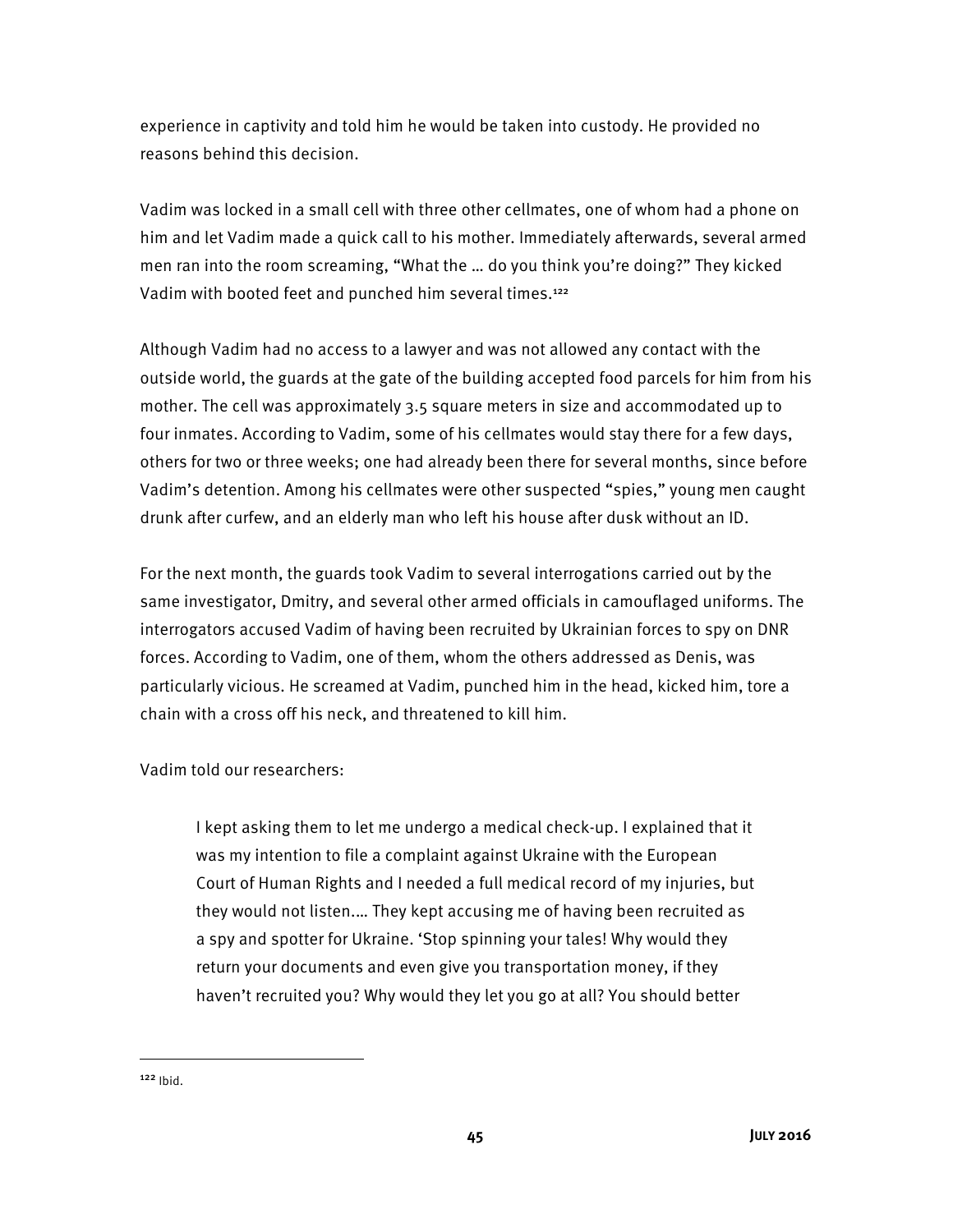confess if you want to live!' The physical abuse and the psychological pressure were pretty bad.<sup>123</sup>

Towards the end of June, an investigator from the DNR MGB nicknamed Grandpa [Ded in Russian] interviewed Vadim asking him the same questions as the previous interrogators. When Vadim asked how much longer he would be in custody, the investigator yelled, "As long as necessary! Shut your trap!" Vadim mumbled a sarcastic comment, and the investigator threw himself on Vadim, kicking and punching him and threatening to kill him.

On July 31, another detainee with a phone on him moved into Vadim's cell. Vadim called his mother, the first contact he had with family or loved one for nearly two months. He found out that unidentified armed men in camouflaged uniforms had searched his office following on his detention and seized all the electronic equipment there.

Vadim's mother also told him that she had promptly filed inquiries about his detention with the DNR ombudsperson's office, the DNR prosecutor's office, and the DNR Ministry of State Security. The latter got back to her with a written response, dated July 14, confirming that Vadim "is held at 62 Schors St. in Donetsk without explanation as to the reasons behind [his] detention." The letter, which is now on file with Human Rights Watch along with other case-related documents, also indicated that the MGB had forwarded the case file to the DNR military prosecutor's office "for a procedural decision to be made." Vadim's mother also wrote to the DNR military prosecutor, enclosing the MGB letter and asking for her son's release.

#### Release and aftermath

On the evening of August 1, a female MGB investigator met with Vadim and told him she got his situation "sorted out" and he was free to go. On August 3, Vadim had his check-up at a hospital in Donetsk. By that time his bruises (those inflicted by Ukrainian servicemen and those inflicted by DNR investigators) had cleared up, but an x-ray confirmed that two fingers on his left hand had been fractured in the recent past.<sup>124</sup>

 $123$  lbid.

 $\overline{a}$ 

<sup>124</sup> Copies of the medical documents are on file with Amnesty International and Human Rights Watch.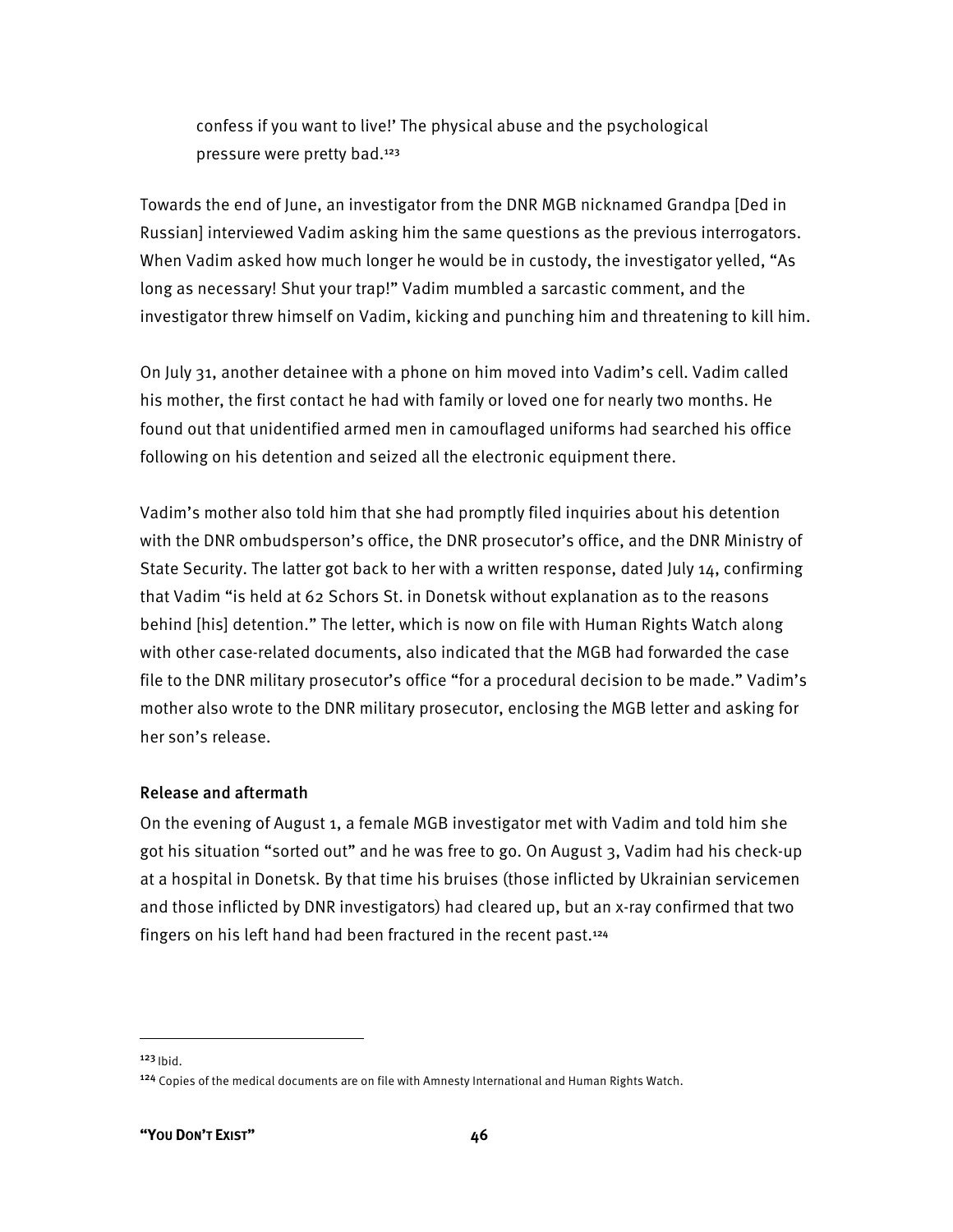In December 2015, Vadim lodged an application with the European Court on Human Rights alleging arbitrary detention and cruel and degrading treatment by both Ukrainian forces and the de facto DNR authorities. The case is pending.<sup>125</sup>

#### Abuses in LNR

#### Anatoly Polyakov (location of detention: Luhansk)

Anatoly Polyakov, 43, a Russian citizen and vocal critic of Vladimir Putin, traveled to Ukraine in 2014 to support the EuroMaydan protests in Kyiv. After the protests ended, he organized anti-war protests in Russia, and in Ukraine participated in a volunteer organization helping civilians affected by the conflict. Unknown individuals seized Polyakov in March 2015 in Luhansk, and he was held in secret detention for more than nine months, during which he was tortured.<sup>126</sup>

#### Initial detention

Polyakov arrived in Luhansk on March 12, 2015 to facilitate a prisoner exchange between LNR and Ukrainian authorities and organize a transfer of children for medical care to governmentcontrolled territories. He was in LNR at the invitation of representatives of Igor Plotnitski, the de facto head of LNR. On March 14, he was scheduled to meet with Plotnitski but instead was arrested and spent the next nine months in captivity. He told our researchers:

I was heading to my meeting [with Plotnitsky] when someone hit me on the back of the head. I lost consciousness. When I came to, I had a bag on my head, and my hand were handcuffed and locked to a [pipe], and my legs were locked to it by another pair of plastic hand-cuffs, so I could only sit in a crouched position. On that first day, no one talked to me or asked me anything. The next day, interrogators hit me on the head, ears and crotch, talking in Ukrainian, which I don't speak, and hitting me harder when I didn't understand.<sup>127</sup>

l

<sup>&</sup>lt;sup>125</sup> Amnesty International and Human Rights Watch reviewed the application in May 2016, examined the supporting documents, and discussed the case with Vadim's lawyer.

<sup>126</sup> Interview with Anatoly Polyakov, Kyiv, April 26, 2016.

 $127$  Ibid.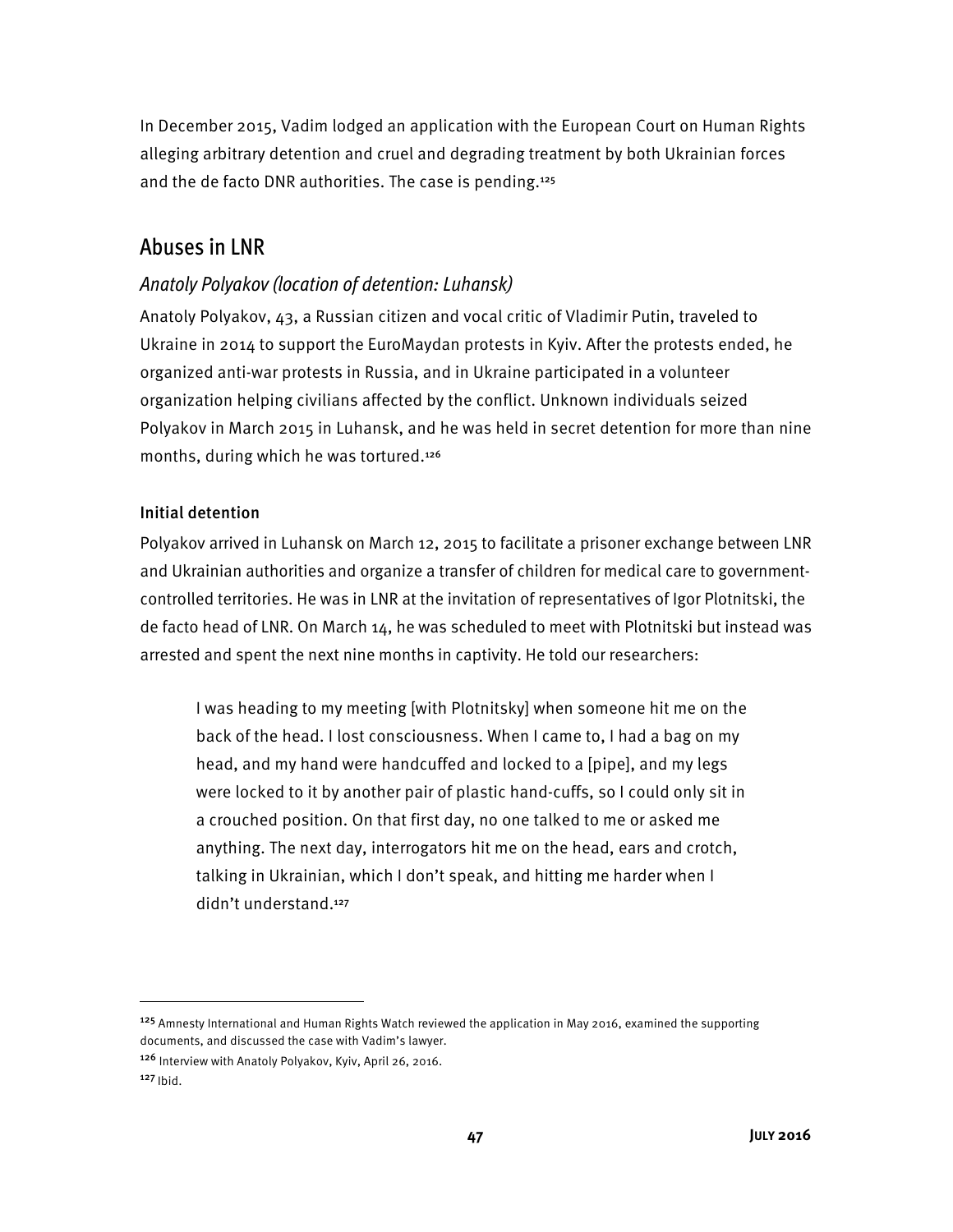Initially, Polyakov's captors told him that they were pro-Ukrainian saboteurs and that they wanted a US\$100,000 ransom to release him. They questioned him about his Ukrainian contacts, especially in eastern Ukraine. Polyakov, however, suspected that these men were in fact from LNR security services who resorted to this farce to make him turn over his contacts.<sup>128</sup>

These captors held Polyakov for a month in the basement of an unidentified facility, repeatedly interrogated him and subjected him to vicious beatings and a mock execution. He was often allowed no more than 15-20 seconds in the toilet. At night, his captors removed the cuffs from his legs, and he could sleep on his side while still chained to the pipe by his hands. In the morning, someone would cuff him back in a sitting position.

After about a month a guard told Polyakov that they were going to release him because "people were looking" for him. They put him in a car, drove for several minutes, and threw him out in the street, with the bag still on his head and his hands and legs still cuffed.

#### Secret detention at bullet factory

Several men who said they were LNR fighters immediately picked up Polyakov. They accused him of being a Ukrainian spy and took him to another basement prison facility where he would later be subjected to torture during interrogations, including beatings and a mock execution:

They told me that I'm an "information soldier" because I participated in the EuroMaydan and accused me of being an enemy because of my protest activities in Russia. They said that I'm against Putin, so I'm a criminal. They made me write a will and then carried out a mock execution. They told me to write a note to my family, then took me out into the yard, I could hear them recharging, then a bullet swished close to my ear. I was deafened by the shot.<sup>129</sup>

l

<sup>128</sup> About a month later, when Polyakov was in custody of the LNR MGB, he mentioned to the interrogator that the Ukrainianspeaking torturers were drunk. The MGB interrogator exclaimed, "This is not true! I know it wasn't the case." His spontaneous reaction led Polyakov to believe that the MGB interrogator knew them and, most likely, they were part of the same agency.

<sup>&</sup>lt;sup>129</sup> Interview with Anatoly Polyakov, Kyiv, April 26, 2016.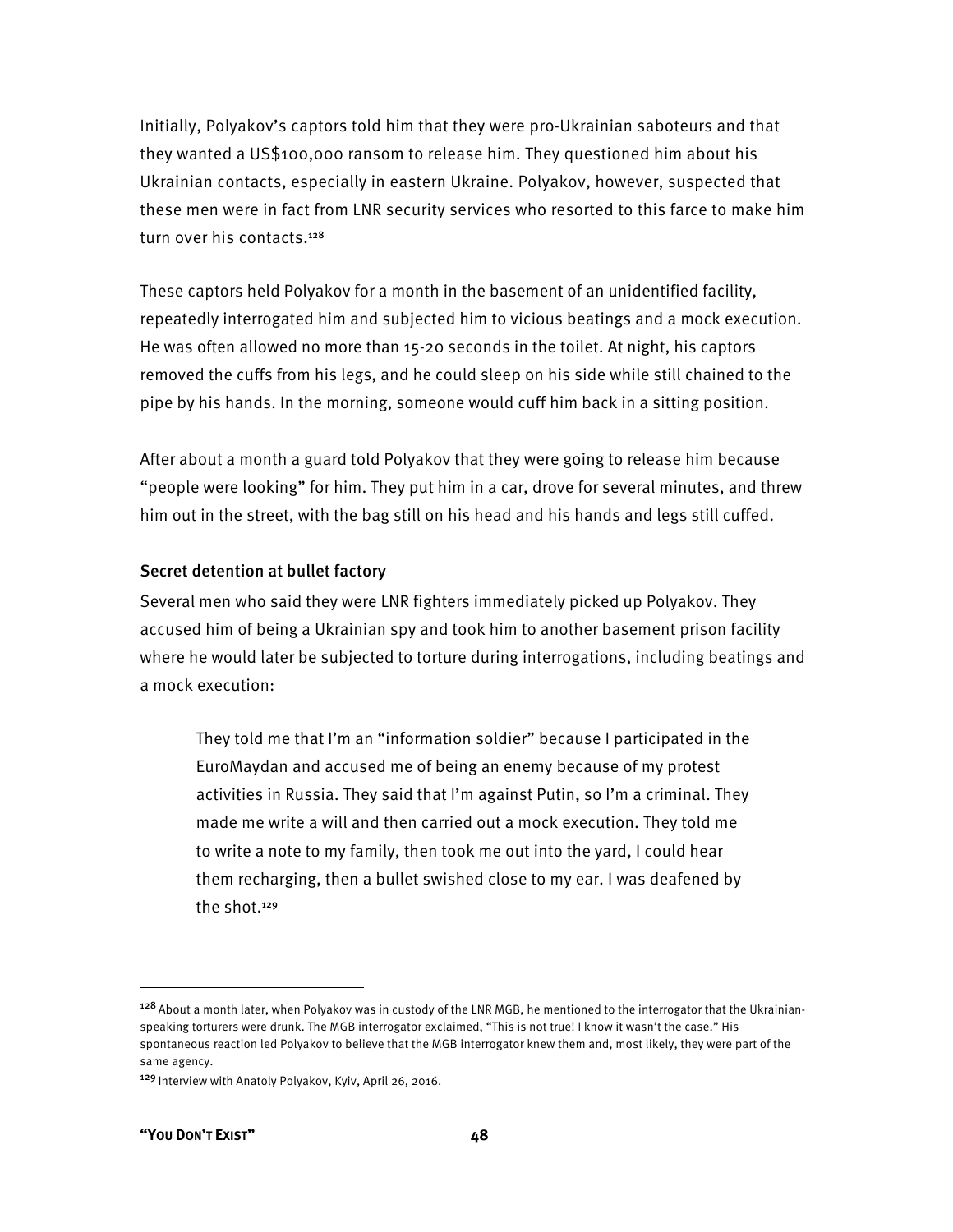Polyakov was not totally blinded by the bag his captors kept on his head most of the time. After his release months later, having spoken to other former LNR prisoners and residents of Luhansk, Polyakov came to a firm conclusion that the basement where he had spent his second month in captivity is located on the premises of the Lenin bullet factory in Luhansk, which is used as a military base by LNR forces.

After Polyakov had spent a month at the bullet factory, Boris Petrenko, deputy head of the MGB investigative agency, told Polyakov he was being charged with espionage and attempted subversion against LNR. Petrenko then took Polyakov to the local MGB headquarters in the former Ukrainian Tax Inspectorate building in Luhansk. There, Petrenko handed Polyakov a "confession" to sign, in which Polyakov was described as working for the Ukrainian Defense Ministry, planning "terrorist attacks" in LNR and child kidnappings. After Polyakov refused to sign the documents, he was moved from the MGB premises to a remand prison in Luhansk where he shared a cell with 15 detainees, all of them local residents or separatist fighters accused of looting or petty crimes. Polyakov spent a month there, without being interrogated or subjected to ill-treatment. Then, MGB officers returned for Polyakov and, without any explanation, moved him to a basement cell on the MGB premises. Polyakov described his protracted confinement:

The room was very dusty and dark. Sometimes it got so hot, that I had to lie down next to the door, gasping for a breath of air. They never took me out for a walk. My health severely deteriorated because of the earlier beatings—I had several inflamed wounds, with pus coming out of them, but they would not let me see a doctor. Sometimes they brought visitors and paraded me in front of them—look what we have here, the fifth column, a EuroMaydan fighter!"<sup>130</sup>

On July 29, 2015, his captors briefly transferred Polyakov from the MGB basement back to the Luhansk remand prison and told him that he was to be exchanged. That exchange was suspended, however<sup>131</sup>, and they returned Polyakov to the MGB basement for another five

 $130$  lbid.

 $131$  During the failed exchange operation, when all the individuals meant for exchange by LNR were gathered in one place, Polyakov saw Mariya Varfolomeeva, whose case is also documented in this report. He told our researchers that, according to him, she was deeply stressed and worn out, and the guards constantly harassed her and called her a "murderess."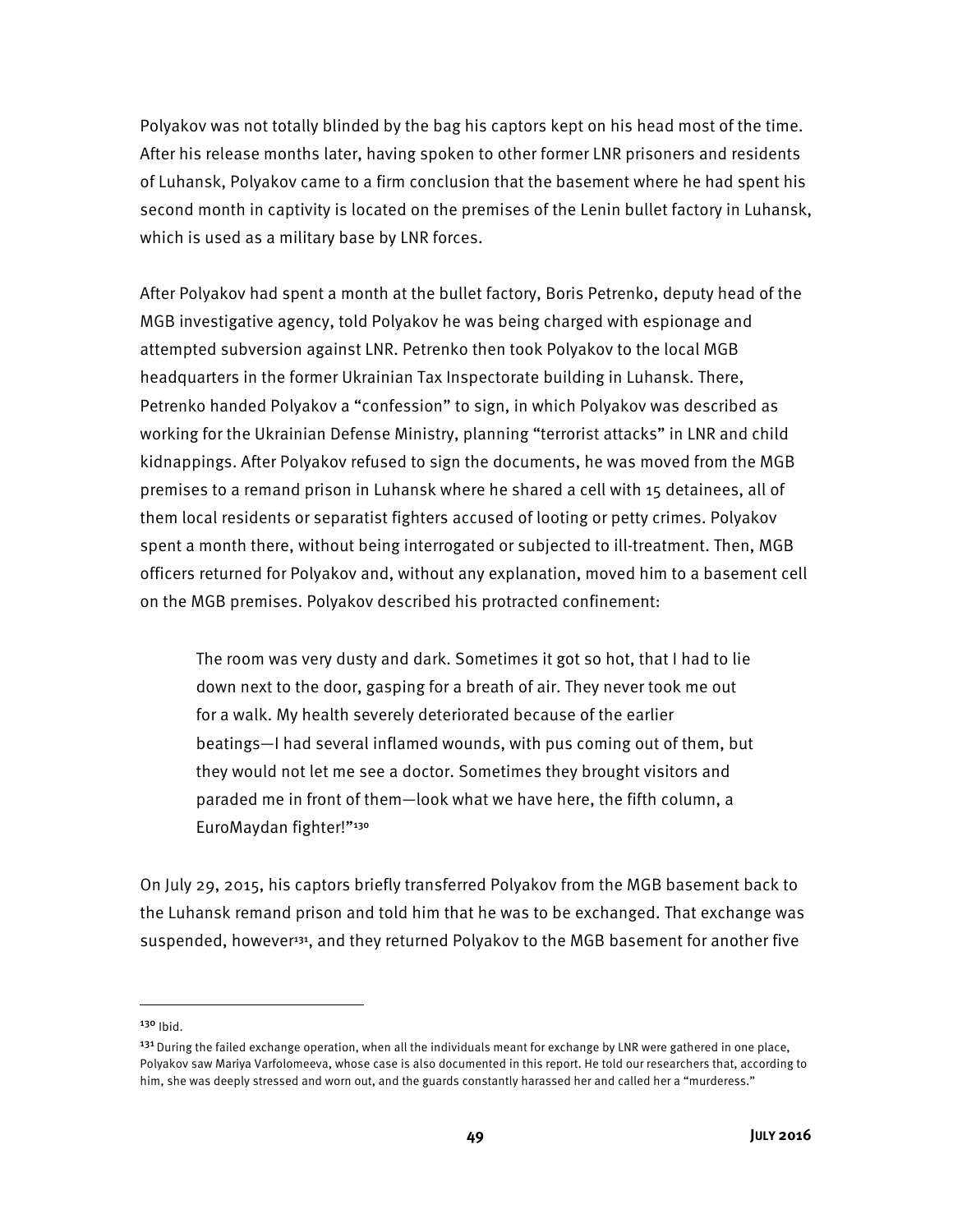months before his release on December 29, 2015, most likely in exchange for some captured pro-Russian separatists.

#### Mariya Varfolomeeva (location of detention: Luhansk)

Mariya Varfolomeeva, 31, a freelance journalist from Luhansk, was arrested by LNR security personnel in January 2015 and held for 14 months in incommunicado detention, first on the premises of LNR's Ministry of Internal Affairs, then on the premises of LNR MGB headquarters before being transferred to the Luhansk remand prison on charges of being a member of an illegal armed group. She was released as part of an exchange with the Ukrainian side in March 2016. Varfolomeeva's captors repeatedly threatened her with beatings and electric shocks, pushed her roughly, manhandled and harassed her.<sup>132</sup>

On January 9, 2015, LNR security officers caught Varfolomeeva photographing a residential building used by separatist fighters in Luhansk. They accused her of being an artillery spotter for Ukraine, forced her into a car, took her to the building occupied by LNR's Ministry of Internal Affairs, and kept her there for the night. She recounted:

When they first detained me, they took me to the basement of the Interior Ministry. There, the interrogators showed me batons and electric shocker devices and threatened to use them on me if I don't tell them what they want to hear. They asked who sent me and how long was I working for the Ukrainians. One of them said that he'd love to hit me if not for me being so thin that I could break.<sup>133</sup>

On January 10, Varfolomeeva's captors moved her to the MGB building in Luhansk (former Tax Inspectorate building). The guards tried to reassure her that "they don't torture people there," but in the hall she saw a man escorted from an interrogation, his face "all bloody and bruised." During the several weeks that she spent in a basement cell, other inmates described to her how they were tortured by MGB officers who applied electric wires to their earlobes, saying in jest they were making a "a call to [president] Obama."<sup>134</sup>

**.** 

<sup>132</sup> Interview with Mariya Varfolomeeva, Kyiv, June 13, 2016.

 $133$  Ibid.

 $134$  Ibid.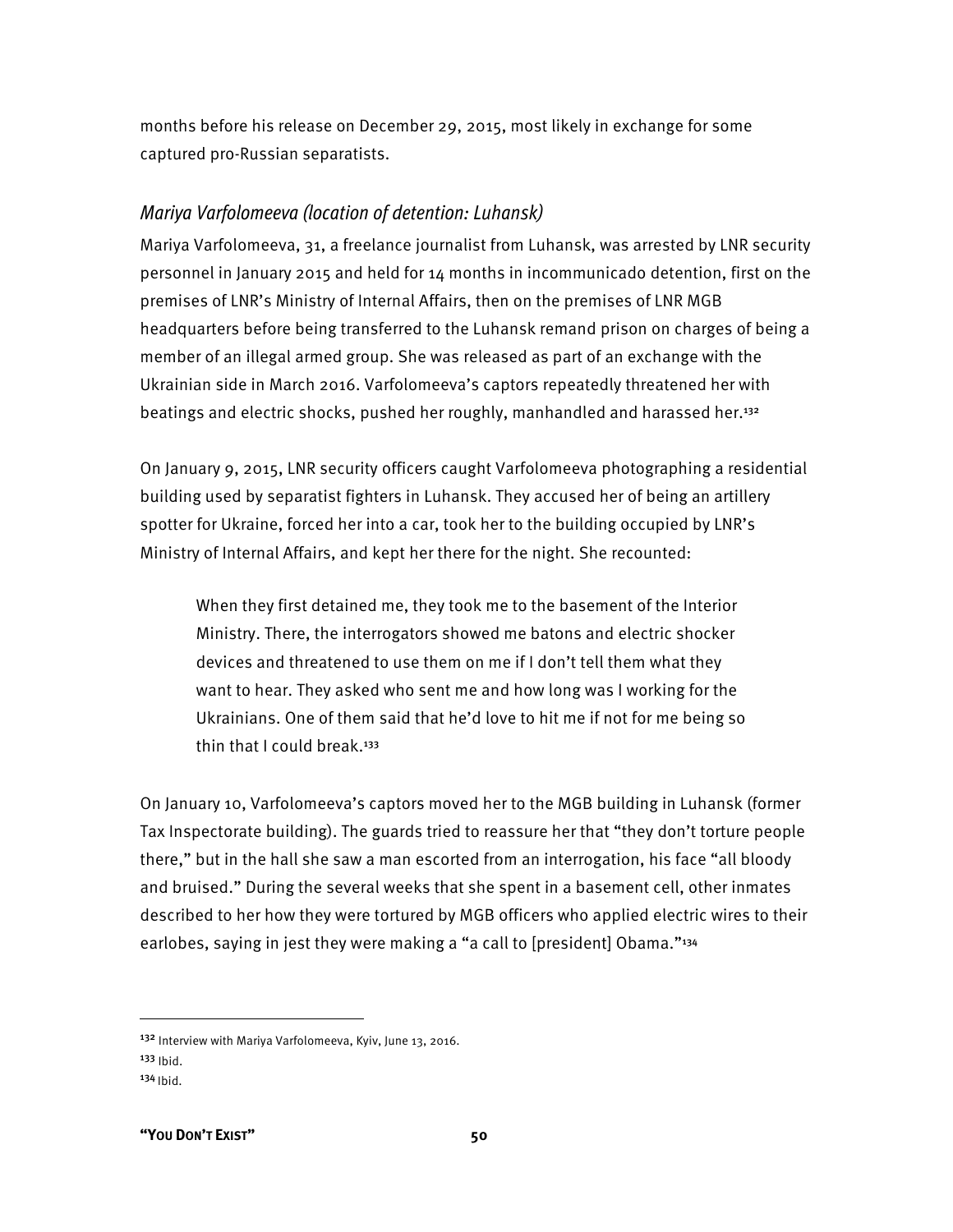On March 27, the LNR MGB announced through its website that a "criminal investigation" into Varfolomeeva's actions was completed and it "fully proved" that she was a member of Right Sector and a spotter for Ukrainian forces. Around that time, MGB personnel told Varfolomeeva she would be offered for exchange. They also filmed her interrogation and provided the video to Russian TV station Lifenews and LNR television.<sup>135</sup>

Varfolomeeva spent the next year in a women's cell of the Luhansk remand prison. Most of the time, there were no other female detainees, and Varfolomeeva was on her own. During that time, she was allowed no contact with the outside world, though she regularly received parcels with food and clothing from her father. To the best of her knowledge, LNR authorities never transferred her case to a court. Instead, they sent her on several failed exchanges—on July 29 and November 19, 2015, and on February 26, 2016—and finally released her in exchange for one captive held by Ukrainian authorities on March 3, 2016.<sup>136</sup>

заложница боевиков ЛНР, просит помощи"), Life News, May 19, 2015, video clip, YouTube,

 $\overline{a}$ 

<sup>&</sup>lt;sup>135</sup> See, for example, "Masha Varfolomeeva, hostage of the LNR insurgents, asks for help" (Маша Варфоломеева,

https://www.youtube.com/watch?v=zcMSfWfNifM (accessed July 8, 2016); "Right Sector spotter Maria Varfolomeeva – who is she?" (Наводчица из 'Правого сектора' Мария Варфоломеева - кто она на самом деле?"), News Front, May 22, 2015, video clip, YouTube, https://www.youtube.com/watch?v=NNDb\_we\_kWA (accessed July 8, 2016).

<sup>&</sup>lt;sup>136</sup> Interview with Mariya Varfolomeeva, Kyiv, June 13, 2016.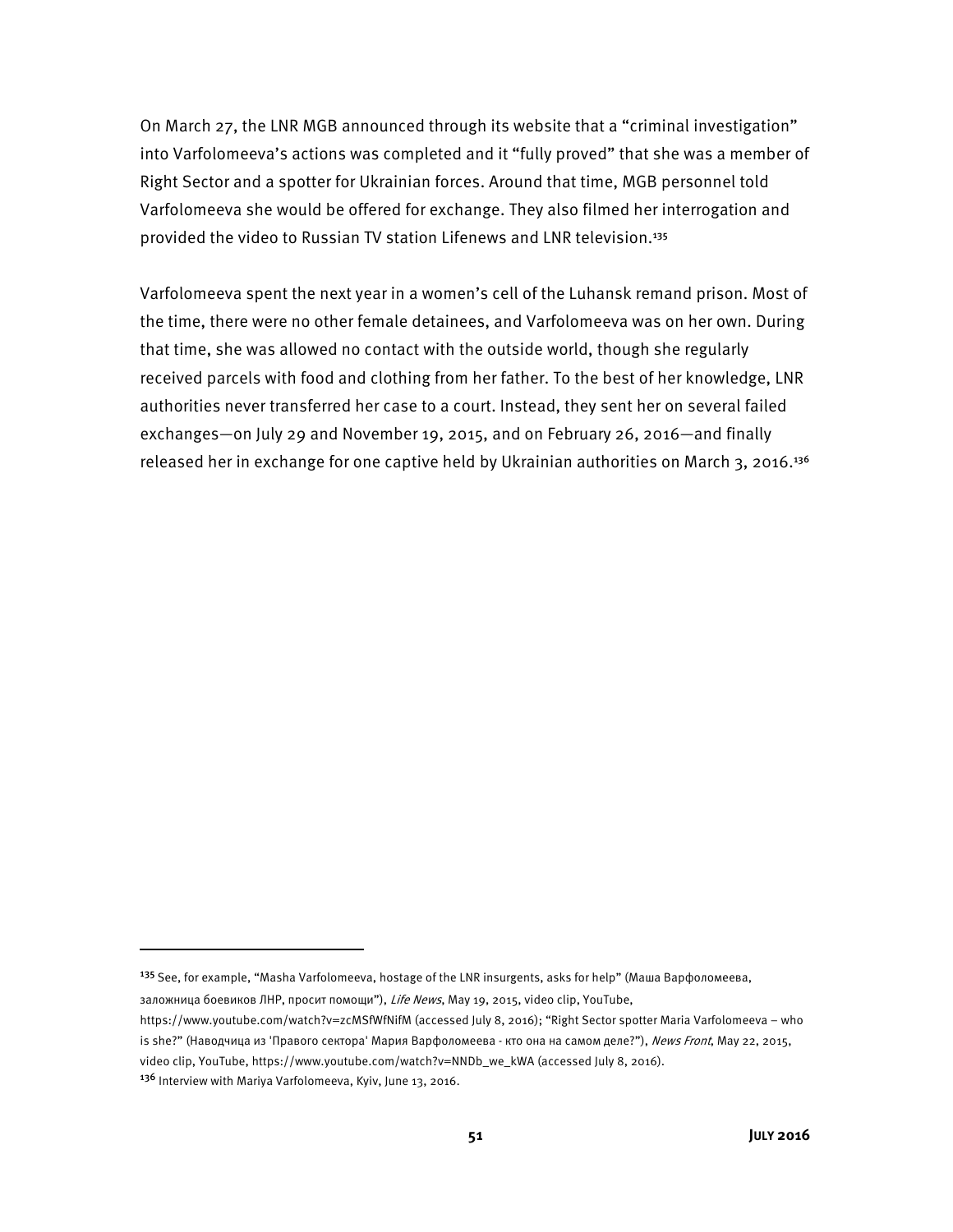## **Recommendations**

#### To The Government of Ukraine

#### Amnesty International and Human Rights Watch call upon the Ukrainian government to:

- Take immediate steps to end any and all enforced disappearances, including unacknowledged detentions for any period of time and irrespective of who is the detaining body;
- Investigate all allegations of enforced disappearances and bring those responsible for such crimes to justice through fair trials;
- Conduct immediate, effective and impartial investigations of the allegations of unacknowledged detention of individuals at the SBU facilities in Kharkov, Kramatorsk, Mariupol, and Izyum during the whole of the period since the beginning of the conflict in eastern Ukraine in April 2014;
- Take immediate steps to ensure that no individual held by any law enforcement and security agency and other official forces is subjected to torture or other ill-treatment;
- Undertake prompt, thorough and impartial investigations into all well-founded allegations of torture or other ill-treatment, report publicly on the findings of those investigations, and bring all those responsible for violations against detainees to justice through fair proceedings;
- Immediately end all practices of arbitrary detention, including detention by members of paramilitary forces and by members of any government agencies which do not have the authority to hold individuals in custody, detention of individuals outside of officially designated places of detention, and incommunicado detention;
- Investigate all credible allegations of arbitrary detention by forces and agencies under their control; identify and, where evidence permits, prosecute in conformity with international standards of fairness all those implicated in such practices, including law enforcement and military officials who condone, or are complicit in, such practice;
- Suspend officials implicated in any of the above unlawful practices, including commanding officers suspected of condoning or tolerating such practices; prevent these officials from having any further contact with detainees until investigations have been completed; where there is sufficient evidence that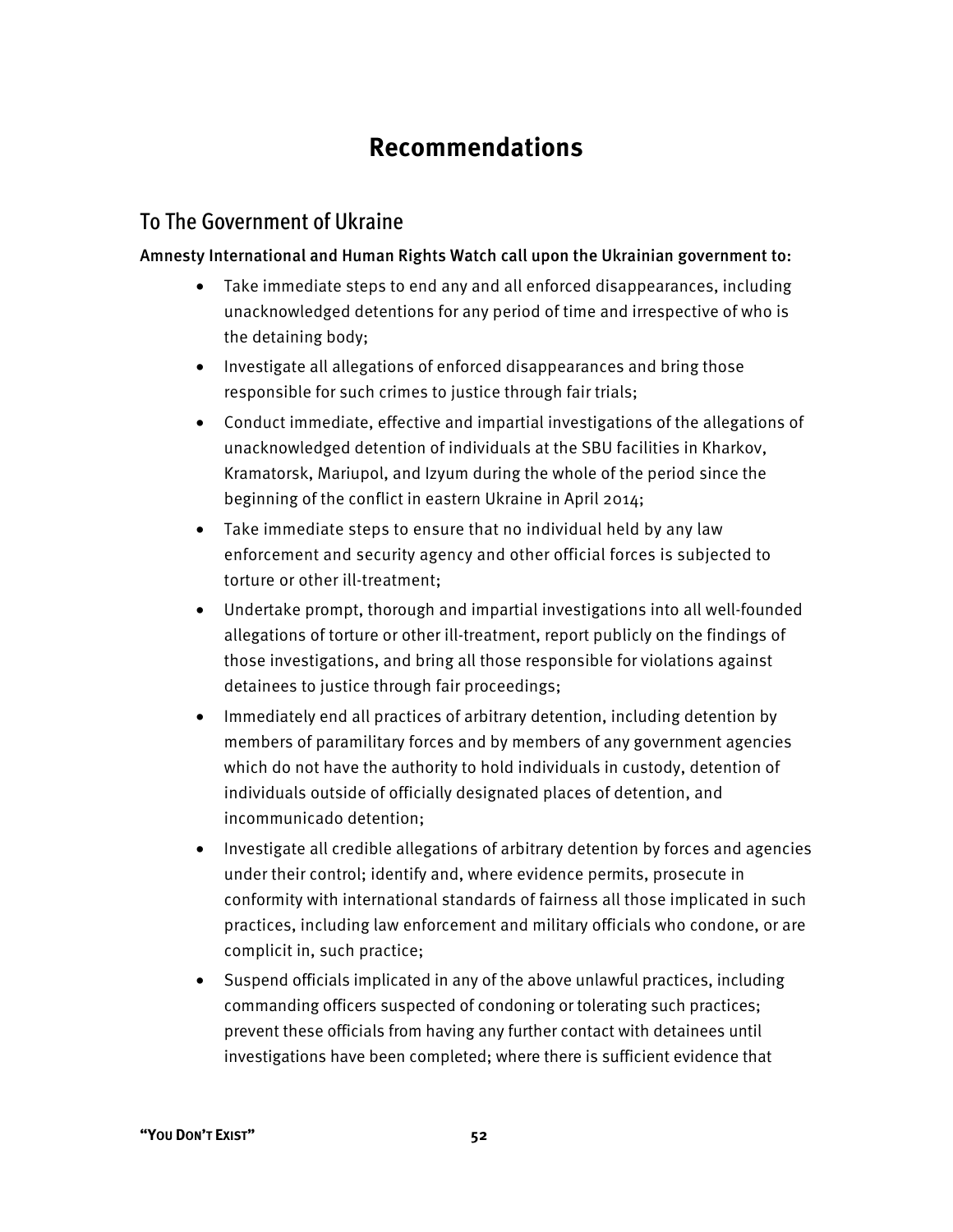these officials have committed a crime under international law or other serious violation of human rights, prosecute them in conformity with fair trial standards;

- Immediately reveal, or promptly establish, the fate and whereabouts of all missing persons, and specifically those who have been allegedly taken into custody or otherwise forcibly disappeared by members of forces under the Ukrainian government's control;
- Either charge any individual in the custody of the Ukrainian government with an internationally recognized crime, in which case give them immediate access to lawyers of their choice and inform their family accordingly, or immediately release them;
- Introduce and consistently enforce, with immediate effect, a policy of "zero tolerance" of torture throughout the criminal justice system;
- In all remand hearings and other court proceedings, when detainees are brought before a judge, ensure that members of the judiciary and prosecution and government officials are attentive to indications and allegations that prisoners have been subjected to torture or other ill-treatment; if signs of illtreatment are observed or if such allegations are substantiated by other credible evidence, order prompt, thorough and impartial investigations;
- Ensure that all those involved in military and law-enforcement operations are made fully aware of the provisions of national and international law applicable to their actions and their potential personal and command responsibility for any breaches of these provisions;
- Fully cooperate with the relevant special procedures mechanisms of the UN, specifically the Special Rapporteur on Torture, the Working Group on Arbitrary Detentions, and the Working Group on Enforced or Involuntary Disappearances; allow these special procedures mechanisms to undertake visits to Ukraine, issue invitations to their members, and provide access to both official places of detention and other places where unofficial detention of individuals has been alleged;
- Fully cooperate with the Subcommittee on Prevention of Torture and other Cruel, Inhuman or Degrading Treatment or Punishment (SPT), established under the Optional Protocol to the Convention against Torture and other Cruel, Inhuman or Degrading Treatment or Punishment; in particular, host and facilitate a repeat visit by its delegates to Ukraine under guarantees of unhindered access to all detention facilities, including those that the subcommittee had been prevented from inspecting on their suspended visit in May 2016, in full conformity with Ukraine's obligations under this instrument;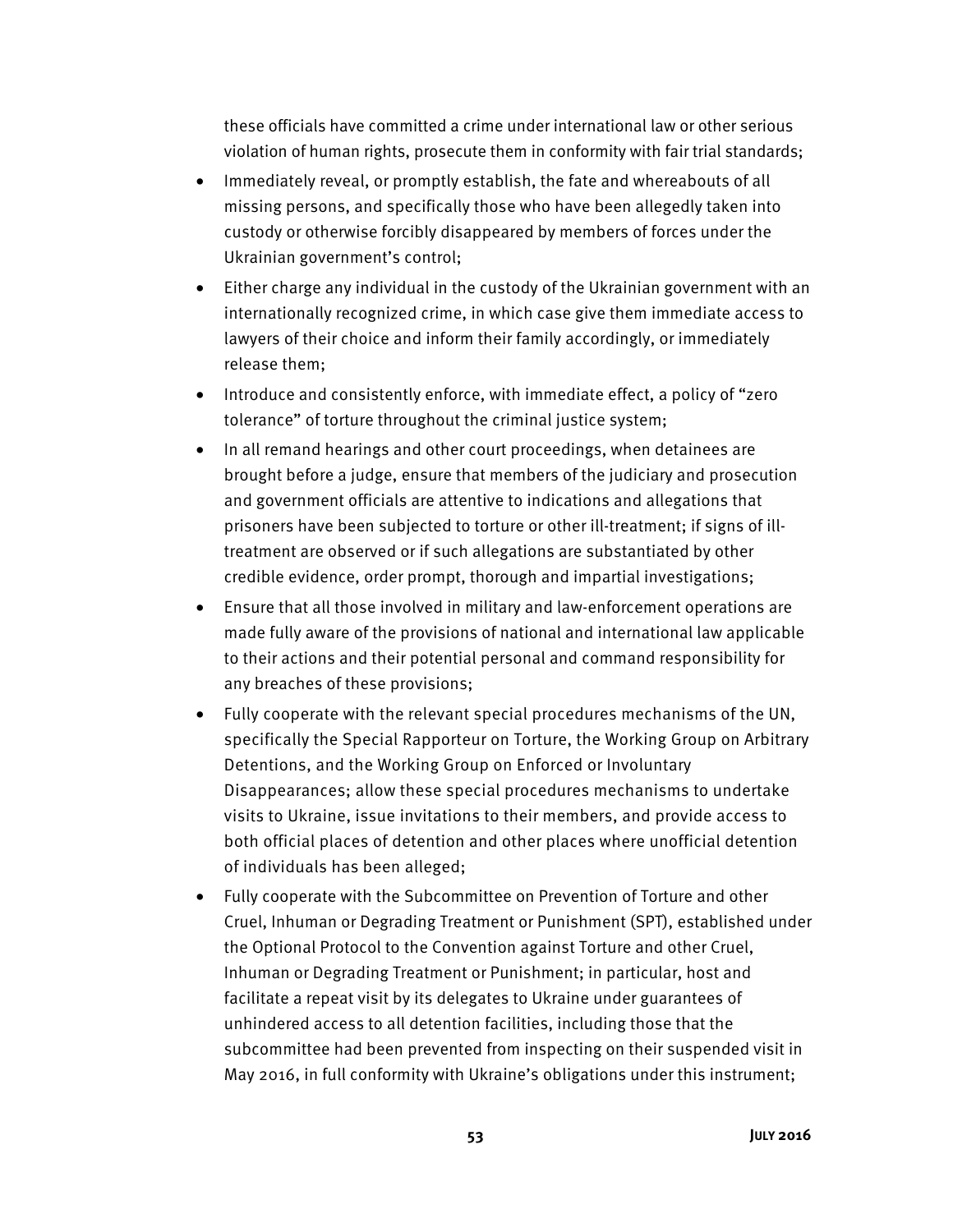• Investigate the allegations of arbitrary detention of individuals for the purpose of "prisoner exchange", and bring to justice the alleged perpetrators of such practice in proceedings that meet international standards of fairness.

#### To the Separatist Forces

#### Amnesty International and Human Rights Watch call upon the de facto authorities in the self-proclaimed Donetsk and Luhansk People's Republics to:

- Take immediate steps to ensure that no individual in their custody is subjected to torture or other ill-treatment;
- End the alleged practice of arbitrary detention of individuals for the purpose of "prisoner exchange";
- Prohibit any form of arbitrary detention by members of forces under their control, including detention in secret locations and incommunicado detention;
- Investigate promptly, thoroughly and impartially all allegations of enforced disappearances and incommunicado detention, including in the facilities named in this report, and of torture or other ill-treatment by forces under their control, and ensure that suspected perpetrators are brought to justice through fair trials;
- Suspend persons suspected or accused of crimes involving individuals in their custody from their duties and prevent them from having further contact with detainees during investigations and any further proceedings;
- Ensure that all those involved in military and law enforcement operations are made fully aware of the provisions of international law applicable to their actions and their potential personal and command responsibility for any breaches of these provisions;
- Fully cooperate with the relevant special procedures mechanisms of the UN, specifically the Special Rapporteur on Torture, the Subcommittee on Prevention of Torture and other Cruel, Inhuman or Degrading Treatment or Punishment, the Working Group on Arbitrary Detentions, and the Working Group on Enforced or Involuntary Disappearances should they be willing to visit territory and all places of detention, as requested, under the control of the de facto authorities.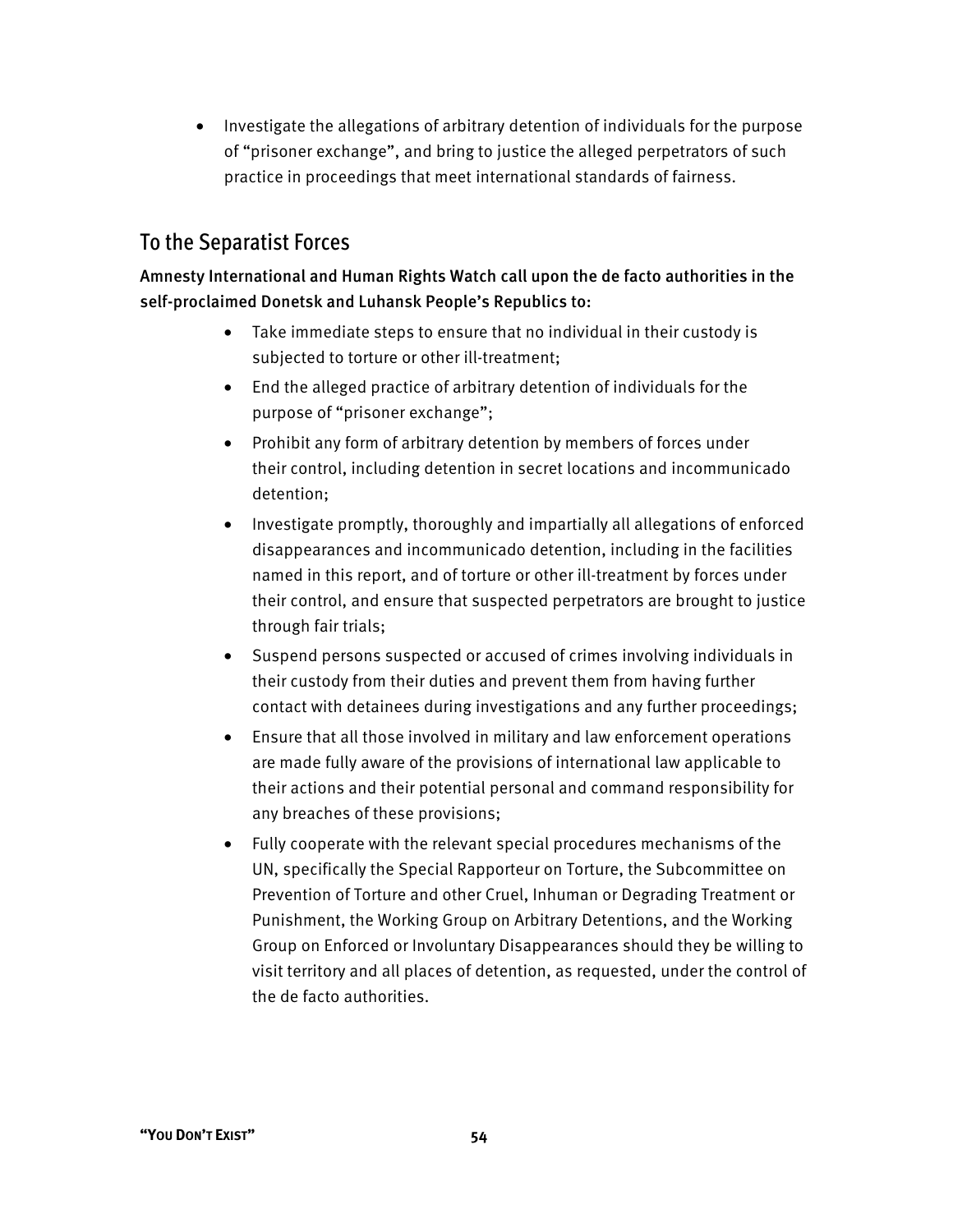### To the International Community

#### Amnesty International and Human Rights Watch call on Ukraine's international partners to:

- Monitor and report on human rights abuses by both parties of the conflict in Ukraine;
- Raise findings and concerns with the Ukrainian authorities at every opportunity, in the relevant bi- and multilateral fora. Ensure that recommendations to all parties are reflected in relevant multilateral decisions and resolutions addressing human rights in Ukraine. In particular, insist on a "zero tolerance" policy with regard to enforced disappearances and incommunicado detention, as well as torture and other ill-treatment by members of military, security, and law enforcement agencies.

Amnesty International and Human Rights Watch call on the authorities of the Russian Federation to exercise their leverage over the de facto authorities in the DNR and LNR to ensure that disappearances, arbitrary and incommunicado detention, as well as torture and other ill-treatment practices, are stopped immediately and that all alleged perpetrators of such abuses are held accountable.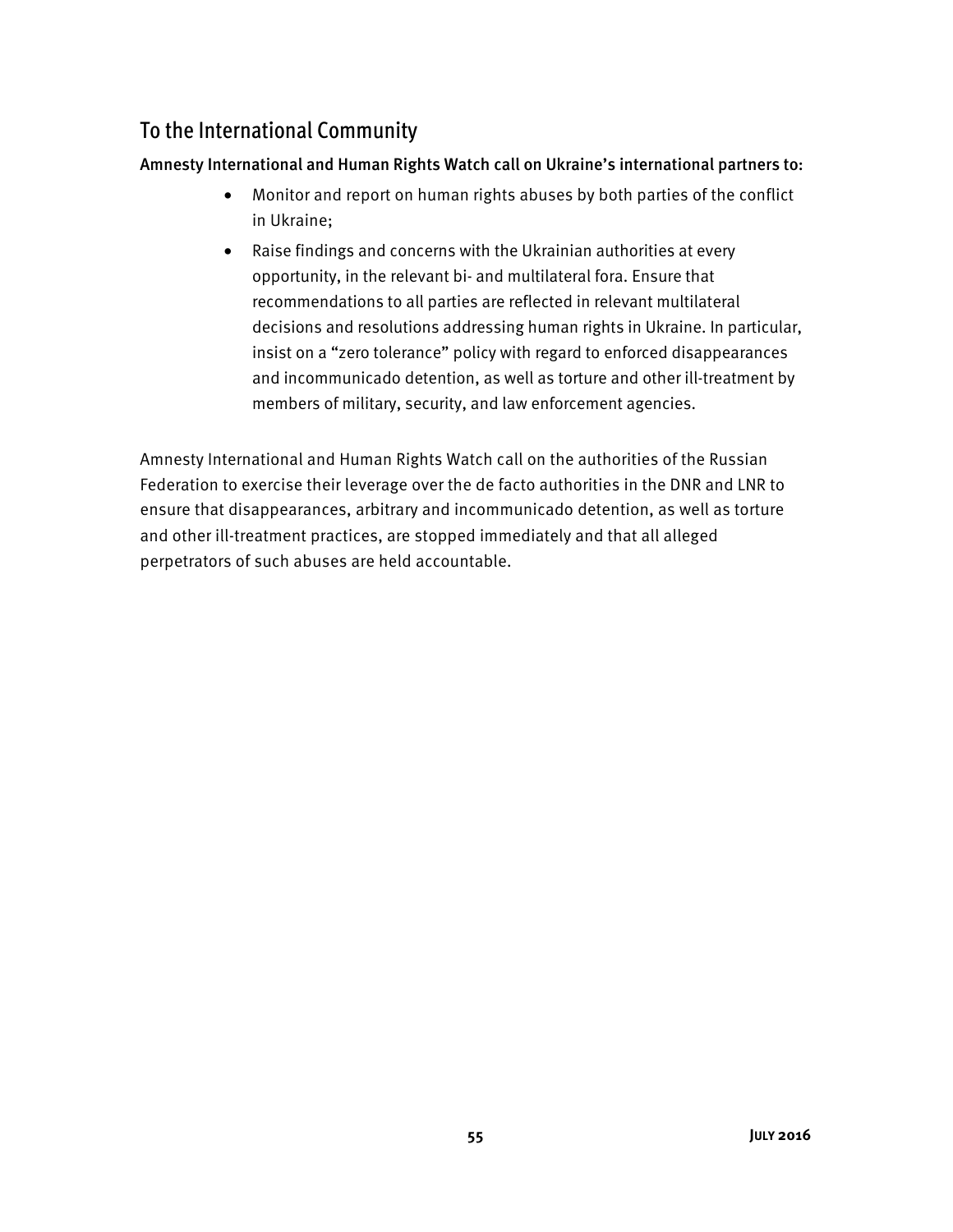## **Acknowledgements**

This report was researched and written by Tanya Lokshina, senior researcher with Human Rights Watch's Europe and Central Asia division, and a team of experts at Amnesty International.

The report was edited by Rachel Denber, deputy director of the Europe and Central Asia division, who also contributed to the analysis. Aisling Reidy, senior legal advisor, provided legal review and contributed to legal analysis, and Tom Porteous, deputy program director, provided program review. Amnesty International also reviewed the report and contributed to legal analysis.

Production assistance was provided by Anastasia Ovsyannikova, Kathryn Zehr and Anze Mocilnik, associates in the Europe and Central Asia division; and Christina Kovacs, coordinator in the Program Office. Layout and production were undertaken Olivia Hunter, photo and publications associate and Fitzroy Hepkins, production manager. The cover illustration was designed by Brian Stauffer. The map was designed by John Emerson.

Human Rights Watch wishes to thank Amnesty International for cooperation on this very important project. We also wish to thank witnesses and other individuals who came forward and offered testimony and other information for this report.